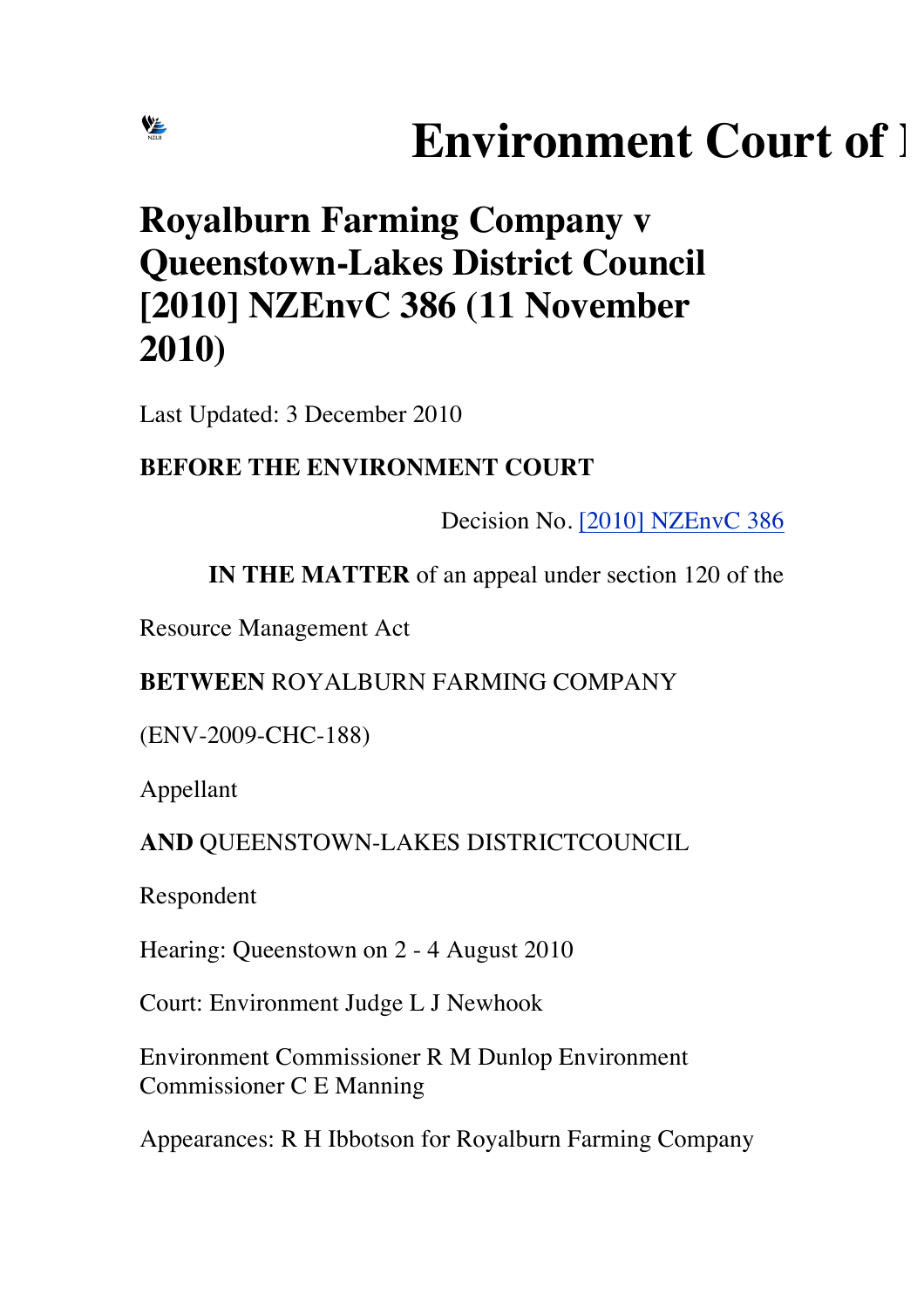#### M A Ray for Queenstown-Lakes District Council

D Palmer for Wakatipu Trails Trust Incorporated

# **DECISION OF THE ENVIRONMENT COURT**

- A. The appeal is allowed to the extent outlined, and on the conditions attached.
- B. The question of costs is reserved.

#### REASONS

# Background

[1] Royalburn Farming Company owns Royalburn Farm, a property of some 483 hectares located on the Crown Terrace, on both sides of the Crown Range Road in the Queenstown-Lakes District. It applied to QLDC for consent to subdivide 20 lots from the property to provide rural lifestyle allotments, each with a building platform. When consent was refused, Royalburn appealed.

[2] Between the lodging of the appeal and the matter coming to hearing the differences between the parties had narrowed somewhat. Royalburn had reduced its application so that it now sought only 14 lots. The witnesses called by the council conceded that consent could properly be granted to six (in the case of the landscape witness it called, Ms H Mellsop), or eight lots (as agreed by the planning witness it called, Mr M Brown). The issue

[3] The issue in this case is how many, and which, of the rural lifestyle lots proposed can be granted consent consistent with the maintenance of the visual and rural amenity of the Crown Range. Essentially the question is at what point does overdomestication compromise the qualities of the Crown Range landscape to an unacceptable degree, keeping in mind the mitigation and environmental compensation offered by the applicant.

# **The proposal**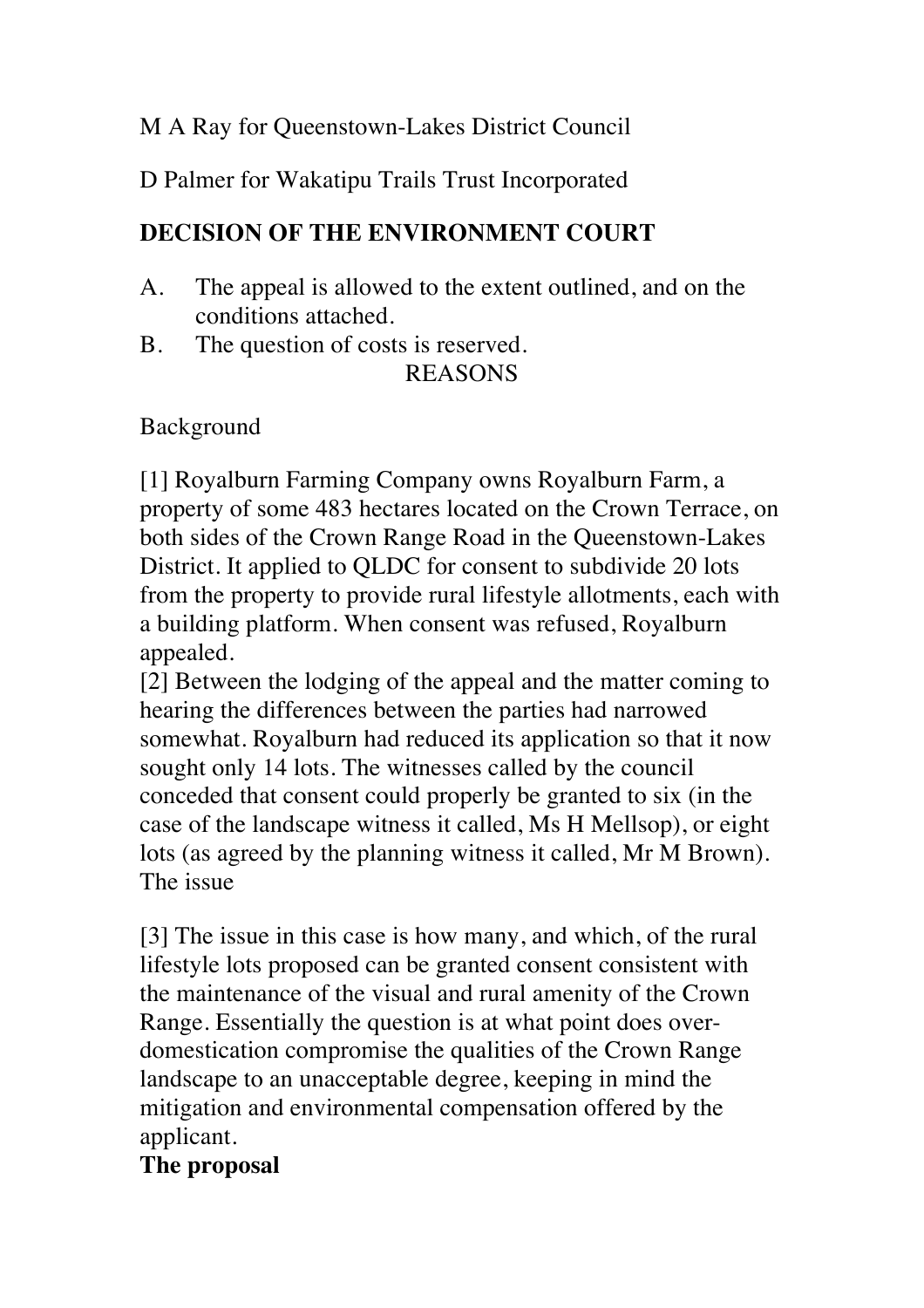[4] Royalburn Farming Company now proposes to create 14 lots for rural-residential purposes on the south-western side of Crown Range Road, where the land slopes generally downhill in gentle but undulating fashion until it reaches a steep scarp above the Kawarau River valley. The lots would be clustered in three groups, accessed in the case of Lots 1-8 by an existing vehicle access and driveway, and in the case of Lots 9-14 by a realigned vehicle access and driveway largely over an existing farm-track. These accesses would be protected by rights of way. [5] The lots would vary in size from 0.78 hectares to 1.35 hectares. Lot 1 would

be approximately 250 metres from Crown Range Road, while the remaining lots would be a minimum of 600 metres from it. The applicant has used the topography of the site and existing shelterbelt planting to limit views of the development and to obviate the need for extensive additional screening. Each lot would have a building platform of 1,000 m2 and initially the applicant proposed a maximum coverage of the building platform of 65%, and a height restriction of 5.5 metres. As a result of discussion between the landscape architects called by the parties, Mr P J Baxter called by the applicant, and Ms Mellsop, it offered to limit the extent of building on platforms 1- 3 to 450 m2 (45%) and the height of building on platform 7 to 4.5 metres. In order to provide further mitigation, it proposes a maximum height for glazing of 3.5 metres and that wall and roof cladding be in dark colours with a reflective value below 36. The only exterior lighting within the residential lots would be

downlighting.

[6] The lots would be supplied with water from tanks located approximately 100

metres from Crown Range Road between Lot 1 and the road. These would be partially sunk into the ground and surrounded by mitigation planting. The applicant has obtained consent for a new bore to supply these tanks, to avoid adverse effects on those who rely on downstream takes from the Royalburn and to maintain its current water supply for farming purposes.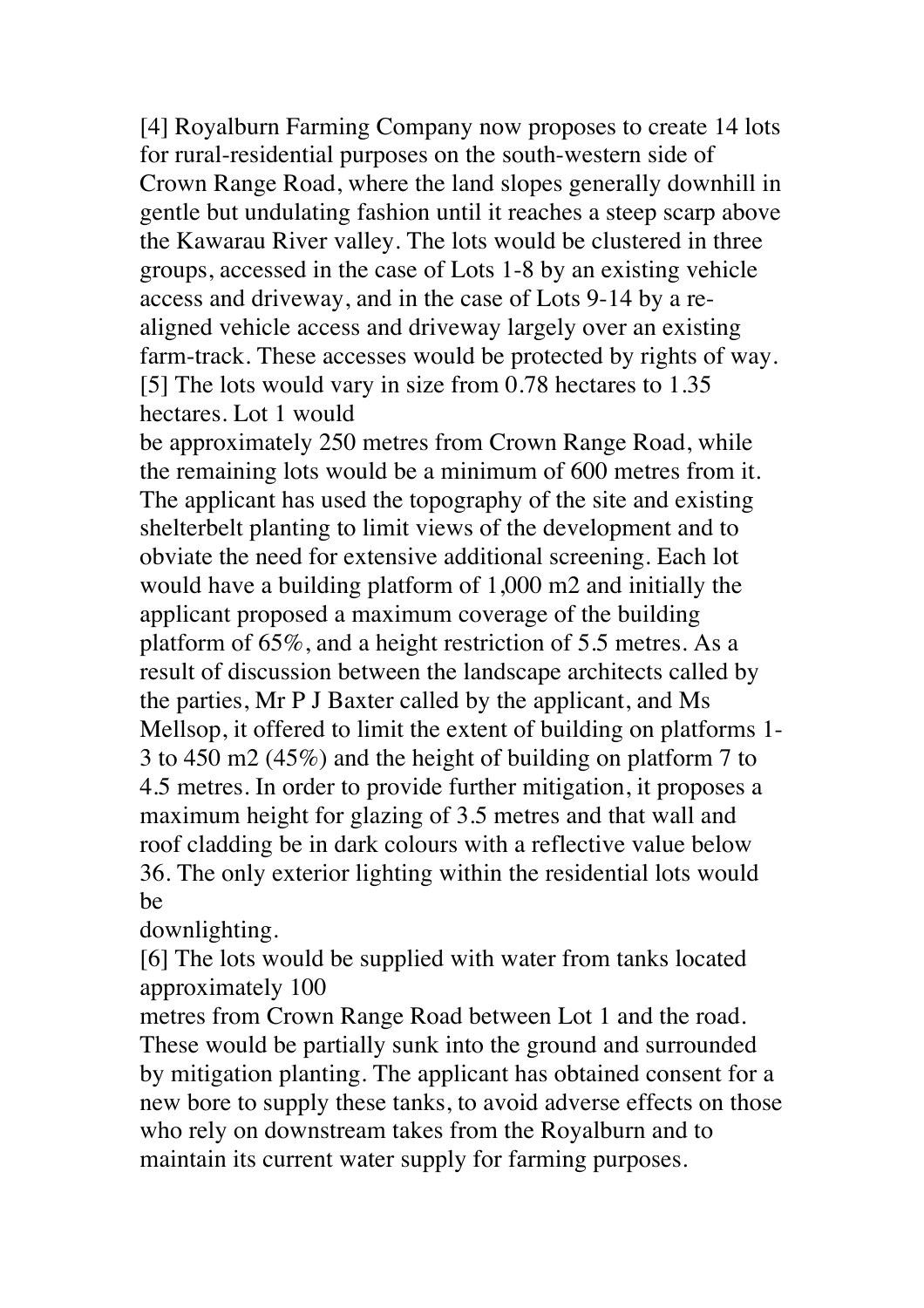[7] The applicant proposes to limit fencing to post and wire, including at the

entrance ways. Its initial proposal was to chipseal accessways, but, again during the course of the hearing, agreement was reached between the planners, Mr J B Edmonds called by Royalburn, and Mr Brown, that the preferred surface for the accessways would be a silica binding agent applied to a gravel base-course.

[8] Planting to reduce the visibility of development would be restricted to a

shelterbelt running west to east, north of Lot 11, shelterbelt planting east of Lots 1112, and a small plantation north of Lot 5. The species proposed are leyland cypress, willow and poplar which are common in the surrounding environment. A condition of consent, supported by a consent notice, would require the trees to reach a height of

4.5 metres before development of the residential lots can begin. Planting within the residential lots would be restricted to native, fruit, or a specified list of exotic, trees.

[9] Royalburn also offers a series of measures which might be termed `environmental compensation' or 'environmental benefit' rather than being strictly in mitigation. It proposes to create areas, mainly in gullies, in some of which there would either be no grazing, and in others only light grazing or grazing restricted to sheep, to improve nature conservation values on the site. In the no-grazing areas weed species would be removed, and groups of matagouri shrubland species planted including matagouri, kowhai, olearia, coprosma and mountain beech. The areas of restricted grazing would be managed to allow natural regeneration of native species.

[10] It further proposes to remove a row of alders planted on the southern side of Crown Range Road. The alders were planted initially, with consent, prior to 2002, and were replanted after a recent upgrade of Crown Range Road. The removal of these trees would restore and maintain public views across the pastoral landscape of the Crown Terrace.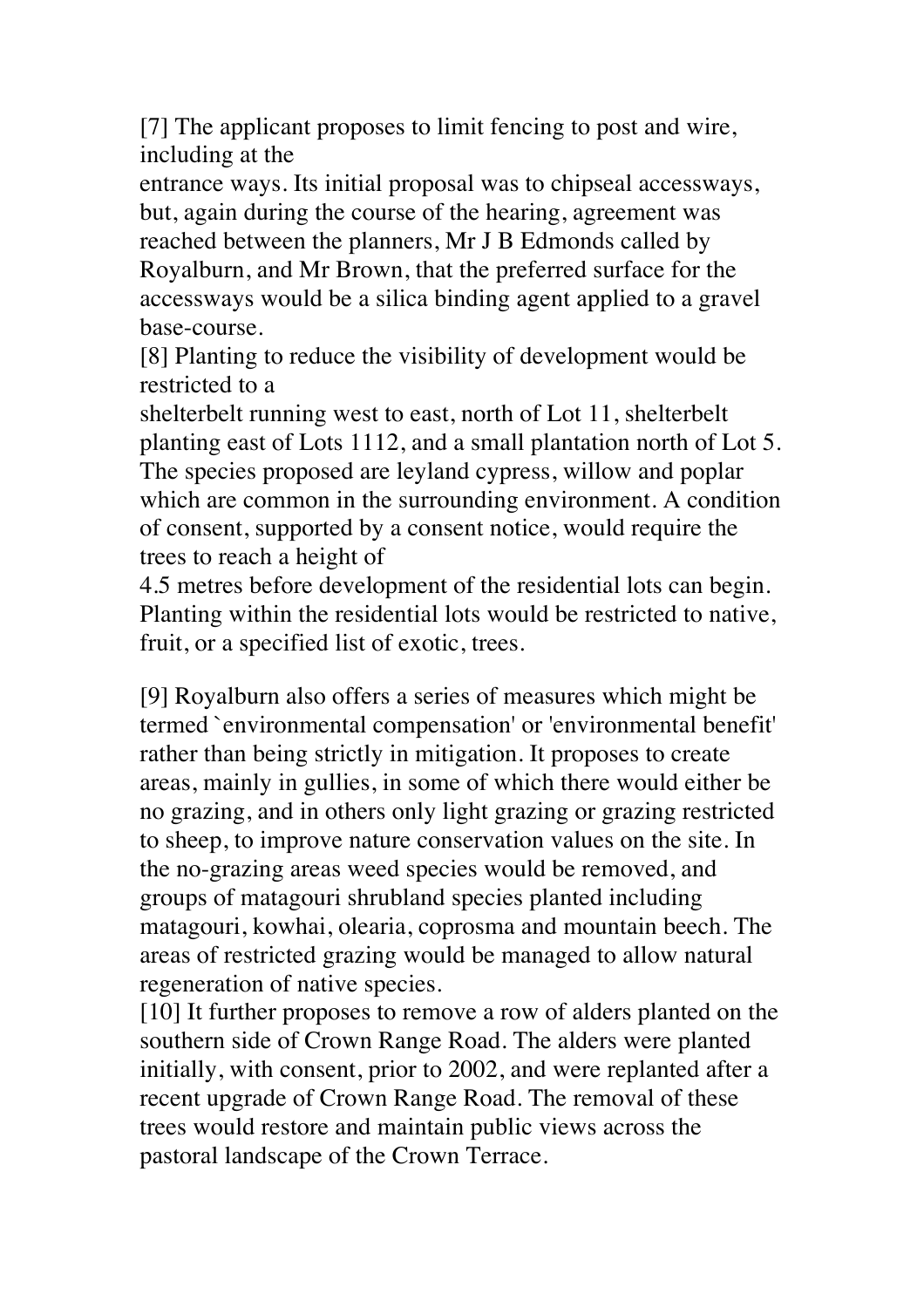[11] Royalburn Farm is currently divided into 11 titles. If consent to the proposal is granted, the applicant proposes to amalgamate the balance of the lots from which the new residential allotments are to be created (Lots 24 and 25) with Lots 26-28 to form a single block of 222 hectares. It initially proposed to place a covenant on this lot, together with Lot 29 of 108 hectares, and Lots 22-23 comprising 88 hectares (a total of 418 hectares approximately) to the effect that:

- these lots will continue to be managed in their current productive farming and pastoral use (including cropping from time to time);
- they will not be further subdivided;
- there is to be no residential development of these lots, not however precluding application for resource consent for farm-related buildings, including a residence for a farm manager if that should prove necessary.

During the course of the hearing, the applicant amended the third element in the covenant to exclude reference to a farm manager's residence.

[12] As we understand the evidence, the 50 or so hectares that are split over the remaining titles are separated by road or in some other way from the main titles, and the company wishes to retain the opportunity of selling them to adjoining owners. If a need arose for accommodation for a farm manager it would be open to Royalburn to apply for consent for it on any of the remaining lots. Mr H Ryan, a director of the applicant company, asserted that the company intended to continue farming the area as part of the wider farming operations of companies of which he and his brother were the major shareholders.

[13] Royalburn also offers to grant easements over its land to facilitate access to the Crown Range. A track approximately 1.2 kilometres long would be created. It would link with Tobins Track (which runs between Arrowtown and the Crown Terrace), and proceed around the lower slope of the Crown Range, before descending to Crown Range Road. At that point the trail would cross the road and continue in a southerly direction below the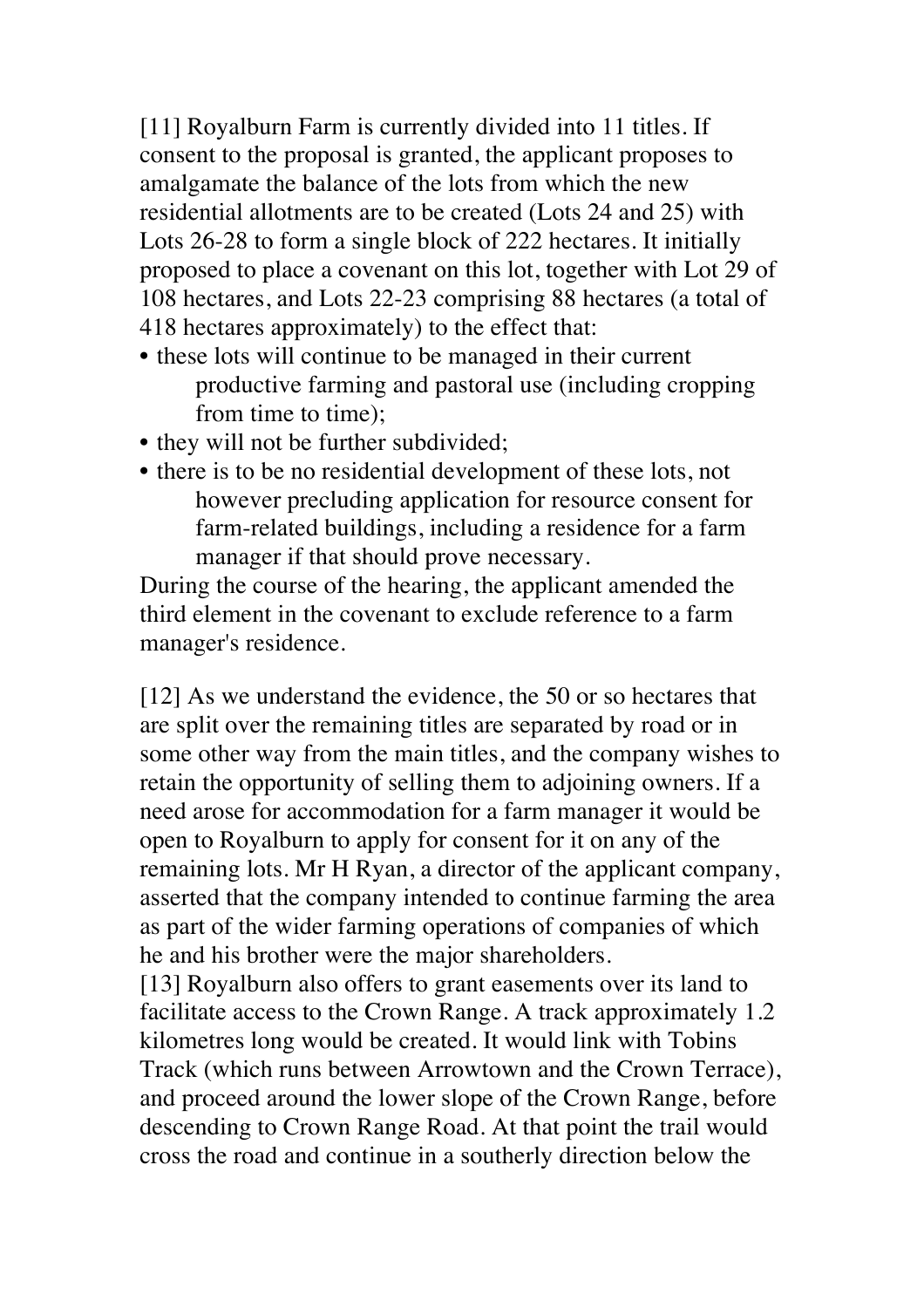western edge of the road to the intersection with Eastburn Road. The trail would be formed as a poled route, and remain unfenced. It might be subject to restrictions for approximately six weeks each year for farming purposes during the lambing season.

Consents required

[14] The land is zoned Rural General. Rule 15.2.3.3(vi) provides, with one exception not relevant to this case, that in the Rural General Zone all subdivision and the location of residential building platforms is a discretionary activity. The associated zone standard (Rule 15.2.6.3(iii)(b)) requires a building platform of between 70 m2 and 1,000 m2 to be identified on all lots to be created, including the balance lot, except for (relevantly), land subject to restrictive covenant, consent notice, or other legal instrument that either:

- prohibits buildings into the future; or
- protects nature conservation values; or
- maintains and enhances open space.

[15] Although no building platform is identified on the balance lot, the proposal satisfies the zone standards in the following ways:

(1) a condition of consent and consent notice requires areas to be retired from grazing or be grazed only lightly or only by sheep, to facilitate revegetation by native species;

(2) a covenant is proposed which requires the land to be managed in its current productive fanning and pastoral state; (3) the balance lot after completion of the subdivision is to be amalgamated with the lot to the south.

The zone standard is thus satisfied, and the status of the activity remains discretionary.

[16] As a result of that we must consider the matter under section 104 of the Act and exercise our discretion to grant or refuse the application, and, if we decide to grant consent, impose conditions under section 104B. Under section 104(1), subject to Part 2, the relevant matters to consider are: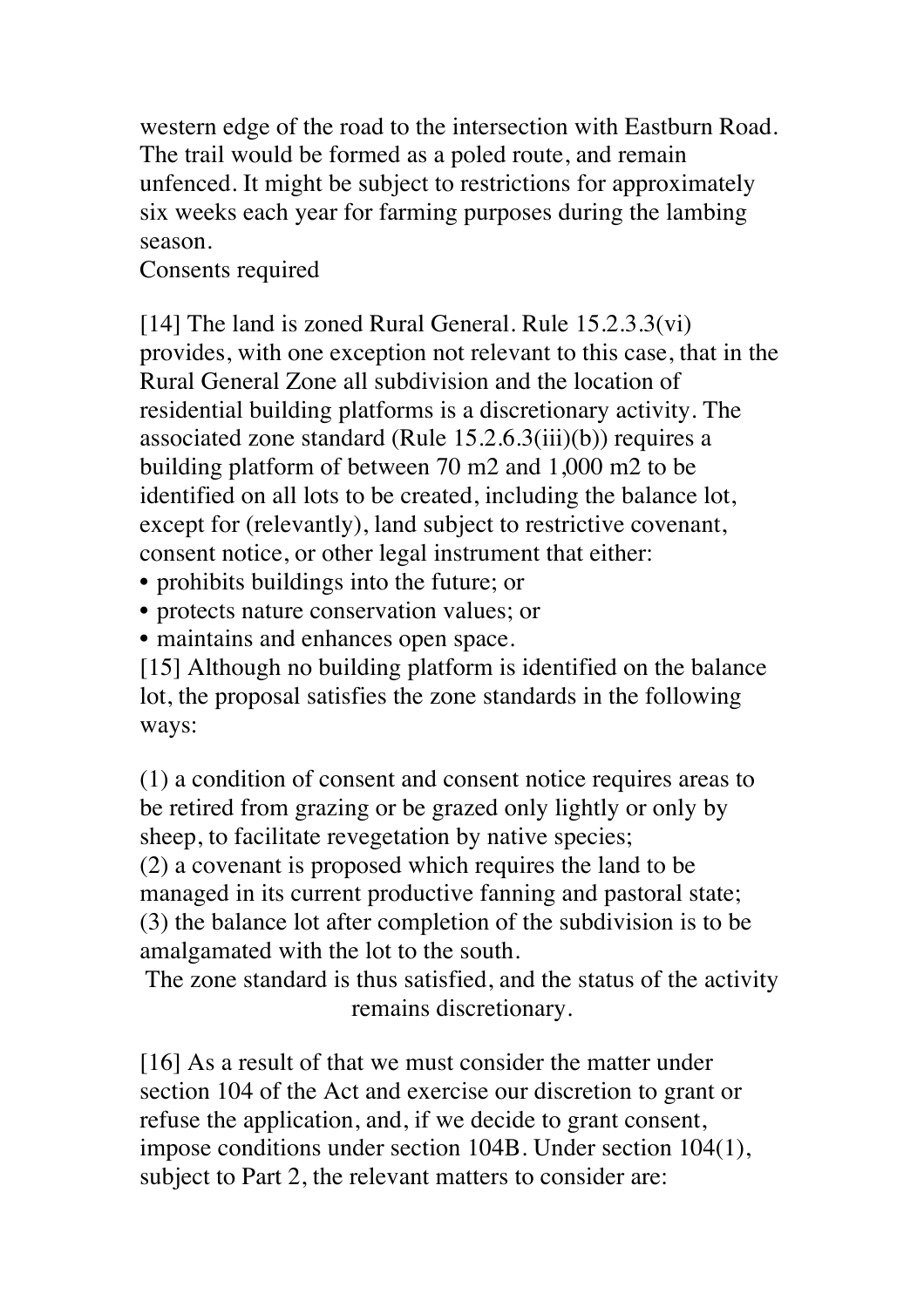- any actual and potential effects on the environment of allowing the activity;
- any relevant provisions of the Queenstown-Lakes District Plan.

We are also required to have regard to the initial decision of the Council pursuant to section 290A.

[17] We record that no party in this case, (nor the initial Council decision),

identified any other statutory instrument, or any other matter under section  $104(1)(c)$  as relevant to this decision.

#### **The site and surrounding landscape**

r,

[18] The Crown Ten-ace is a perched and tilted terrace formed by glaciation some 200 metres above the Wakatipu basin at an altitude of between approximately 600700 metres above sea level. It is divided by the Crown Range Road which is one of the principal routes between Queenstown and Wanaka. In the north and east it is bounded by the Crown Range, and to the west and south by steep escarpments above the Gibbston Valley and the Wakatipu basin.

[19] The terrace has a rural character, with much of the land in pasture, and some used over the summer for arable crops. Some small lot subdivision has occurred, partly in accordance with the provisions of a previous district plan which permitted larger holdings to subdivide two hectare lots to the extent of one per every hundred hectares held. The land is incised by gullies, some comparatively steep, which form tributaries of the Swiftbum and Royalbum Streams. While, as we have indicated, the majority of the land is covered by introduced grasses and crops, the gullies contain remnant matagouri shrubland. Since the paddocks lie between these gullies, shelterbelts of such introduced species as poplar, willow and leyland cypress tend to follow the pattern of the gullies.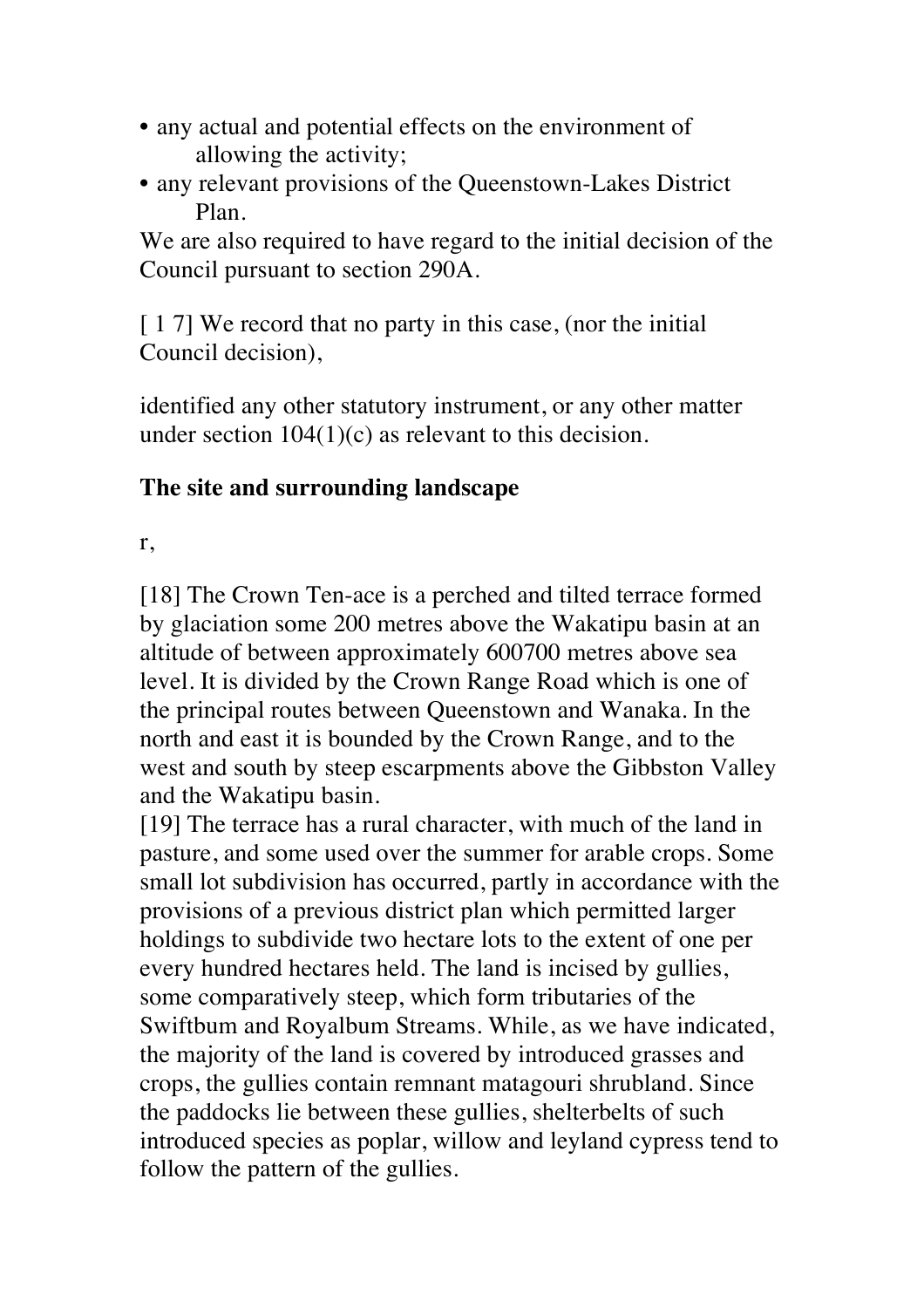[20] Mr Baxter noted that the terrace was a memorable landscape, contrasting with the surrounding mountains and separated from the Wakatipu basin below.

[21] We note that the extent of consented housing on the terrace is not yet visible to the observer. For example, there are twelve consented lots with building platforms to the east of Glencoe Road, some of them relatively close to its intersection with the Crown Range Road.[1] We particularly note the agreement of Mr Baxter and Ms Mellsop that the limits of domestication appropriate in this landscape are close to being reached. Whether, and at what point of this application, a threshold would be crossed is the central issue in dispute between the parties.

[22] The 483 hectare Royalburn Farm occupies about one third of the Crown Terrace. Approximately 132 hectares lie north-east of Crown Range Road and

include an area which might more appropriately be described as part of the foothills of the Crown Range than part of the terrace. The 351 hectares south of the road possess the characteristics of the terrace we have earlier described. The site contains two dwellings, one the homestead, part of which is heritageprotected under the district plan, and a farm manager's residence. The homestead, but not the farm manager's residence, is visible from Crown Range Road.

[23] A number of unformed legal roads run through the farm property or along its boundary as follows:

• an L-shaped road leaves Crown Range Road on the northwestern boundary of the property, runs east-south-east for about 600 metres to the homestead and then turns right at an angle of 90° to run south-south-west to the western boundary of the property. Mr J B Edmonds, a planner called by the applicant, told us that agreement had been reached between Royalburn and the Council to retain the road status of the access to the homestead, but to stop it beyond the 90° turn, leaving a road of 600 metres giving access to the homestead;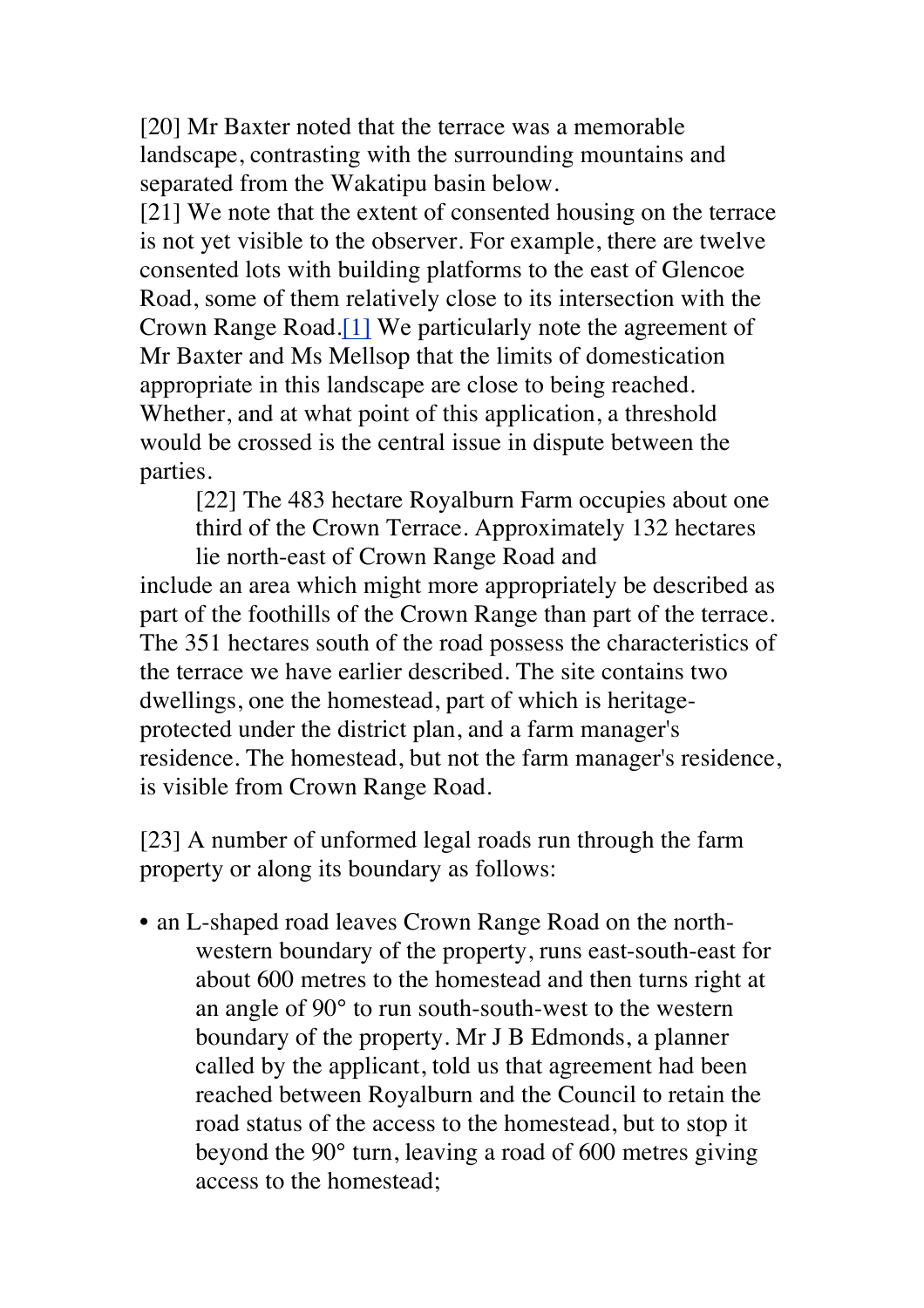- a road runs south-west from the Crown Range Road close to the eastern boundary of the property down to the Swiftburn. This road stops at the southern boundary of the Royalburn property, the further section which originally ran to the Gibbston highway having been stopped by agreement between Transit and the adjoining property owner;
- a third road runs east from Crown Range Road, and runs to Crown Peak and down to the east to connect with the road again on the Cardrona Valley side;
- a fourth road runs along the northern boundary of the farm from Glencoe Road for a distance of 940 metres. It is this road which it is proposed to use to connect Glencoe Road to the walking trail we have described in paragraph [12] .

[24] The parties agree that the site is contained within a visual amenity landscape which comprises the Crown Terrace, with the exception of some of the gullies to the south-west of the site which are contained within an adjacent ONL. No building platforms are proposed within the area mapped as ONL, although the north-western edge of Lot 9 extends into it. The parties also agree that within the continuum of landscapes that make up the visual amenity landscapes of the district, the landscape in which this proposal is set is at the higher end of the spectrum.

#### **Section 104(1)(a)** Effects on the environment

[25] Given the narrowing of the differences between the parties, it would be fair to say that the essential difference between them concerns the point at which the cumulative effects of the activity, that is the addition of the proposal to existing, permitted and consented development, becomes too great for the landscape to absorb without suffering detriment. If that point is exceeded, the result would be adverse effects on natural and pastoral character and possibly rural amenity, which cross the threshold of the capacity of the surrounding vicinity to absorb change.

[26] The district plan provides an extensive set of assessment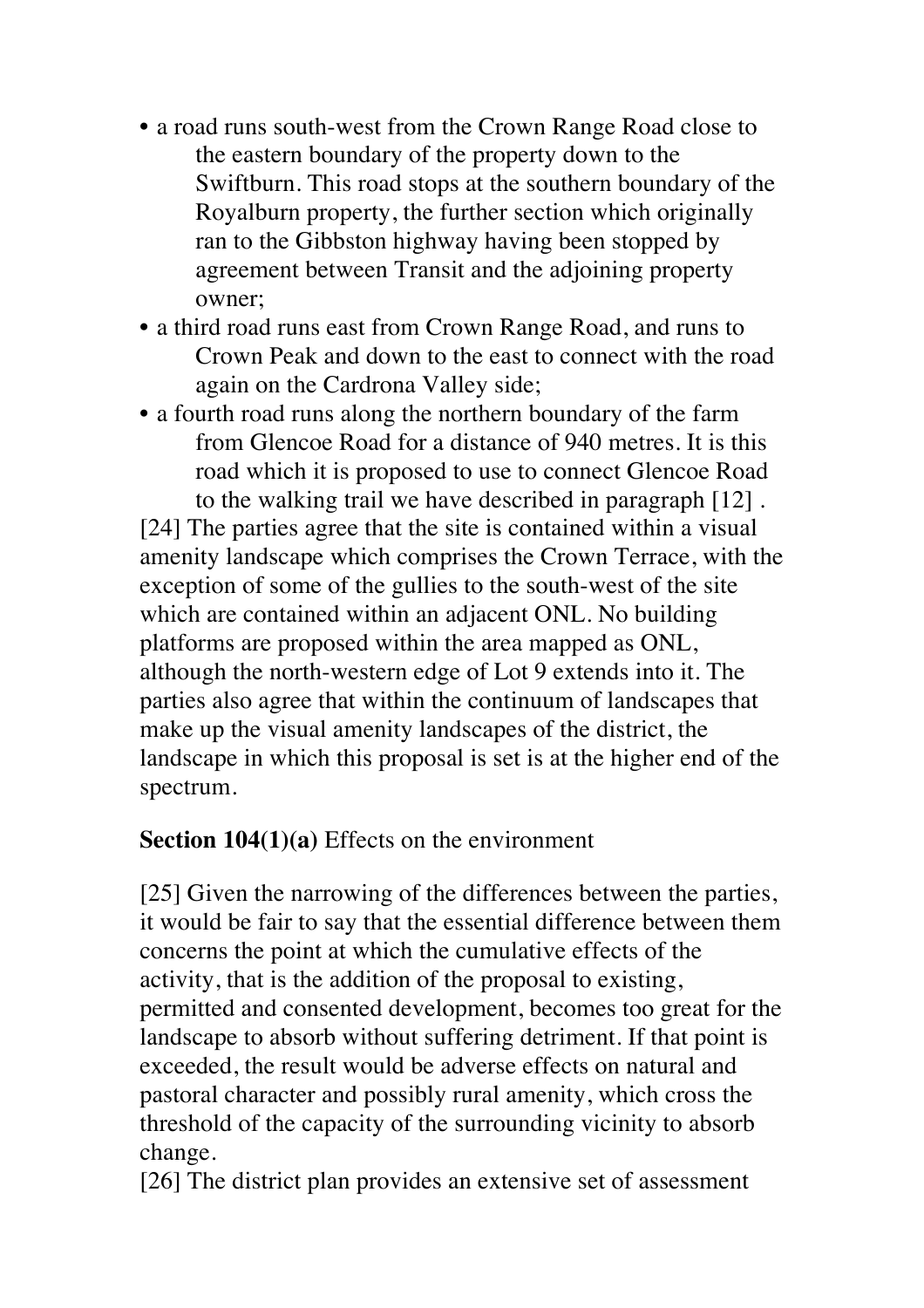criteria, along with a process for categorising the landscape which are to be applied in assessing proposals for development within the Rural-General zone. There is expert agreement that the site is part of a visual amenity landscape, and having considered the evidence carefully, we do not need to enquire further about that. Before applying the various landscape assessment criteria, together with such of the general assessment criteria and subdivision assessment criteria that are relevant and not already covered, we outline the level of agreement and disagreement between the parties.

[27] The parties are agreed that the most significant viewing points of the development are from Crown Range Road. They also agree that from some point on that road buildings on Lots 1-3 and 5-7 would be visible at least in part, though not all in one view. Mr Baxter and Ms Mellsop helpfully produced an agreed chart evaluating the visibility of dwellings from a range of viewpoints. We note particularly:

• that more than 50% of the building envelope<sup>[2]</sup> on Lot 1 would be visible from the northern entry to the lots and from a point on Crown Range Road 1.4 kilometres north-west of Eastburn Road;

- that more than 50% of the building envelope on Lot 2 would be visible from the lookout on Crown Range Road (at a distance of 3.2 kilometres) and from a point 700 metres south-east of Eastburn Road;
- that more than 50% of the building envelope on Lot 5 would be visible on Crown Range Road at a point 1.4 kilometres north-west of Eastburn Road;
- that more than 50% of the building envelope on Lot 6 would be visible from places between the northern entry to the site and 900 metres northwest of Eastburn Road;
- that buildings on Lots 1, 5 and 6 would at times be seen along with two or three other buildings on proposed building platforms in views from Crown Range Road.

[28] The landscape architects did not place great emphasis on views from the unformed legal roads running in a southerly direction from Crown Range Road. Neither do we, since these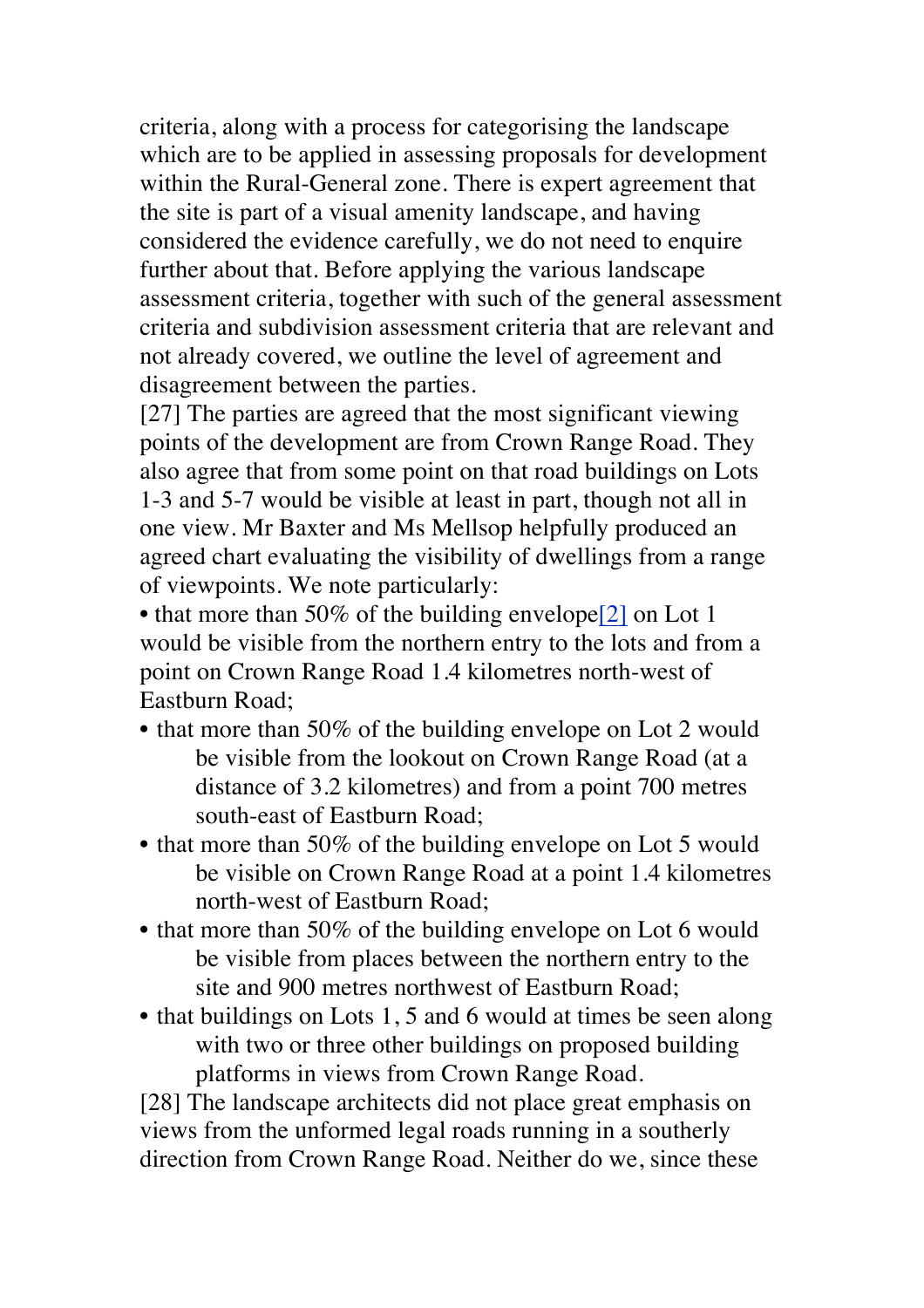roads do not give access beyond the Royalburn property. Similarly, we do not place significant weight on views from Queenstown and the Frankton Road. They are, as Mr Baxter told us, at a distance of 12 kilometres and we accept his evidence that given the proposed design controls, houses will not be conspicuous in those views.

There was more debate on the significance of views from the lower part of the legal road east of Crown Range Road. The joint visibility analysis presented by the landscape architects indicated that six dwellings would be visible from this road, though all of them to the extent of less than 50% of the building envelope. Three of the visible lots, 1, 5 and 6, are also visible to the extent of more than 50% of the

building envelope in views from Crown Range Road. Mr Baxter considered that the dwellings were sufficiently distant from the viewer that, with the various restrictions proposed, they would be barely perceptible, while Ms Mellsop considered that even where dwellings on lots would not be publicly visible, there would be a perceptible change in landscape character. We note that the council's planning witness, Mr Brown, agreed that visibility of houses or building platforms from paper roads (without qualification) was not an issue, but this does not negate the necessity to consider Ms Mellsop's more expert opinion.

[29] The parties also differed on the significance of the effect on the landscape caused by those elements of the development other than the buildings themselves, which might broadly be categorised as domestication of the landscape. While it was agreed that letterboxes could be clustered and concealed behind existing trees at the northern entrance, Ms Mellsop remained concerned about garden plantings and outdoor activities on the lots which might be visible from some points on Crown Range Road, together with lights at night, smoke from fires, and nonfarm-related traffic on the accessways. Of particular concern both to her and to Mr Brown was the prospect of sealed and formed accessways along with road signs. We return to this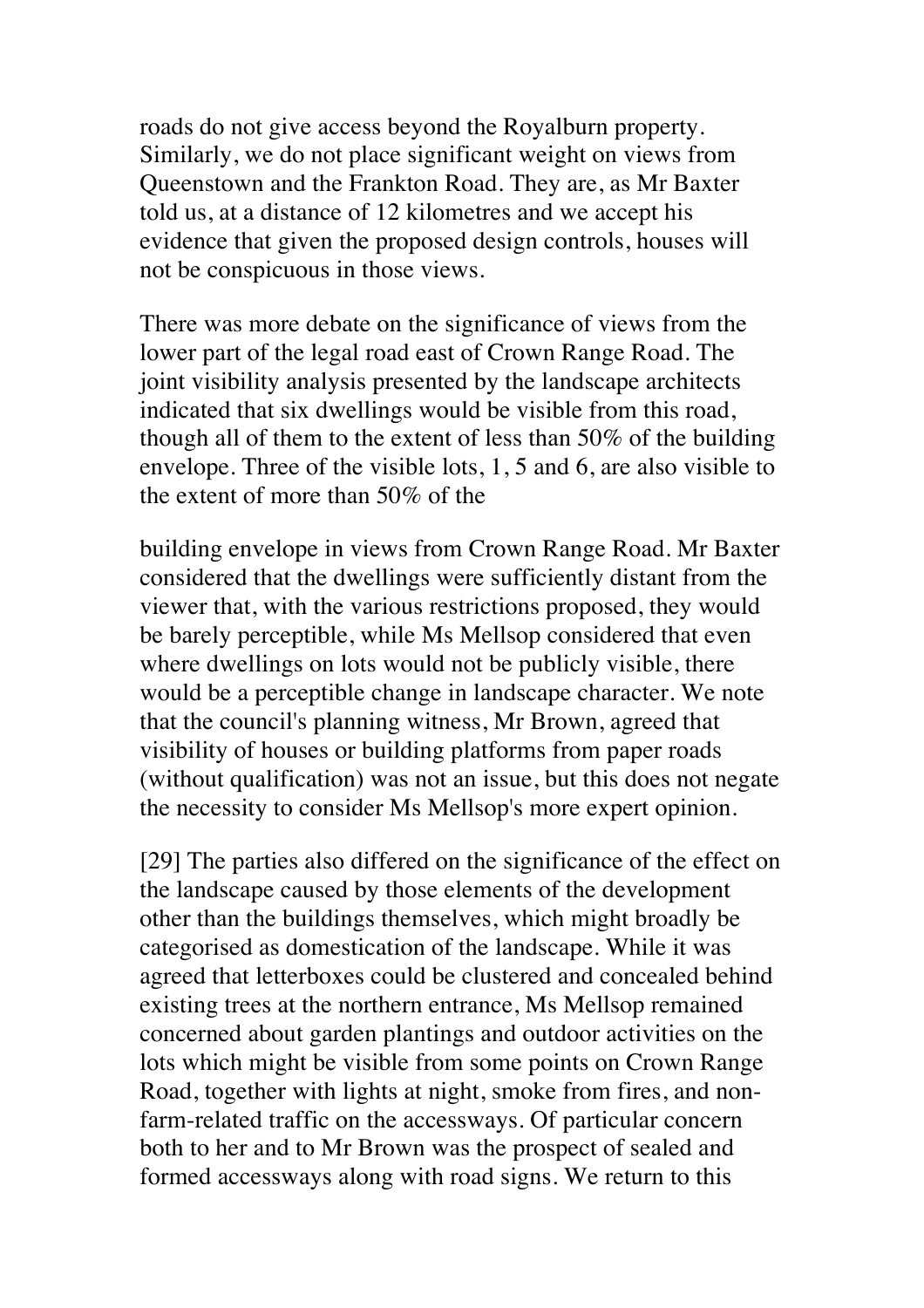latter point later in this decision.

[30] It was Mr Baxter's evidence that these elements would not have significant effects because all viewers except residents experienced the Crown Range by driving through it. In consequence he considered that the "finer grain" domestic activities described by Ms Mellsop would barely be perceived. While that might be true for those driving on the Crown Range Road, those walking on the legal road east of Crown Range Road might have the time to experience more elements in the landscape.

[31] We also share the concerns of Ms Mellsop and Mr Brown about road signs, and sealed and fenced accessways. The former in particular are likely to draw attention to the presence of residential activity on the terrace even to those driving across it. We understand that the requirement for road signs and accessway sealing where the access is to more than four dwellings is that of the Council, but is a matter of "policy" rather than the result of a provision in the district plan or bylaw.[3] It is within the competence of the court to impose conditions which require signs and sealing to be avoided.

[32] Before turning to the assessment matters, we refer to Ms Mellsop's evidence in response to questions from the Court, that if we were to select lots that were largely not visible, up to eight would qualify, and that her concerns might be reduced further if the Court declined to allow road signs, and sealing and fencing of accessways.

The assessment criteria

[33] The various assessment criteria for visual amenity landscapes set out under five heads matters that are to be taken into account. They are generally couched in the form of the question whether and to what extent an effect will occur. They are all an indication of the matters the Council consider to be important, but there is no requirement that any or all of the matters have to be satisfied. It is a matter of broad overall judgement of how any proposal stands alongside them that is to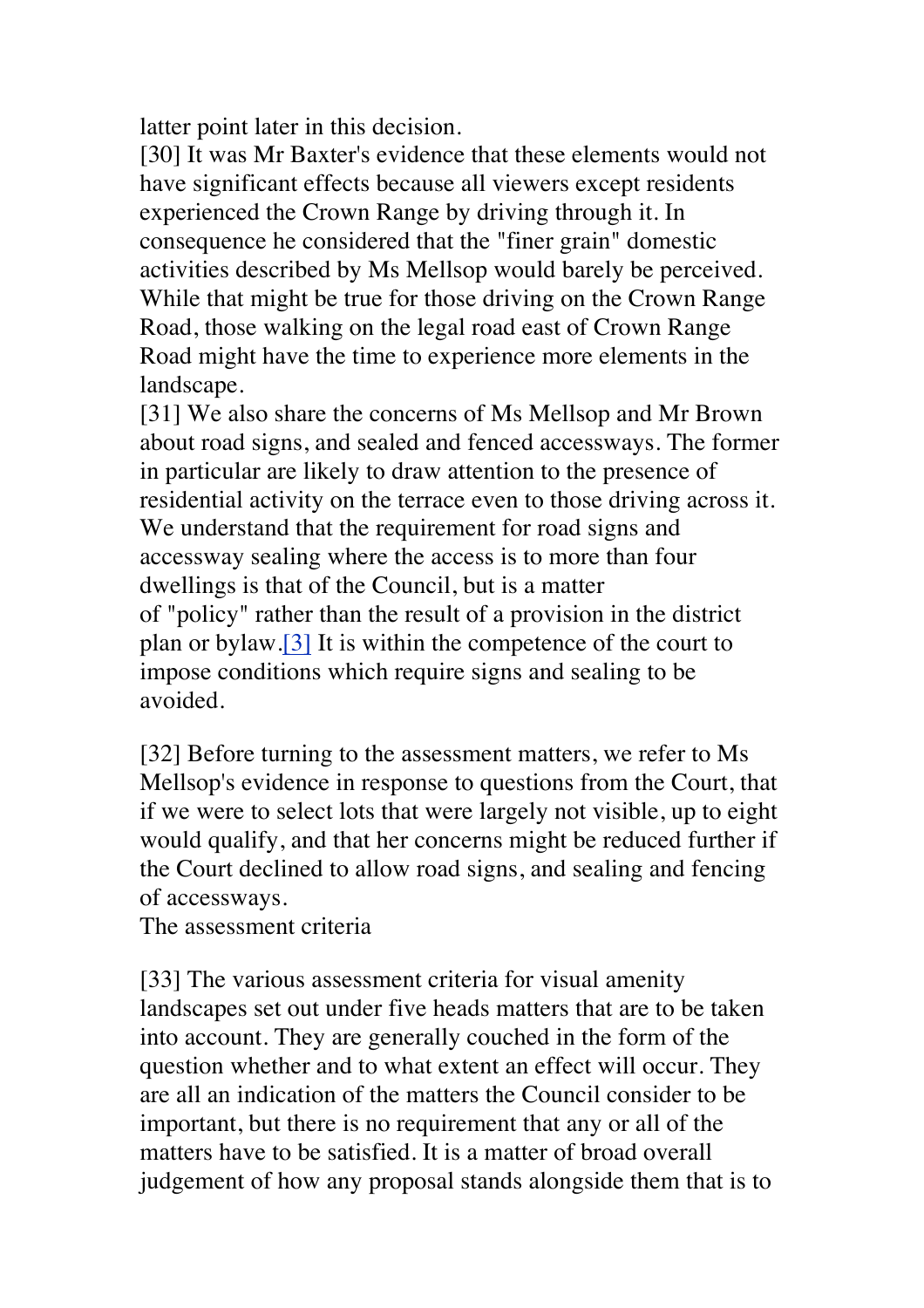be factored into the overall evaluation, together with any other matters that are significant in a particular case.

[34] In considering whether the adverse effects on natural and pastoral character are avoided, remedied or mitigated, we are required to consider:

(i) where the site is adjacent to an Outstanding Natural Landscape or Feature, whether and the extent to which the visual effects of the development proposed will compromise any open character of the adjacent Outstanding Natural Landscape or Feature;

(ii) whether and the extent to which the scale and nature of the development will compromise the natural or arcadian pastoral character of the surrounding Visual Amenity Landscape;

(iii) whether the development will degrade any natural or arcadian pastoral character of the landscape by causing over-domestication of the landscape;

(iv) whether any adverse effects identified in (i)-(iii) above are or can be avoided or mitigated by appropriate subdivision design and landscaping, and/or appropriate conditions of consent (including covenants, consent notices and other restrictive instruments) having regard to the matters contained in (b) to (e) below

[35] The landscape architects explained that the application site included areas that could be described as outstanding natural landscape, including areas of Lots 8 and 9 outside their building platforms. Neither considered the proposal would compromise any open character of the outstanding natural landscape in a significant way. The question of whether the natural or arcadian pastoral character of the visual amenity landscape is compromised turns on the question of cumulative effects, and we will deal with the question under that head. In terms of the second and third of these assessment matters, while Mr Baxter considered that they would be satisfied, Ms Mellsop's view was that while the site has the ability to absorb some development without adverse effect, that ability is exceeded by the scale of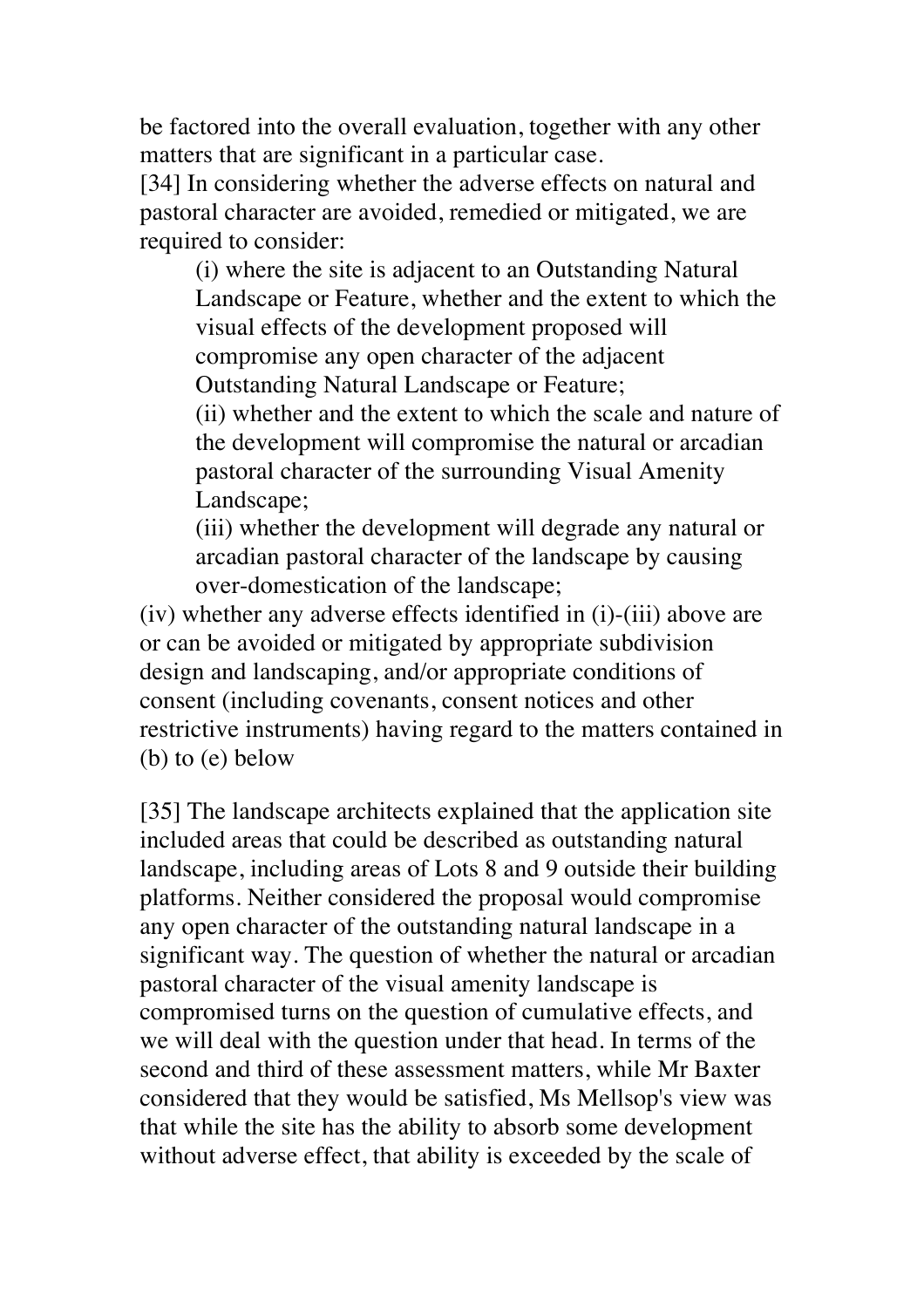the development proposed. The result, she said, would be overdomestication of the landscape.

[36] In our overall assessment of these matters, we should not overlook the improvement in natural character that will result from the retirement of land from grazing, the planting of matagouri shrubland species, and the management of grazing in other areas. Ms Mellsop fairly stated that these would provide ecological benefits, particularly in terms of improved habitat for the eastern falcon, a species in gradual decline. The increase in grey shrubland is also expected to improve the existing habitat of native skinks and geckos. We also accept that the subdivision has been designed to locate dwellings some distance from the road within natural undulations in the land and that the screening vegetation proposed would follow patterns associated with existing land use. In terms of the matters contained in subsequent assessment criteria, we note that condition 19 of the proposed consent would require a covenant to be registered on Lots 22-29 to the effect described in paragraph [11]. The requirement for continued pastoral and productive farming use of the combined area of these lots would be of considerable benefit in maintaining the future rural amenity of the visual amenity landscape.

[37] The plan sets out the following assessment criteria relating to the visibility of

#### development:[4]

Whether the development will result in a loss of the natural or arcadian pastoral character of the landscape, having regard to whether and the extent to which:

(i) the proposed development is highly visible when viewed from any public places, or is visible from any public road and in the case of proposed development in the vicinity of unformed legal roads, the Council shall also consider present use and the practicalities and likelihood of potential use of unformed legal roads for vehicular and/or pedestrian, equestrian and other means of access; and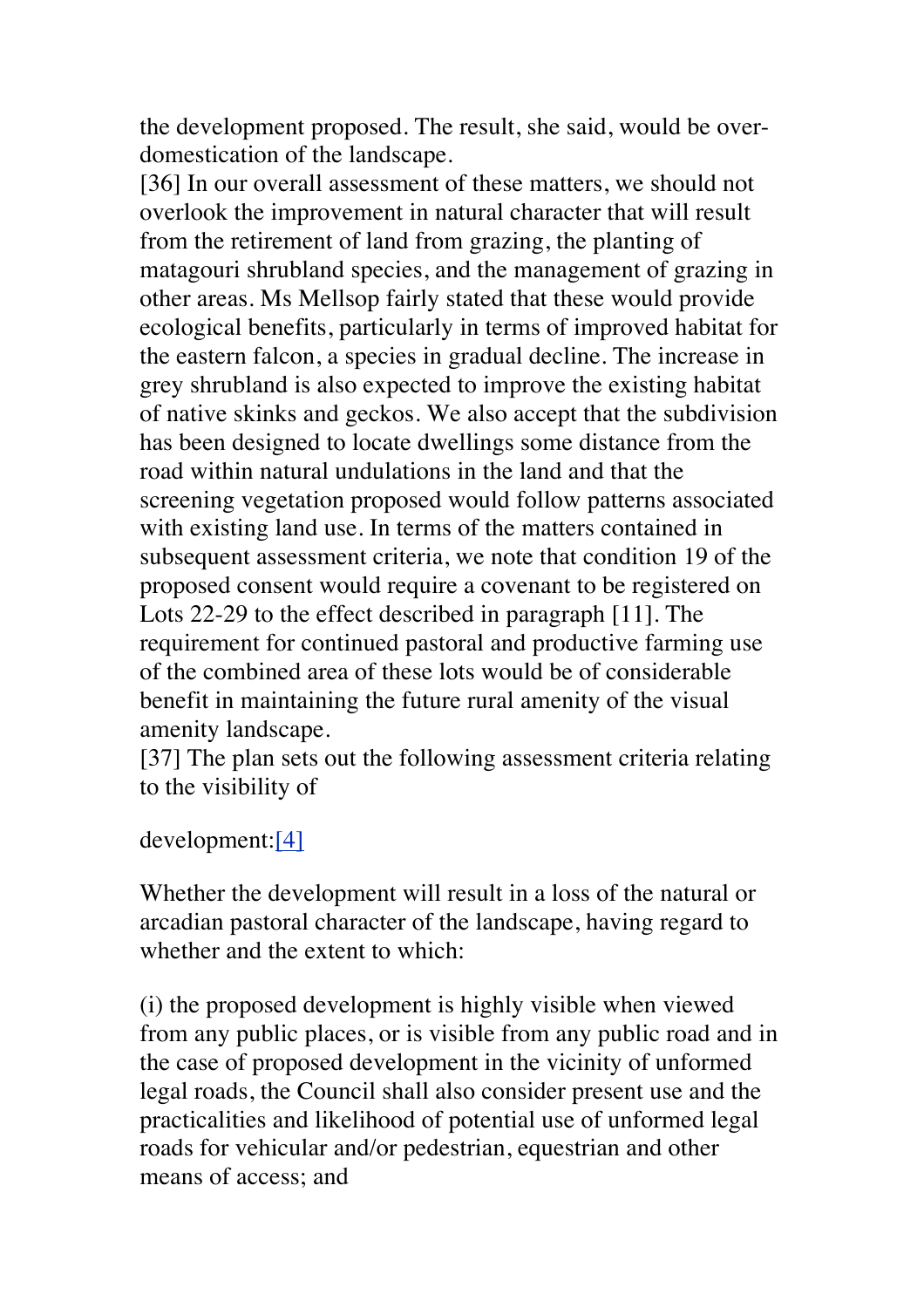(ii) the proposed development is likely to be visually prominent such that it detracts from public or private views otherwise characterised by natural or arcadian pastoral landscapes; (iii) there is opportunity for screening or other mitigation by any proposed method such as earthworks and/or new planting which does not detract from or obstruct views of the existing natural topography or cultural plantings such as hedge rows and avenues;

(iv) the subject site and the wider Visual Amenity Landscape of which it forms part is enclosed by any confining elements of topography and/or vegetation;

(v) any building platforms proposed pursuant to rule 15.2.3.3 will give rise to any structures being located where they will break the line and form of any skylines, ridges, hills or prominent slopes;

(vi) any proposed roads, earthworks and landscaping will change the line of the landscape or affect the naturalness of the landscape particularly with respect to elements which are inconsistent with the existing natural topography;

(vii) any proposed new boundaries and the potential for planting and fencing will give rise to any arbitrary lines and patterns on the landscape with respect to the existing character;

(viii)boundaries follow, wherever reasonably possible and practicable, the natural lines of the landscape and/or landscape units;

(ix) the development constitutes sprawl of built development along the roads of the District and with respect to areas of established development.

[38] The public roads we have considered earlier are the only public places from which the visibility of development is a relevant consideration in this case. In the case of unformed legal roads, we do not consider it likely that roads giving access only to the Royalburn property will be formed or used by other than the owners or workers on the property. The evidence of both Mr Baxter and Mr Edmonds was that the road running east from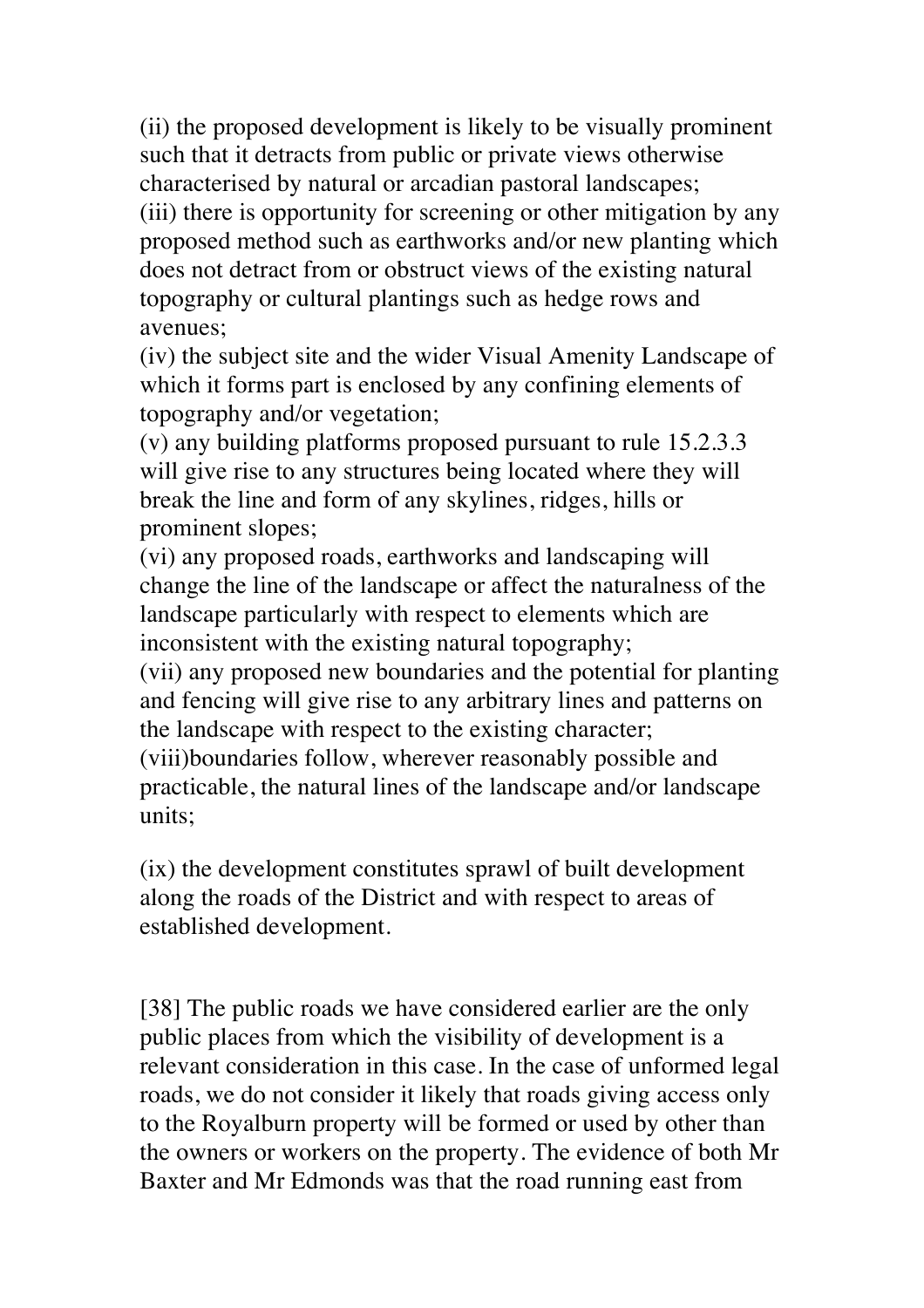Crown Range Road, and that running along the northern boundary receive little or no use. That is likely to change when the trail proposed by the applicant is constructed because both these unformed roads will form links in the route between Arrowtown and Crown Range Road and further up the Crown Range. The landscape architects' evidence is that from the lower parts of the road running east, six building envelopes could be seen, and Ms Mellsop says that from higher up the Crown Range almost all the development would be seen. [39] In assessing the significance of views from the latter two unformed roads we note changes introduced into the district plan by Plan Change 28, the final form of which was determined by the Environment Court in April 2010.[5] That plan change redefined the term "public place" to exclude trails and introduced into the plan a definition of trails as follows: Trail — means any public access route (excluding roads and public access easements created by the process of tenure review under the Crown Pastoral Land Act) legally created by a grant of easement registered after 11 December 2007 for the purpose of providing access in favour of the Queenstown Lakes District Council, the Crown or any of its entities.

The plan change also amended the landscape policy on visual amenity landscapes[6] so that trails as defined in the plan were not considered to be places frequented by the public generally.

[40] The significance of that in this case is that the trail created by the applicant is not a "public place" for the purposes of considering this application. While that exclusion does not formally apply to the legal roads we are considering, it is the creation of the trail which will make them useful pedestrian links While they should

not be excluded from consideration altogether, we consider some degree of latitude should be allowed in assessing views from them.

[41] Ms Mellsop agrees that many of the visibility criteria do not tell against consent. She considers that the level of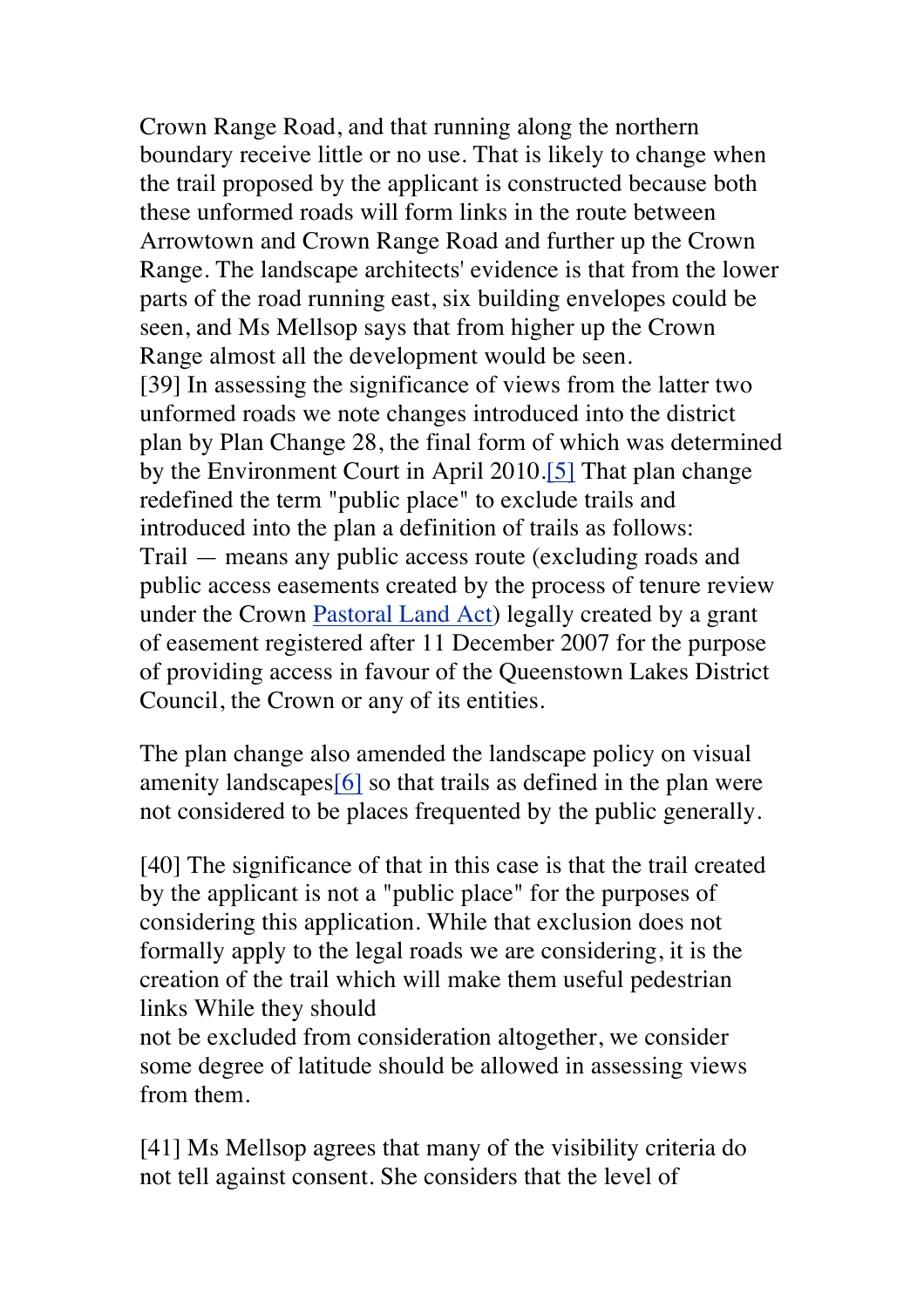domestication able to be perceived from neighbouring properties is not significant, that the proposed mitigatory planting of shelterbelt and woodlot type could largely be absorbed without detraction from existing landscape patterns, that any adverse effect of earthworks on the landscape are unlikely to be widely perceived, that lot boundaries follow the natural topography as far as possible, and that the restriction of fencing to post and wire or deer fencing only, avoids the introduction of arbitrary lines to the landscape. She acknowledges that the proposed removal of the alder trees along the boundary of the Crown Range Road is of benefit to the visual amenity of the area. We add that the building platforms are well set back from the road and clustered, so we do not think the development constitutes sprawl along roads.

[42] However, Ms Mellsop remains concerned about what she considers would be a disruption of the landscape pattern of agricultural planting by shelter and amenity garden planting on the lots and that the accumulated visibility of dwellings, roads, gardens, non-farming traffic and other cues to domesticity would result in a loss of natural and pastoral character. [43] Although we observed clear light conditions and good visibility on our visit to the site, we are inclined to agree with Mr Baxter that curtilage activities of low height and lawns and low-growing garden plants will be obscured by the landform and planting that screens the dwellings. Nevertheless to some degree we share Ms Mellsop's concern about cumulative visible effects. Conditions precluding both signs on Crown Range Road and the sealing and fencing of accessways will go some way to reducing the clues to domesticity. A condition requiring that the accessways are not fenced would also eliminate a characteristic of development that is not generally associated with rural activity. But we consider that a total of six houses on the Royalburn property visible to travellers on the Crown Range Road, and up to four from a single viewpoint would be too many.

[44] A considerable (and necessary) reduction in such visibility could be achieved, in addition to the condition we described in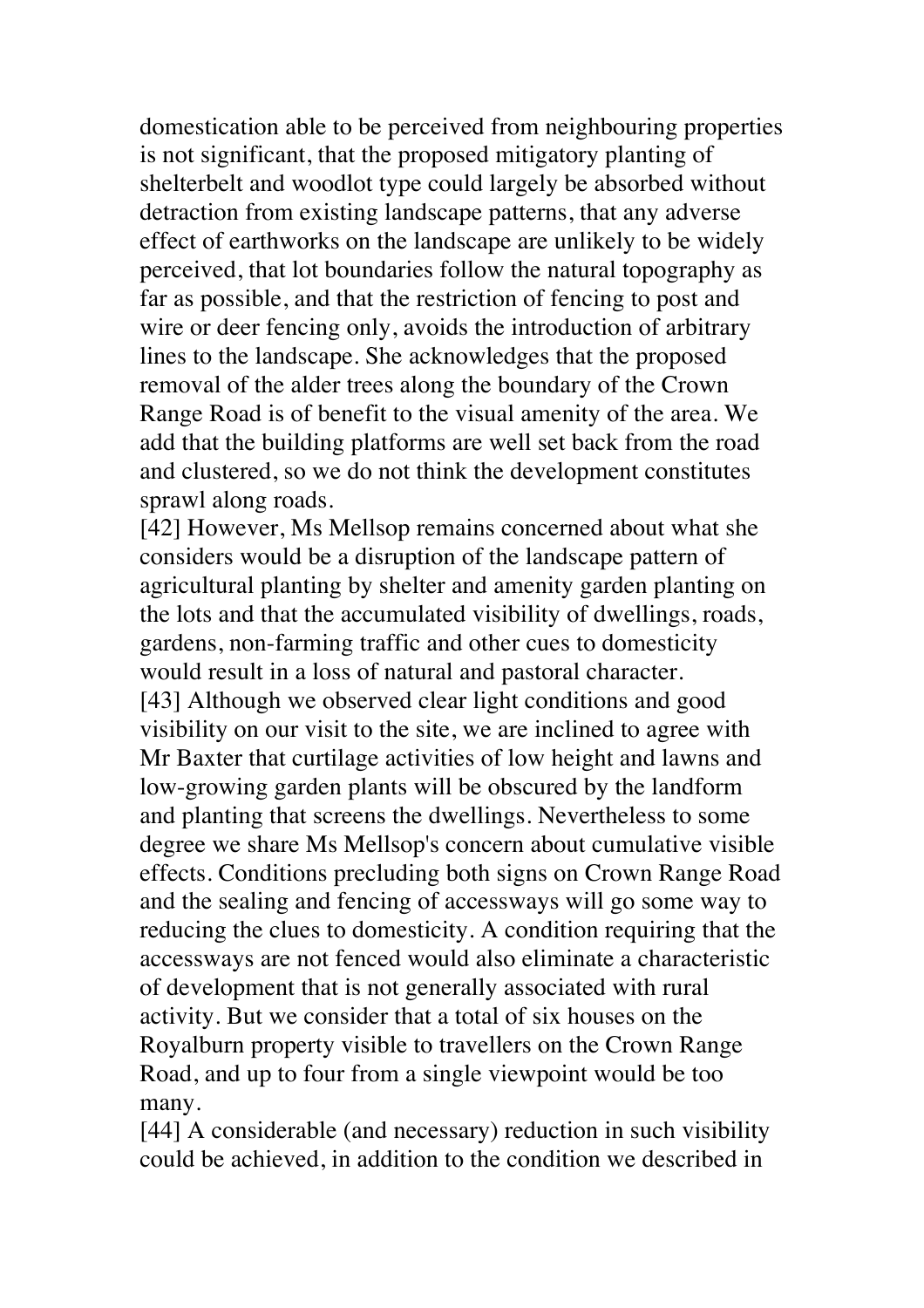the previous paragraph, by eliminating Lots 1, 5 and 6. If this is done not only will three of the most visible building envelopes be removed, but there would never be more than two lots visible in a single view from Crown Range Road and only three in total, and the number of lots visible from the lower part of the unformed legal road would be halved to a total of three. We add that Ms Mellsop identified that the lots on which curtilage development (other than the taller trees planted) and activities would be visible are Lots 1, 2, 3, 5 and 6. The deletion of Lots 1, 5 and 6 from the consent would also reduce the accumulation of curtilage effects to a considerable degree.

[45] We have considered whether these assessment criteria, along with those on cumulative effects, also suggest the removal of Lot 2, and after the close of the hearing sought further evidence from the parties. In response to a question from the Court, Mr Baxter has proposed to move Lot 2 to the north-east and locate the building platform where a greater degree of screening would be provided by a spur lying to the east and south-east of it. While a building on the platform might still be visible from a viewpoint on Crown Range Road 700 metres south-east of Eastburn Road, it would be much less so than a building in the location originally proposed. Ms Mellsop commented on the relocated platform as follows: I agree that the relocated platform for lot 2 would be much less visible. I think parts of a roof would be visible from my VP3 and more of a dwelling could be visible from VP1 (the lookout) but overall less than 50% of the platform is likely to be visible. The reconfiguration of the lot boundaries will also reduce the visibility of curtilage activities/garden area though some of the garden area and any trees would still be visible.

In response to a further memorandum from the court, the Council confirmed that it remained opposed to the creation of Lot 2 and its associated building platform, but that that opposition is related solely to the cumulative aspects of the proposal. Ms Mellsop, considered that by itself Lot 2 would not be inherently objectionable. We return to the question of this lot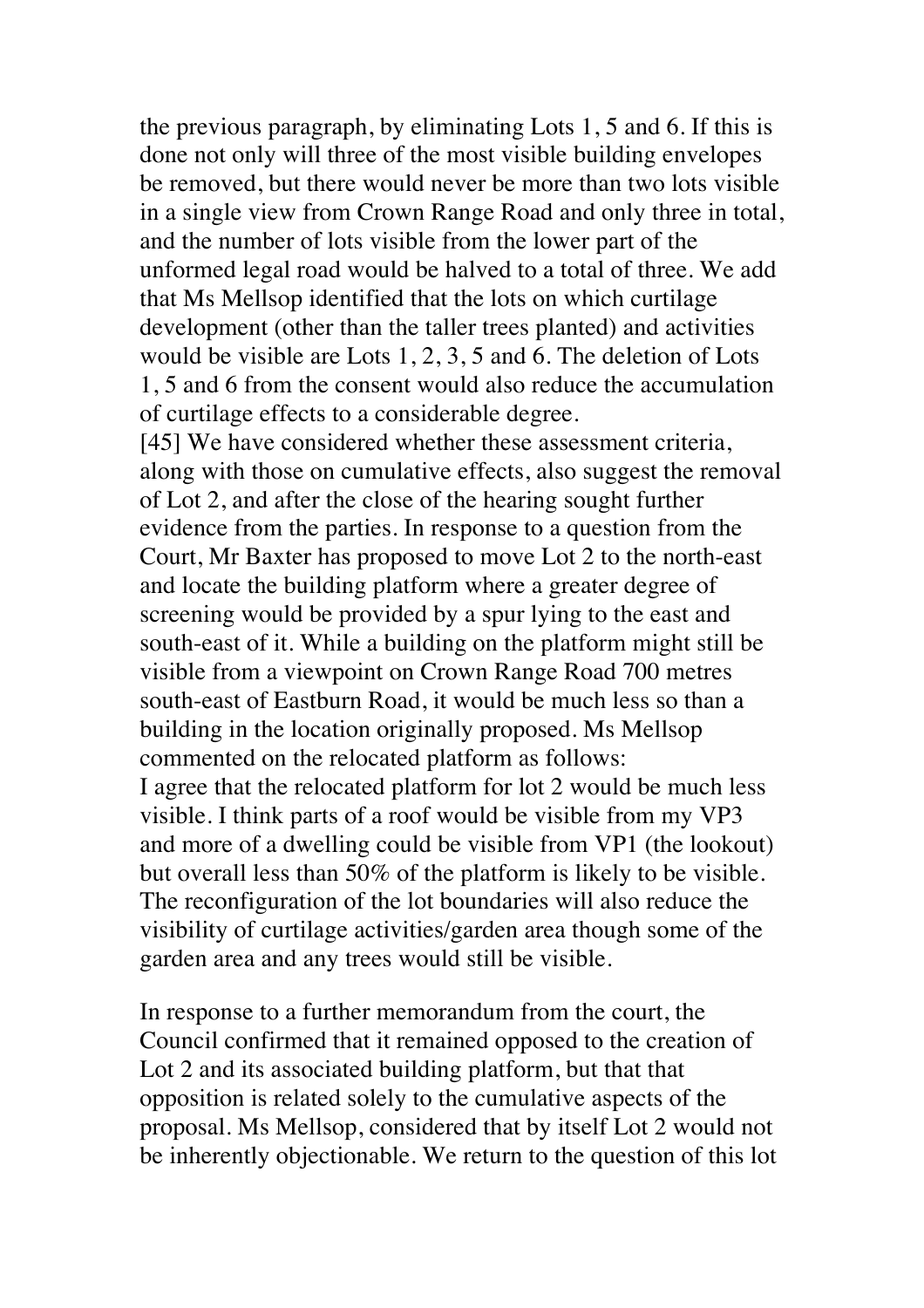in considering the proposal in the context of the overall provisions of the plan.

[46] In considering the form and density of development, the district plan requires us to take into account whether, and to what extent:[7]

(i) there is the opportunity to utilise existing natural topography to ensure that development is located where it is not highly visible when viewed from public places;

(ii) opportunity has been taken to aggregate built development to utilise common access ways including pedestrian linkages, services and open space (ie. open space held in one title whether jointly or otherwise);

(iii) development is concentrated in areas with a higher potential to absorb development while retaining areas which are more sensitive in their natural or arcadian pastoral state;

(iv) the proposed development, if it is visible, does not introduce densities which reflect those characteristic of urban areas;

(v) if a proposed residential building platform is not located inside existing development (being two or more houses each not more than 50 metres from the nearest point of the residential building platform) then on any application for resource consent and subject to all the other criteria, the existence of alternative locations or methods:

(a) within a 500 metre radius of the centre of the building platform, whether or not:

(i) subdivision and/or development is contemplated on those sites;

(ii) the relevant land is within the applicant's ownership; and (b) within a 1,100 metre radius of the centre of the building platform if any owner

or occupier of land within that area wishes alternative locations or methods to be taken into account as a significant improvement on the proposal being considered by the Council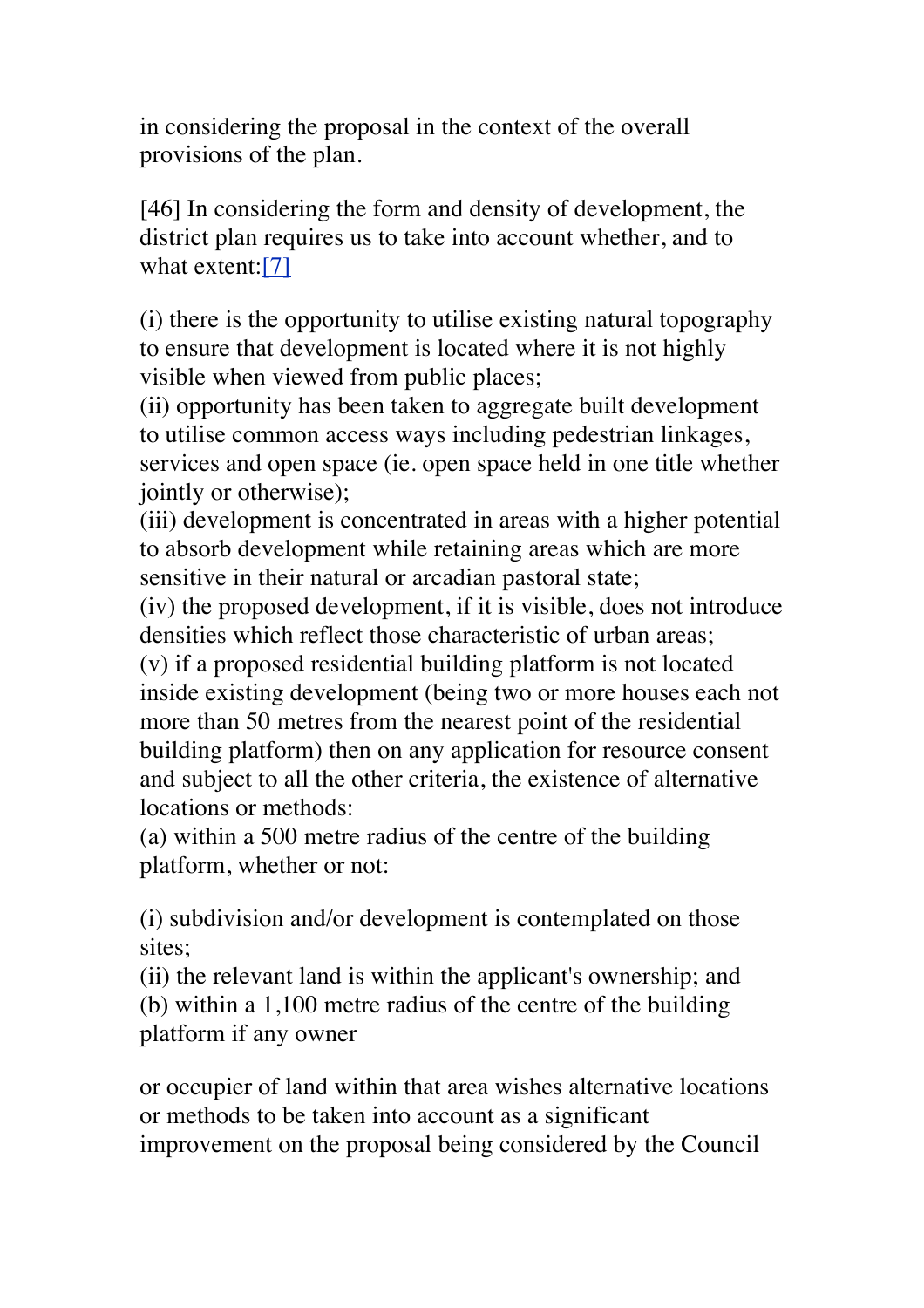— must be taken into account.

(v) recognition that if high densities are achieved on any allotment that may in fact

preclude residential development and/or subdivision on neighbouring land because the adverse cumulative effects would be unacceptably large.

[47] In terms of these assessment criteria, Ms Mellsop is of the view that the proposed building platforms have been clustered in those parts of the site where development can best be absorbed by natural topography, and that in consequence of this common accessways can be used and the majority of the site can be retained in pastoral use. She has considered alternative locations within a 500 metre radius of the proposal and found none that have greater capacity to absorb development.

[48] Ms Mellsop accepts that the density of the development proposed is not characteristic of an urban area, which is the strict form of the assessment criterion. She adds that nevertheless clusters of dwellings 100 metres apart would be publicly visible from some points along Crown Range Road, and would undermine rural character and amenity. We consider later in this decision the specific assessment criteria relating to rural character and amenity, but note that the agreed visibility chart produced by the landscape witnesses does not suggest that more than three dwellings of a cluster would be visible in the same view, and if the limits we have suggested in response to the visibility assessment matters are adopted, that number will be reduced to two. Further, we consider that the second and third of these assessment criteria favour clustering, and the fourth inserts a proviso relating to the visible elements of such clustering that the density does not result in development with urban characteristics.

[49] Both parties accept that the opportunities for further development on the Crown Terrace are limited. Ms Mellsop considered that on the Crown Terrace, apart from Royalburn,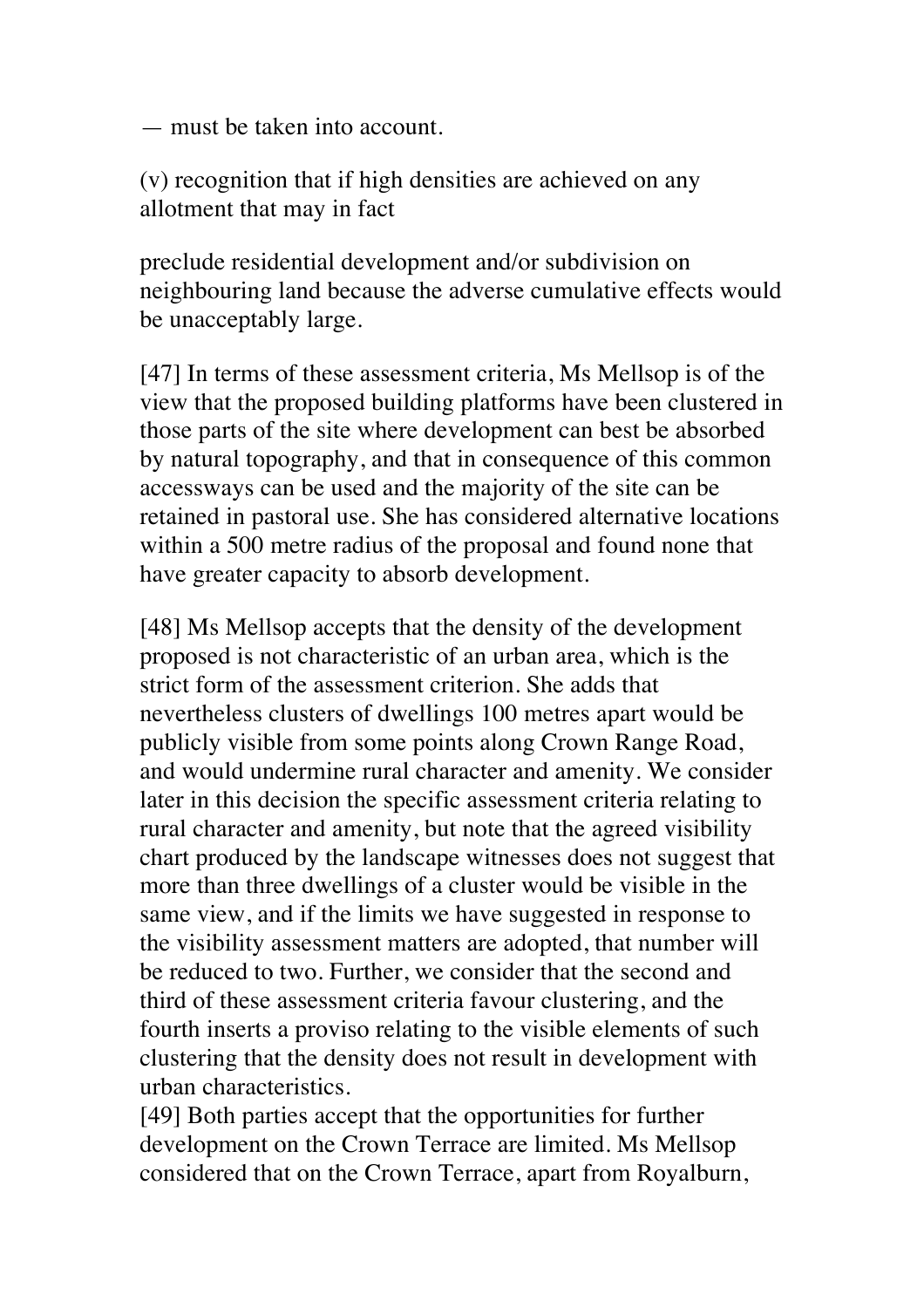only two visible dwellings could be absorbed. Ms Mellsop considered it a question of appropriate location, rather than absolute numbers or distribution. Mr Baxter accepted that the limit was being approached though we suspect did not consider that the absorption capacity of the whole area was so restricted. Either way, in terms of the final assessment criterion, consent to this development would not preclude development on neighbouring land, and would not by itself determine the opportunities available for residential subdivision and development. That is particularly the case if development is limited in the way we have suggested in response to the visibility assessment criteria.

[50] The assessment matters which relate to cumulative effects are arguably the most significant for the outcome of this case[8]. They are:

(i) the assessment matters detailed in (a) to (d) above;

(ii) the nature and extent of existing development within the vicinity or locality;

(iii) whether the proposed development is likely to lead to further degradation or domestication of the landscape such that the existing development and/or land use represents a threshold with respect to the vicinity's ability to absorb further change;

(iv) whether further development as proposed will visually compromise the existing natural and arcadian pastoral character of the landscape by exacerbating existing and potential adverse effects;

(v) the ability to contain development within discrete landscape units as defined by topographical features such as ridges, terraces or basins, or other visually significant natural elements, so as to check the spread of development that might otherwise occur either adjacent to or within the vicinity as a consequence of granting consent;

(vi) whether the proposed development is likely to result in the need for infrastructure consistent with urban landscapes in order to accommodate increased population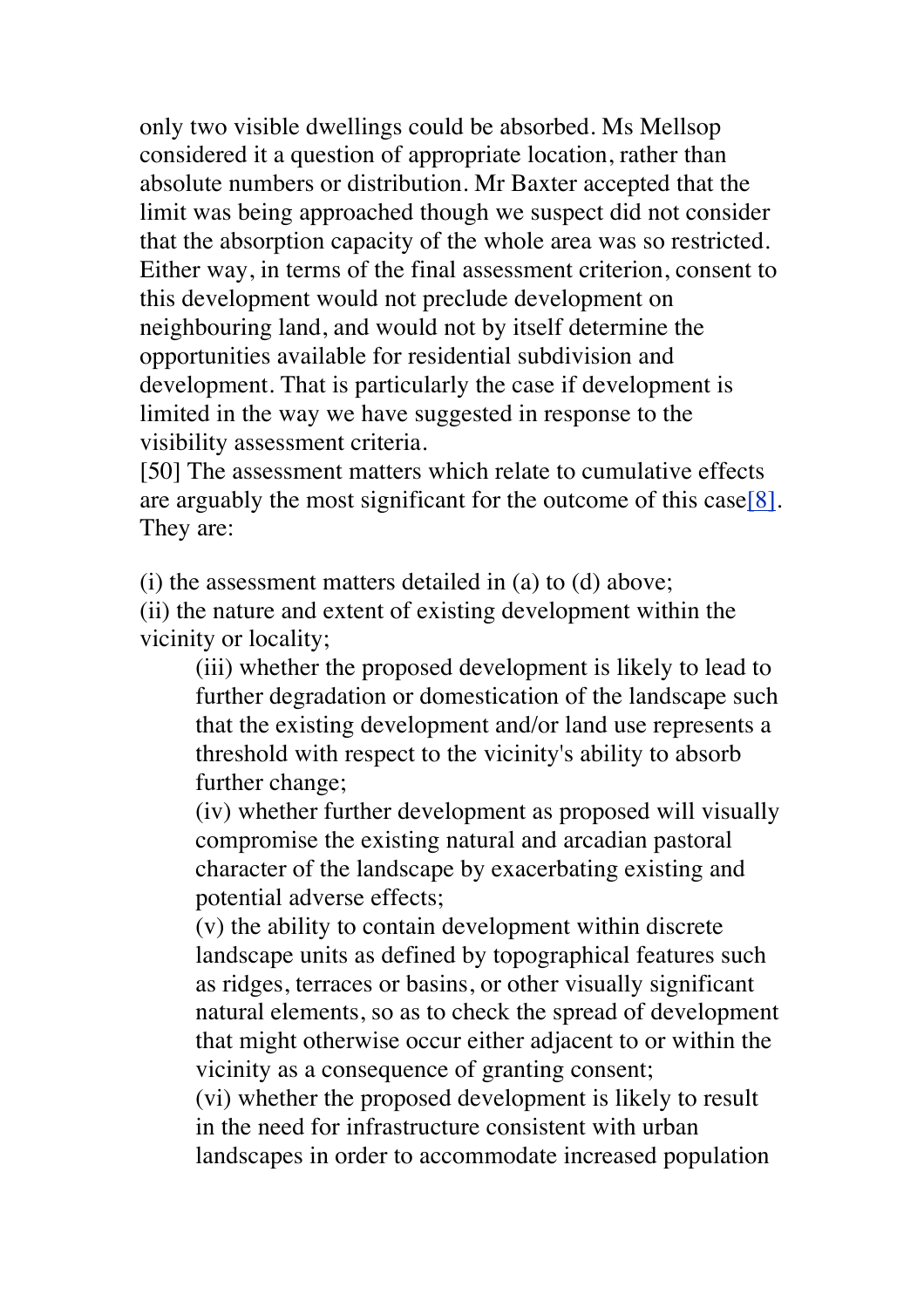and traffic volumes;

(vii) whether the potential for the development to cause cumulative adverse effects may be avoided, remedied or mitigated by way of covenant, consent notice or other legal instrument (including covenants controlling or preventing future buildings and/or landscaping, and covenants controlling or preventing future subdivision which may be volunteered by the applicant).

[51] These criteria are one of the means of giving effect to an important district-wide landscape policy on the cumulative effects of development when the development is proposed in a visual amenity landscape. That policy is[9]:

In applying the policies above the Council's policy is:

(a) to ensure that the density of subdivision and development does not increase to a point where the benefits of further planting and building are outweighed by the adverse effect on landscape values of over domestication of the landscape; (b) to encourage comprehensive and sympathetic development of rural areas. It will be convenient to consider this policy in the light of these assessment criteria.

[52] Ms Mellsop outlined development in the same view as the proposal from Crown Range Road as follows:

- six dwellings and two large barns strung along the western edge of the terrace — the Corbett dwelling and barn, a dwelling and barn on the Irwin property, two dwellings on the Desbecker and Bodle property and a dwelling and undeveloped building platform on the Stretch property;
- the historic Crown Lodge homestead on the corner of Glencoe Road;
- two undeveloped building platforms on the Glencoe Landholdings Ltd property;
- the Rooke dwelling;
- the Royalburn farm manager's house; and
- the undeveloped building platform on the Clarke and Mason property.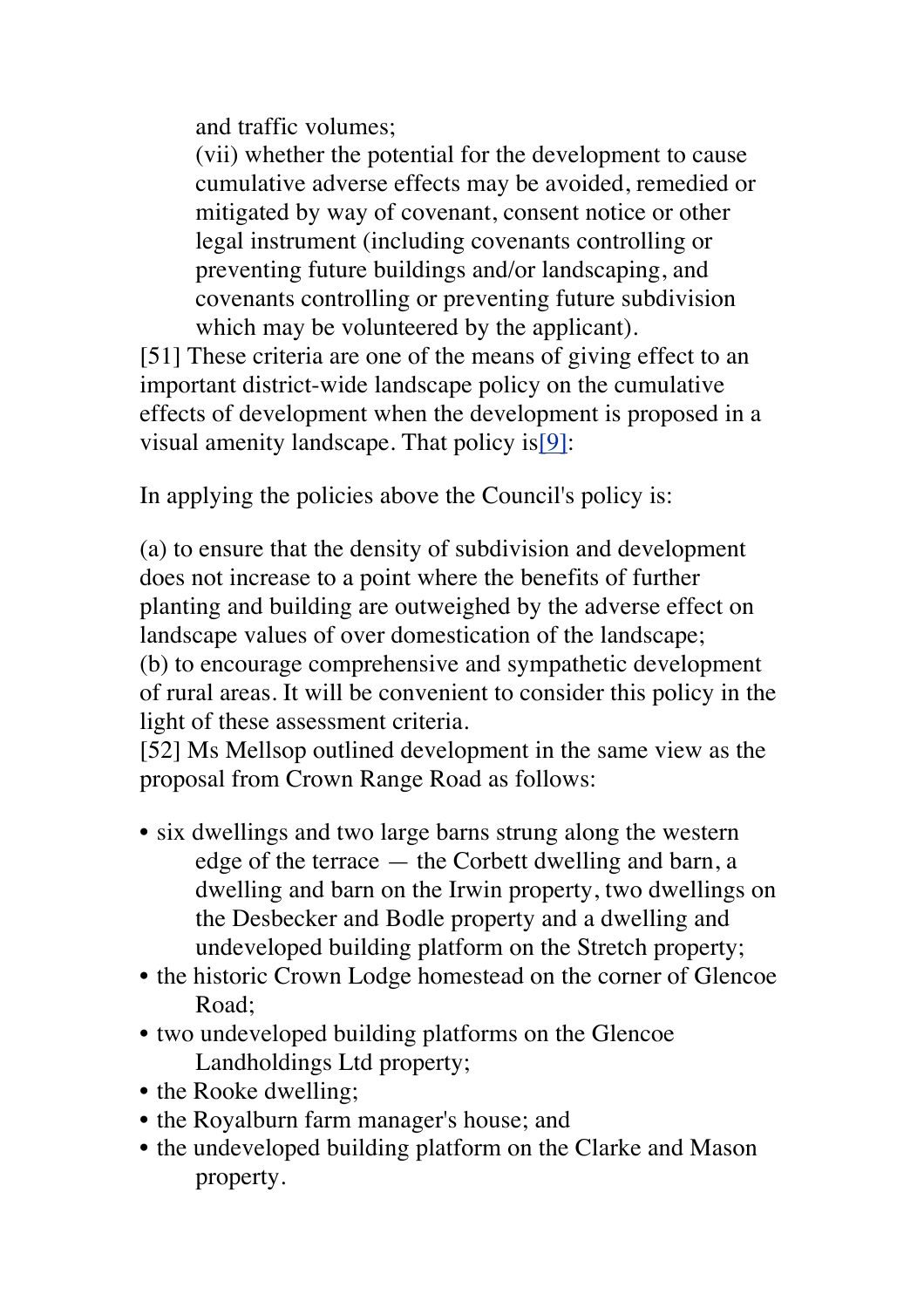She also referred us to consents for building platforms on two small lots near the intersection of Eastbum and the Crown Range Road, and two building platforms on the Desbecker and Bodle property which were still subject to appeal. We consider the latter are still too speculative to consider as part of the receiving environment. As for the former, Ms Mellsop identified the statement in the resource consents that dwellings on these lots would not be visible. We also note Ms Mellsop's evidence that the Glencoe landholdings subdivision, to which we referred earlier, is not highly visible from Crown Range Road.

[53] It is common ground that the level of development already existing in the Crown Terrace visual amenity landscape is close to reaching acceptable limits, and hat those limits will be exceeded either by a grant of all this application seeks, or by that and only a little more. Ms Mellsop concedes, however, that two more visible dwellings on this site, along with other building platforms where dwellings will not be able to be seen, are able to be accommodated within the threshold of the vicinity's ability to absorb change.

[54] It is accepted that the applicant has used topography to confine development and the visibility of it. We consider it possible to impose conditions to avoid urban-type infrastructure such as street signs and sealed access roads. In saying that we are aware that the Council's policy on signs responds to a concern from emergency services over the ability to locate rural properties on which an emergency has occurred. However, from our observation the rapid point numbering system visible at the boundary of existing properties on Crown Range Road provides ready identification of dwellings.

[55] We also note that the covenants which perpetuate future farming use of the bulk of the land and set their face against further residential development of it, are strong positives. To the extent that the proposal is complete, that further dwellings cannot be added to it, and that the development is largely hidden from Crown Range Road by the landfom, it represents comprehensive and sympathetic development of this rural area.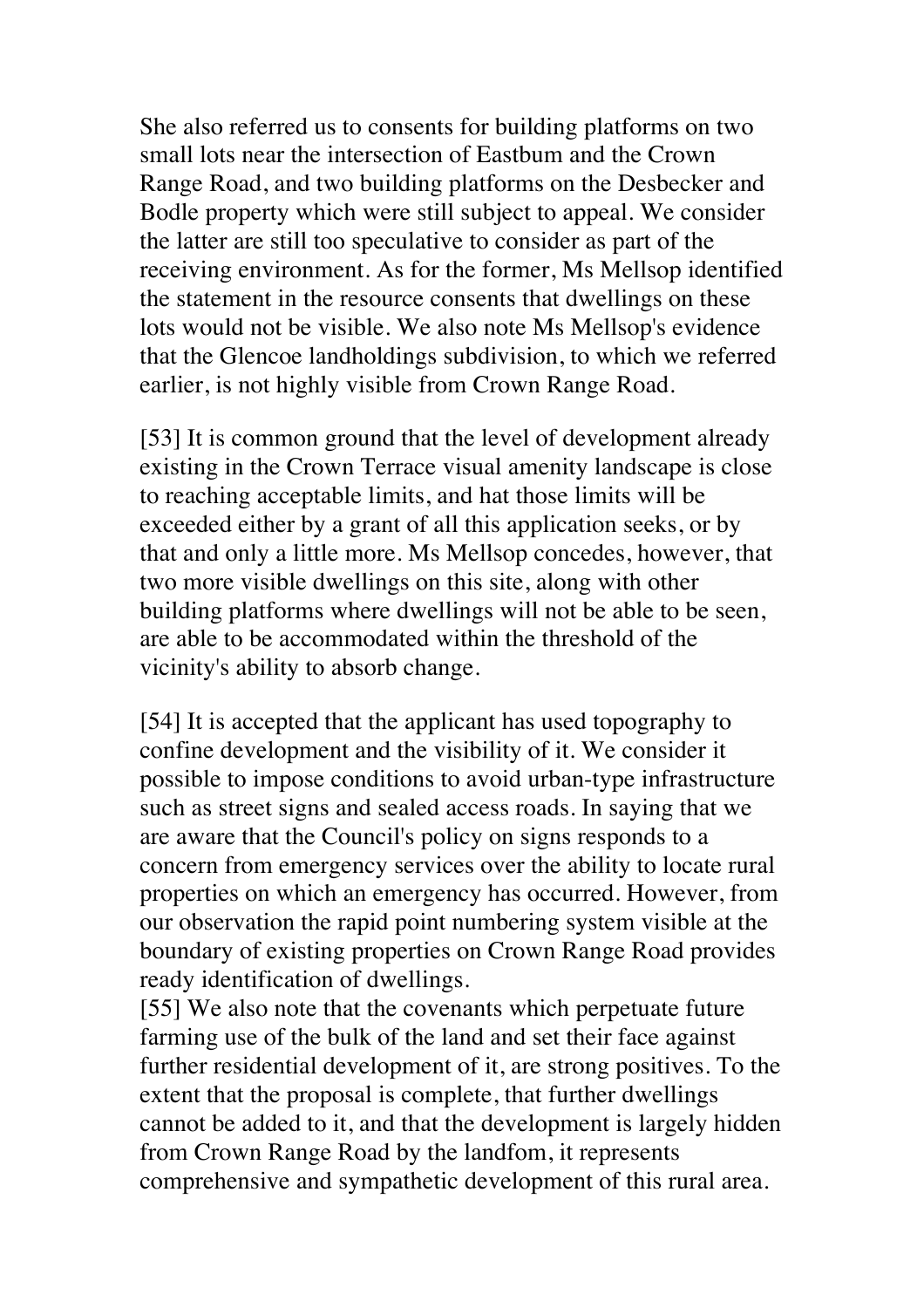Nevertheless we consider that consent to all fourteen proposed lots would compromise the visual character of the pastoral landscape if added to existing development, and that a threshold would be crossed. To bring development within the existing threshold Lots 1, 5 and 6 need to be excluded. If the dwellings and associated visible curtilage activities on those lots are eliminated, and the conditions restricting infrastructure with urban characteristics are imposed, there would be a reduction of cumulative effects to appropriate levels.

[56] We have considered carefully Ms Mellsop's opinion that the planting of large amenity trees on the lots might add to the cues of domesticity. The relevant policy envisages that planting might have a domesticating rather than a beneficial effect. We accept that some of the permitted species can grow to considerable height and would be visible at least on some lots. However, given the existing rural character in which taller trees play a significant part, we are inclined to agree with Mr Baxter that private tree planting will not change the existing rural character of the landscape.

[57] Overall we consider that if the changes to the proposal we have outlined in terms of the reduction of lots, and restrictions on potentially urban style infrastructure are made, the proposal will achieve an appropriate 'fit' with the policy and assessment criteria on cumulative effect.

[58] The final concern of the assessment matters for proposed developments in the visual amenity landscapes is potential effect on rural amenity.[10] In considering this potential effect we are required to take into account whether, and to what extent:

(i) the proposed development maintains adequate and appropriate visual access to open space and views across arcadian pastoral landscapes from public roads and other public places; and from adjacent land where views are sought to be maintained;

(ii) the proposed development compromises the ability to undertake agricultural activities on surrounding land; (iii) the proposed development is likely to require infrastructure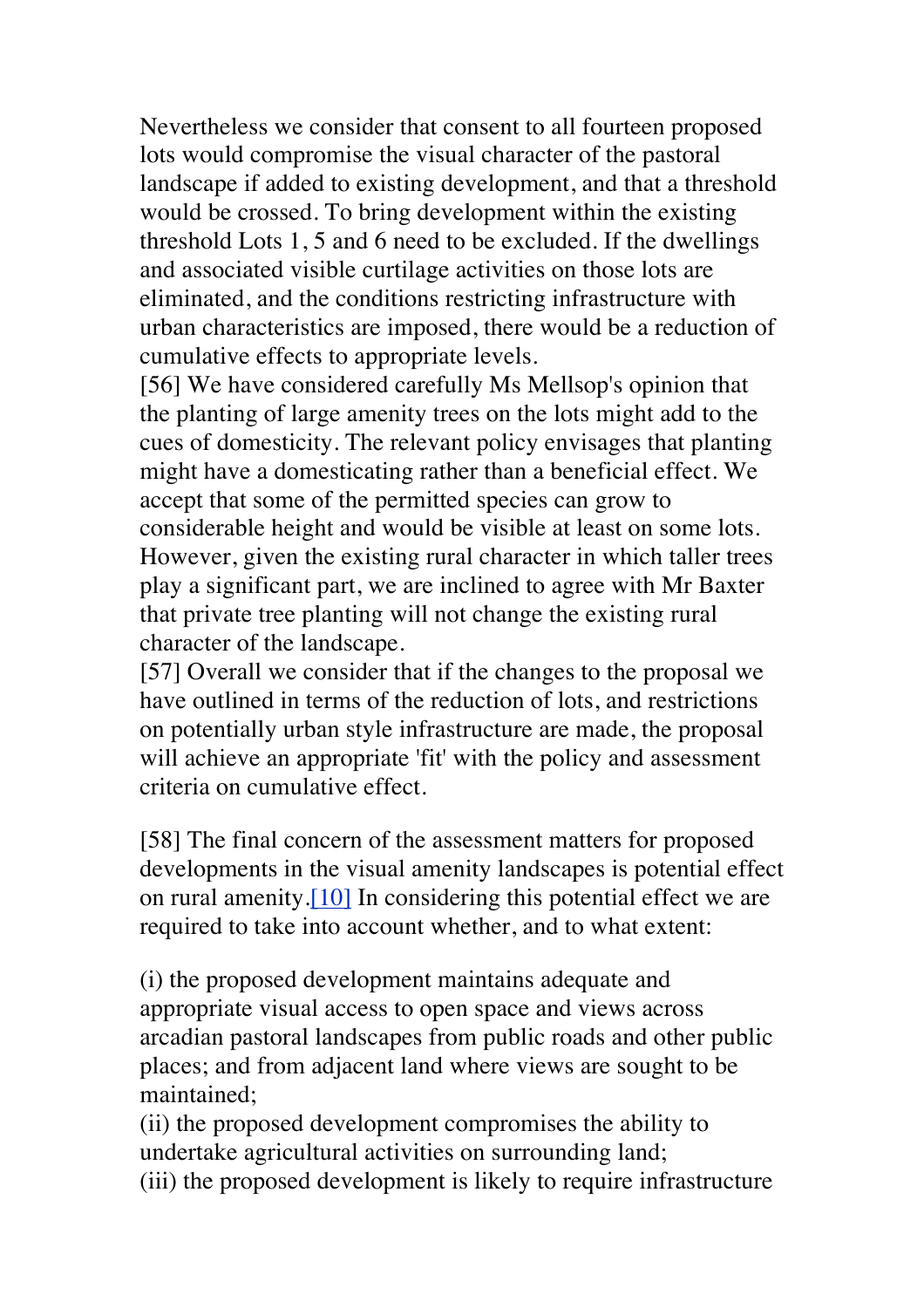consistent with urban landscapes such as street lighting and kerb and channeling, particularly in relation to public road frontages; (iv) landscaping, including fencing and entrance ways, are consistent with traditional rural elements, particularly where they front public roads;

(v) buildings and building platforms are set back from property boundaries to avoid remedy or mitigate the potential effects of new activities on the existing amenities of neighbouring properties.

[59] Ms Mellsop does not consider the assessment matters relating to rural amenity support the proposal. However, it is important to consider the precise wording of the criteria. The development has been designed to allow the continuation of farming across the majority of Royalburn Farm, and one of the covenants proposed requires that. It is also proposed to register a covenant against the residential lots to be created to prevent the owners complaining about or restricting legitimate farming activities on the Royalburn farm. Visual access to open space will be maintained, as building

platforms are set back 600 metres or more from Crown Range Road, and in fact that access will be improved by the proffered removal of the recently planted alders on Crown Range Road. Ms Mellsop does not consider the level of domestication perceived by neighbours to be significant.

[60] We have already recorded that we intend to impose conditions preventing such urban style infrastructure as street signs and sealed accessways. In contrast, post and wire fencing is typically rural. Mr Brown was concerned that changes to the roading at the entrance to the accessways would be an indication of residential development. He has assessed these effects on the basis that accessways would need to be formed in accordance with a diagram labelled Diagram D in a report sent to Lakes Environmental by a firm of traffic consultants, GHD Limited, prior to the first instance hearing. The recommendation for accessways of this type was based on a proposal for 20 lots with an estimated traffic generation of 209 vehicles per day, or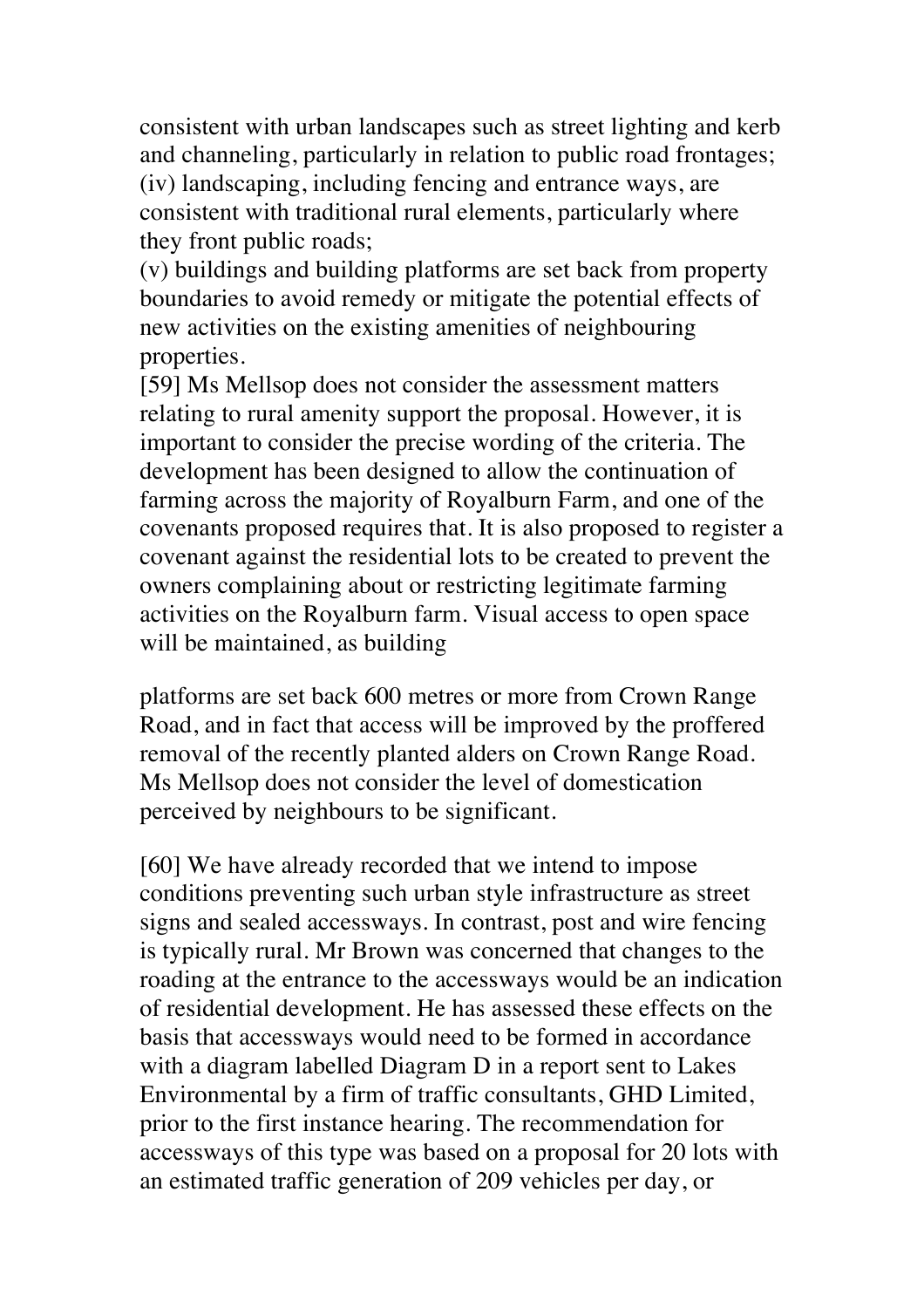approximately 100 vehicles per day from each accessway. [61] If we were to grant consent to all the allotments now proposed, and to adopt the rate of vehicle generation in accordance with the amendments adopted by QLDC to New Zealand Standard 4404:2004, there would be 64 vehicle movements daily at the northern accessway and 48 at the southern. That number will be reduced by the reduction of the number of lots we have directed be removed. Mr Edmonds' evidence was that that would require an access to be formed in accordance with Diagram 3 of Appendix 7 to the district plan. In response to questions from Mr Ibbotson, Mr Edmonds said that it would be possible for a farmer to widen the road in this way to provide access for articulated grain or stock trucks. We note that the relevant diagram in the plan is headed "Private Access (frequent use by heavy vehicles, eg; dairy tankers)". We do not consider the vehicle entrances necessitated by the development would be indicative of an urban rather than a rural landscape. [62] We accept that fourteen lots would cause some adverse effects which we have described, and there would be change to the natural and pastoral character of the landscape, but even if fully developed the amenity would remain rural. [63] The general assessment matters<sup>[11]</sup> contain a series of criteria relating to nature conservation values. We have noted that the grey shrubland planting proposed by the applicant would have benefits for the existing habitat of native skinks and geckos and particularly for the eastern falcon, a species in gradual decline. Three of the assessment matters relating to nature conservation values suggest we should attach some importance to that, namely:

(a) the extent to which activities will result in opportunities for the protection and

enhancement of indigenous biodiversity or indigenous ecosystems;

(e) the extent to which activities will protect or enhance the survival and wellbeing of indigenous plants and/or animals that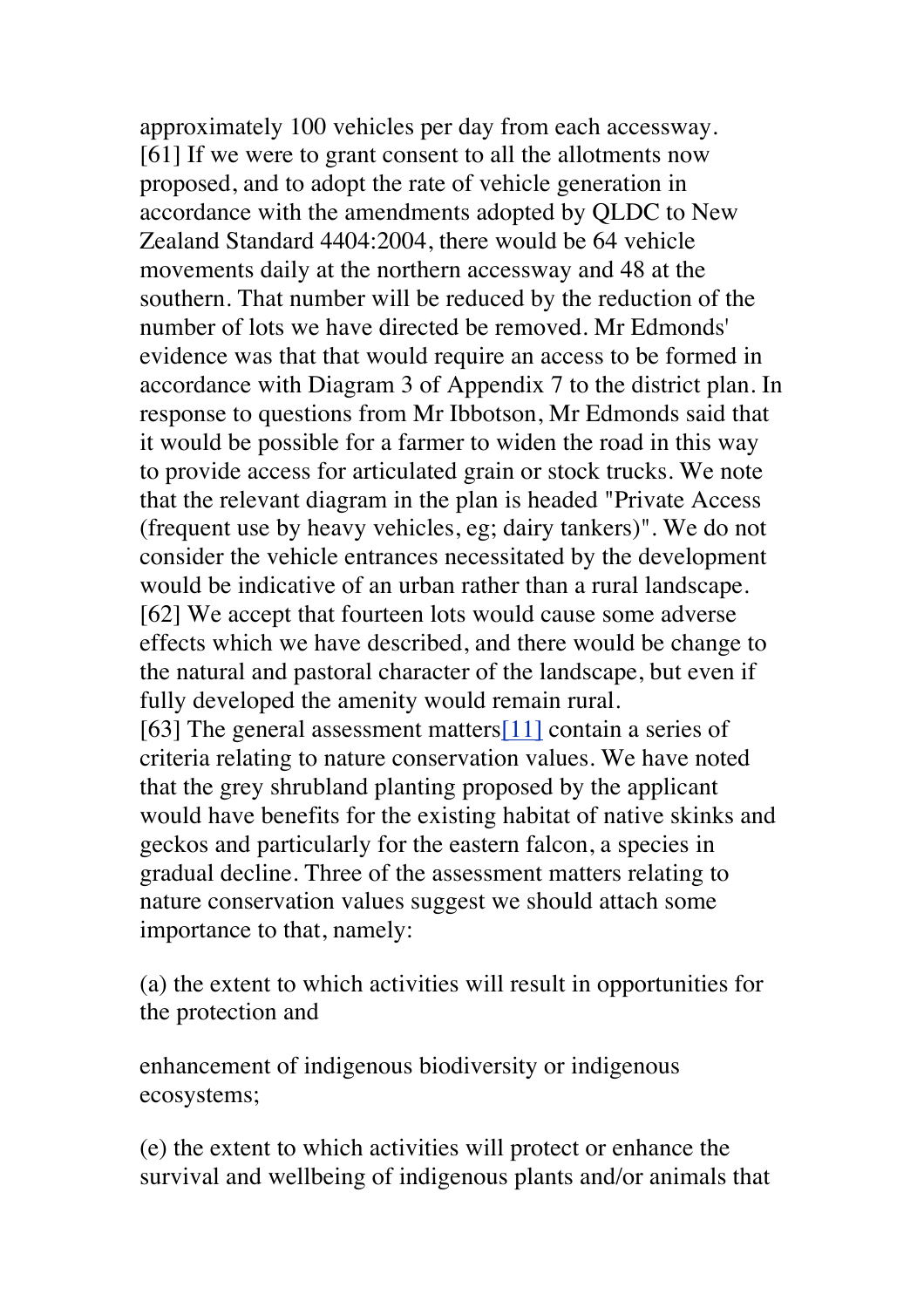are rare, vulnerable or endangered, or significant within the district, region, or nationally;

(f) in the case of activities proposed in the vicinity of rock outcrops, the extent to which the activity will adversely affect or provide opportunities to enhance the protection of lizard populations and their habitat.

The ecological restoration programme proposed tells significantly in favour of the proposal.

[64] We further note that the planting restrictions contained in a proposed condition of consent[12] deals with the need to avoid, contain and/or manage the adverse effects of any introduced plant species with the potential to spread or naturalise.

[65] Mr Brown also referred us to general assessment matters relating to the nature and scale of activities and to residential units.[13] We have discussed almost all of those that are relevant in our discussion of the criteria for proposals in the visual amenity landscape. In terms of those that remain, we refer to Mr Brown's assessment that any adverse traffic effects of the proposal can be adequately mitigated by conditions of consent. We also note the agreement of the planning witnesses that the landscape in which the proposal is set is not a heritage landscape.

Other relevant effects

[66] Although the assessment matters, particularly when they are provided in the detail contained in the Queenstown Lakes District Plan, generally give a clear indication of the environmental effects of concern in the district, there are occasions when they will not refer to every matter in the case worthy of consideration. This is particularly so as plans age and communities develop new aspirations. This proposal is designed to accommodate one such aspiration, the provision of recreational trails off-road for pedestrians and cyclists. The increased importance the community attaches to such trails is attested by the formation of the Wakatipu Trails Trust during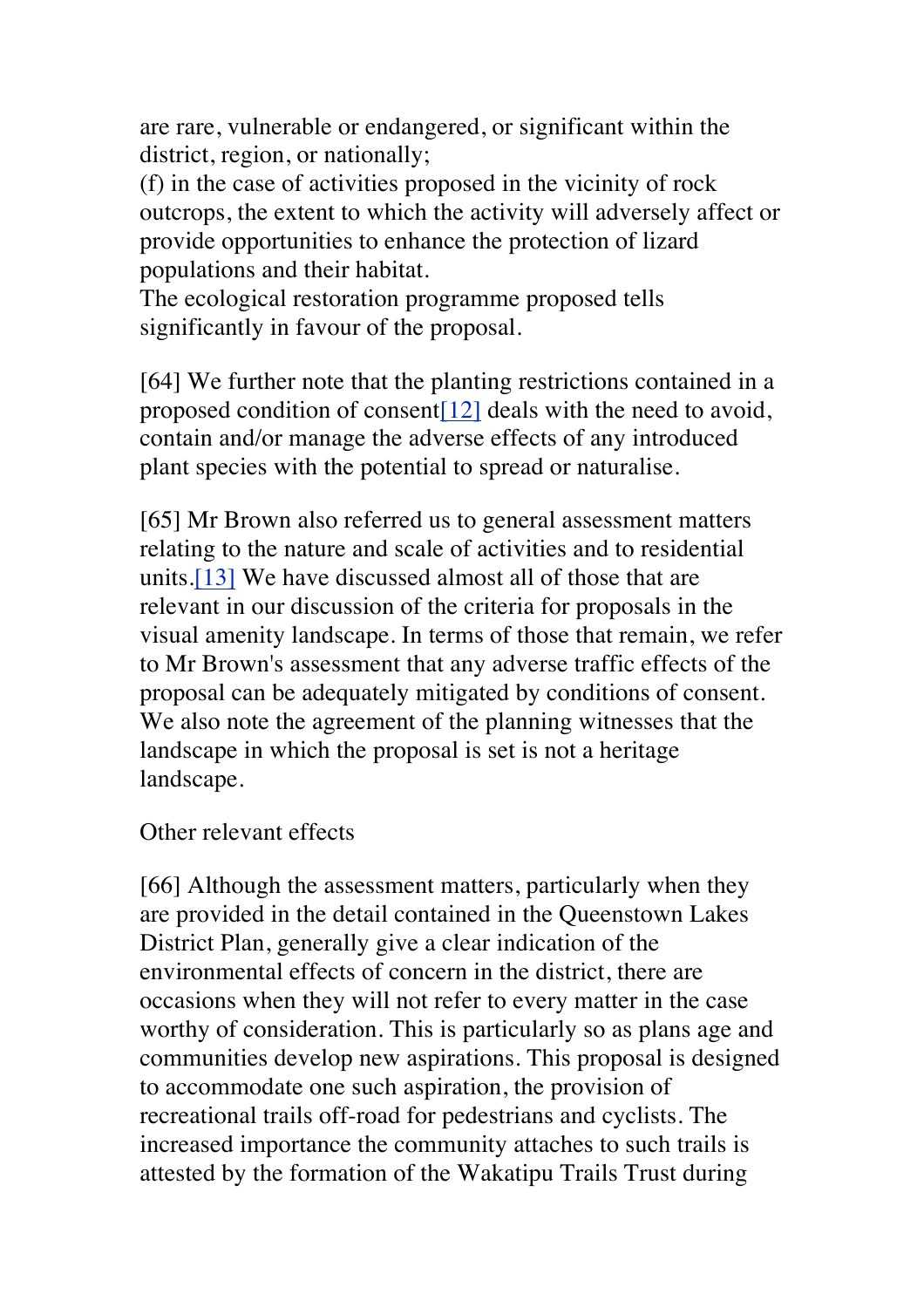the last decade, and by Plan Change 28 which was designed to remove a perceived obstacle to the formation of trails through private land.

[67] As we have indicated the applicant proposes to create in favour of the Council an easement of 1.2 kilometres around the lower slopes of the Crown Range which would provide helpful linkage to other unformed roads and tracks. Ms D Palmer, a trustee of the Wakatipu Trails Trust, appeared and informed us that while the Wakatipu Trails Trust strategy does not currently show trails on the Crown Terrace, opportunities sometimes arise through the resource consent process for the acquisition and formation of links that would not otherwise occur. The Royalburn trail was one such valuable link. Ms Palmer also provided helpful information on appropriate standards for track formation. We return to this in considering conditions of consent. At this point we record that the proposed grant of easement and formation of the track would be a significant positive effect. We now proceed to consider these effects in the light of the provisions of the district plan.

The provisions of the **Queenstown Lakes District Plan**

[68] In this case the question is not whether but to what extent consent to the application is appropriate. In such circumstances we consider it more useful to identify relevant provisions of the plan, and to consider what reductions to the development (if any) and what changes to conditions are necessary to make the proposal appropriate in terms of those provisions, then to attempt an evaluation of the total proposal against each objective and policy and make a judgement as to where on the continuum between contrary to and implements the application in its entirety sits.

[69] The application is for subdivision and land use consent for the development of rural-residential style lots in a visual amenity landscape in the rural-general zone. There are relevant, but overlapping, provisions in the district-wide, rural-general and subdivision sections of the plan. The Council does not contest that the proposal as put forward by Royalburn satisfies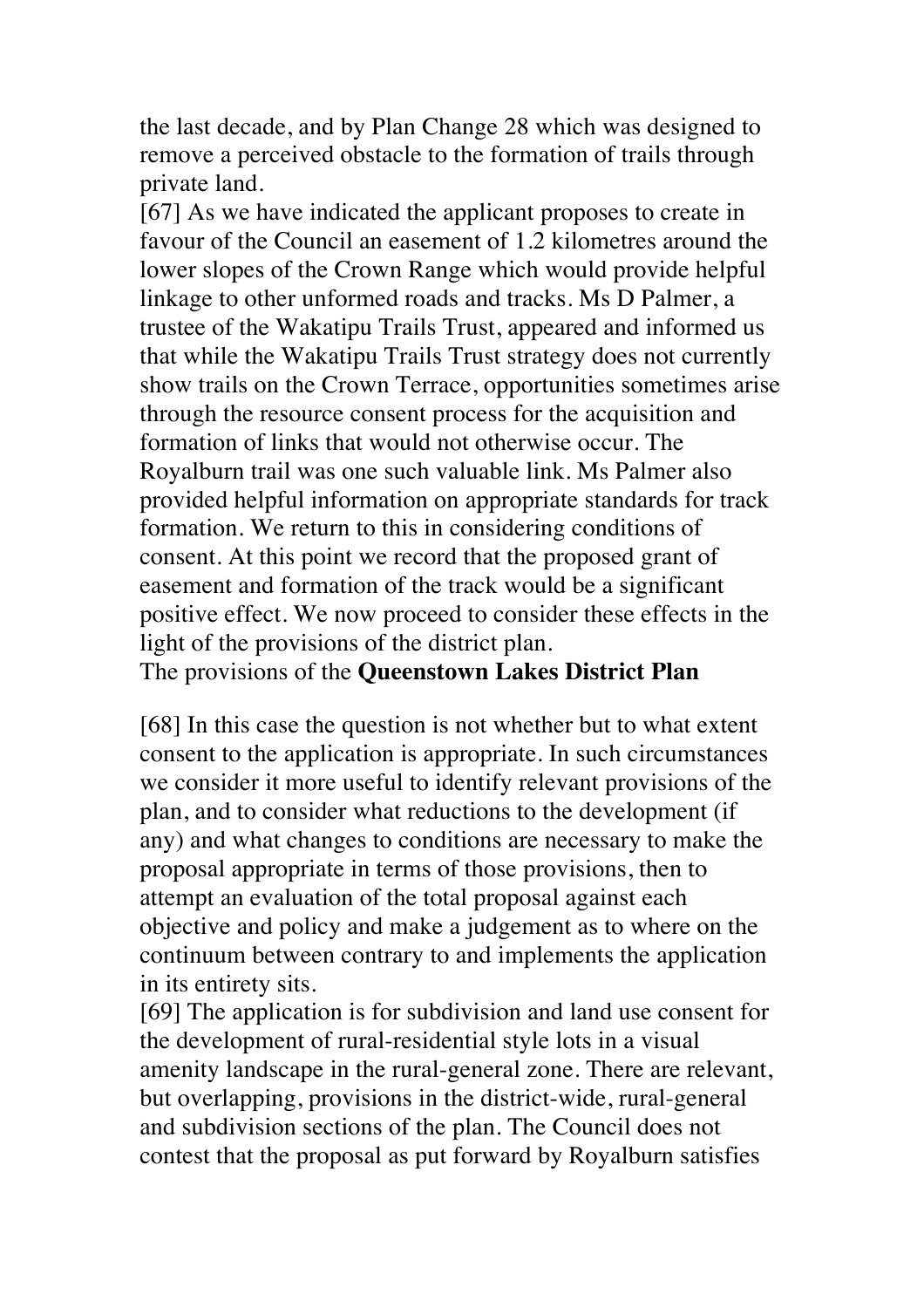those rural objectives and policies which relate to the lifesupporting capacity of soils and their use for rural production.[14] We also draw attention to the district-wide objective and related policies[15] on nature conservation values which we consider would be implemented by the planned greyshrubland revegetation in the gullies.

[70] Mr Brown is of the opinion that the proposal is in conflict with the objective and a policy relating to the maintenance of rural amenity values. As we indicated in our discussion of the assessment criteria, we consider that even if all lots were developed as proposed, the amenity of the landscape would remain rural.

[71] The difference between the parties centres on landscape, and to what extent the proposal can be allowed without inappropriate reduction of the visual amenity values of the Crown Terrace landscape. The district-wide section of the plan[16] identifies landscape and visual amenity as a significant issue for the district. It says this of visual amenity landscapes: They are landscapes which wear a cloak of human activity much more obviously — pastoral (in the poetic and picturesque sense rather than the functional sense) or Arcadian landscapes with more houses and trees, greener (introduced) grasses and tend to be on the District's downlands, flats and terraces;

The key resource management issues for the visual amenity landscapes are managing adverse effects of subdivision and development (particularly from public places including public roads) to enhance natural character and enable alternative forms of development where there are direct environmental benefits.

Interestingly the issue is stated in terms of management of adverse effects rather than avoidance, remedy or mitigation.

[72] The Environment Court in deciding the threefold division of landscapes in the district appositely stated the issue like this:[17]

An important point in respect of s 7 landscapes is that the Act does not necessarily protect the status quo. There is no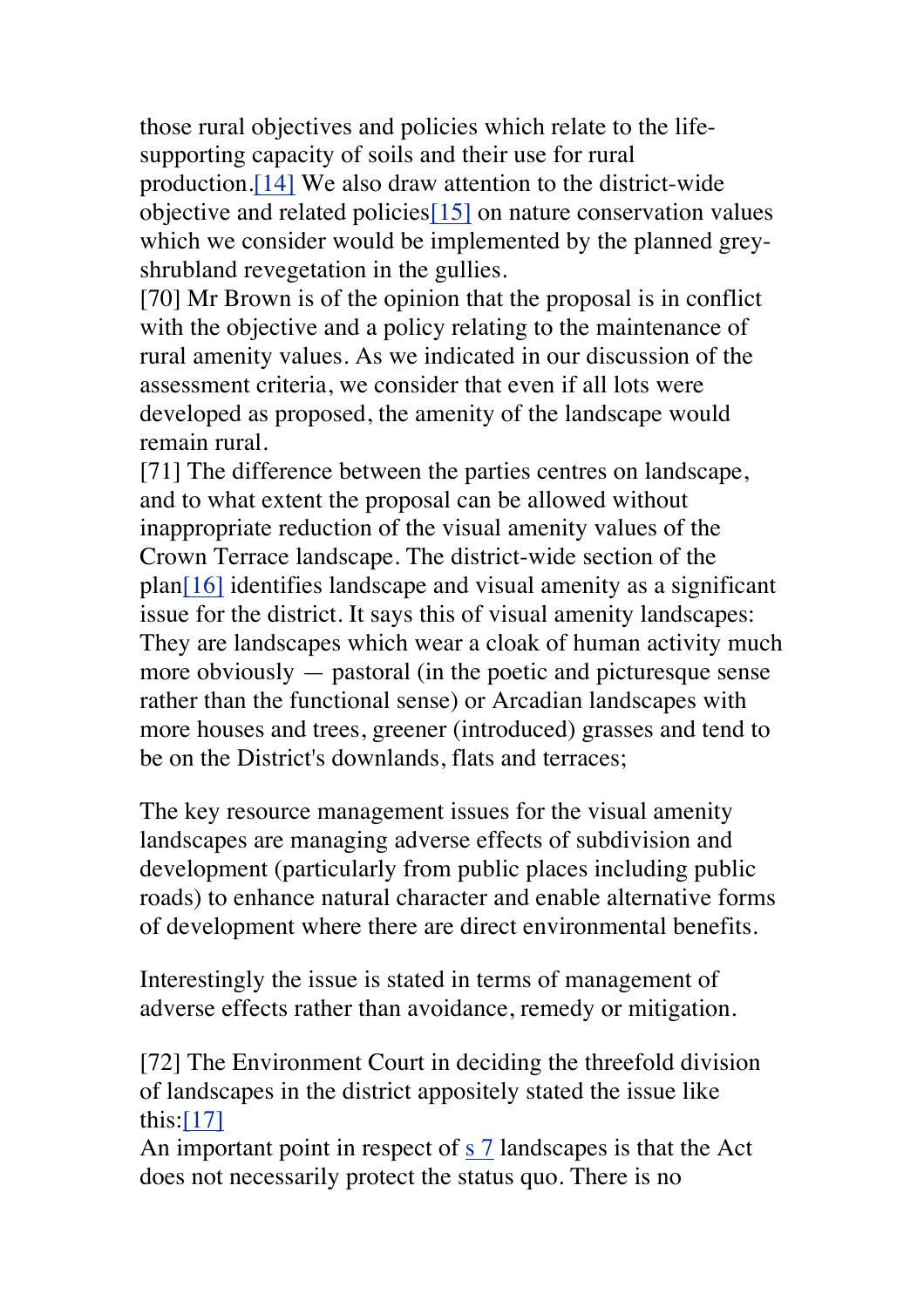automatic preference for introduced grasses over pine forest. Nor should it be assumed (on landscape grounds) that existing rural uses are preferable in sustainable management terms to subdivision for lifestyle blocks which could include restoration of indigenous bush, grasses or wetlands, especially if predator controls are introduced;

Logically there is a limit: the law of diminishing returns where too much subdivision leads to overdomestication of the landscape.

[73] In producing a joint statement, the planning witnesses agreed that the relevant objective and policies for us to consider were the district-wide landscape objective and the policies flowing from it relating to future development, visual amenity landscapes, avoiding cumulative degradation, structures, transport infrastructure, retention of existing vegetation and land use. The landscape related objective and policies in the rural section of the plan do not raise any relevant issues for this case beyond those outlined in the district-wide landscape section of the plan.[18] Mr Brown's evidence was that adverse traffic effects can be mitigated by conditions. It was also that the provision of areas not to be grazed or grazed only in restricted fashion will enhance the natural character and ecological values of the areas concerned. We therefore consider the policies[19] on these subjects no further, except to record that the positive effects of and policy support for the measures to enhance grey shrubland must be brought to account in deciding precisely what development is appropriate.

[74] The district-wide landscape objective is that subdivision use and development avoids, remedies or mitigates adverse effects on landscape and visual amenity values.[20] There is a tripartite supporting policy on future development.[21]. This is firstly to avoid, remedy or mitigate adverse effects of subdivision and development where landscape and visual amenity values are subject to degradation, but that is balanced by encouragement of development in areas with the capacity to absorb change without detrimental landscape or visual effect.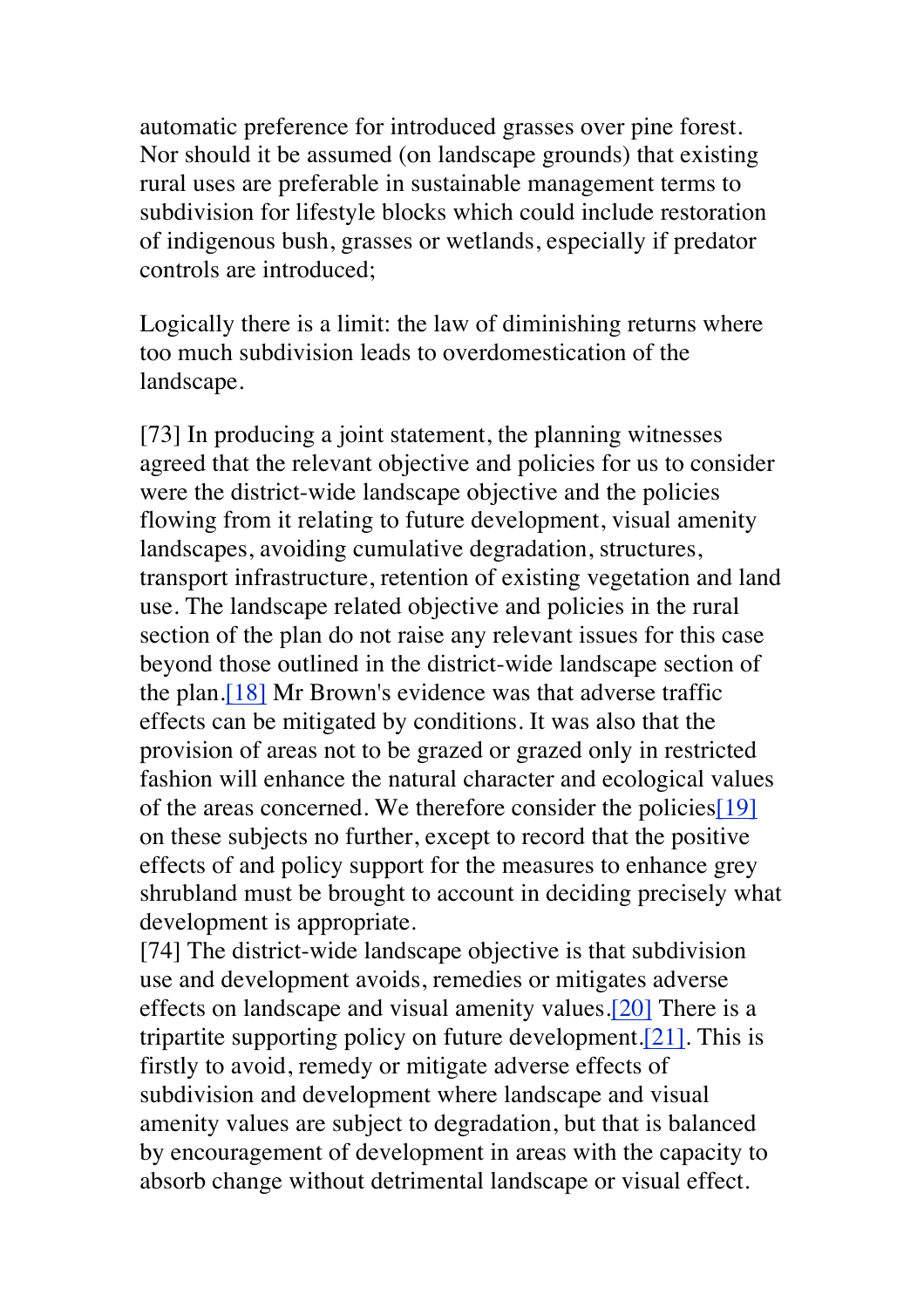Thirdly the policy is to ensure the harmony of proposed development with local topography, ecological systems and nature conservation values.

[75] The specific policy on visual amenity landscapes[22] is to avoid, remedy or mitigate adverse effects on subdivision and development on visual amenity landscapes which are highly visible from public places and other places frequented by the public generally. Appropriate planting and landscaping is regarded as a suitable means of mitigating the loss of, or enhancing natural character, but linear tree planting along roads is specifically discouraged. It will also be useful at this point to consider a general policy of encouraging land use which minimises adverse effects on the open character and visual coherence of the landscape.[23]

[76] In terms of the policies on future development, visual amenity landscapes and land use, there is significant support for the proposal. Ms Mellsop's evidence was that the proposed houses have been clustered where gullies, terrace escarpments and moraine hills provide greater capacity for visual absorption. The proposed mitigatory planting accords with the existing pattern of shelterbelts and is set back from the road. The limited nature of the mitigatory planting necessary suggests that the site is suitable for development. The only real question is when does enough become too much and begin to degrade the area. We tend to share Ms Mellsop's opinion that the level of development appropriate on the Crown Terrace is less than that in a VAL in the Wakatipu basin.

[77] In terms of this proposal, the evidence is that dwellings in the southern cluster (9-14) will not be visible from Crown Range Road when 90% of the proposed shelterbelt planting has reached the required height. Ms Mellsop qualifies her evidence on this matter by the proviso that 60% of the shelterbelt planting comprises evergreens. We can reduce the clues to the presence of residences in this cluster by requiring that the accessway be formed either as a gravelled track or a gravelled track with a silica binding agent, and by forbidding any street sign. We also accept that the condition relating to shelterbelt planting should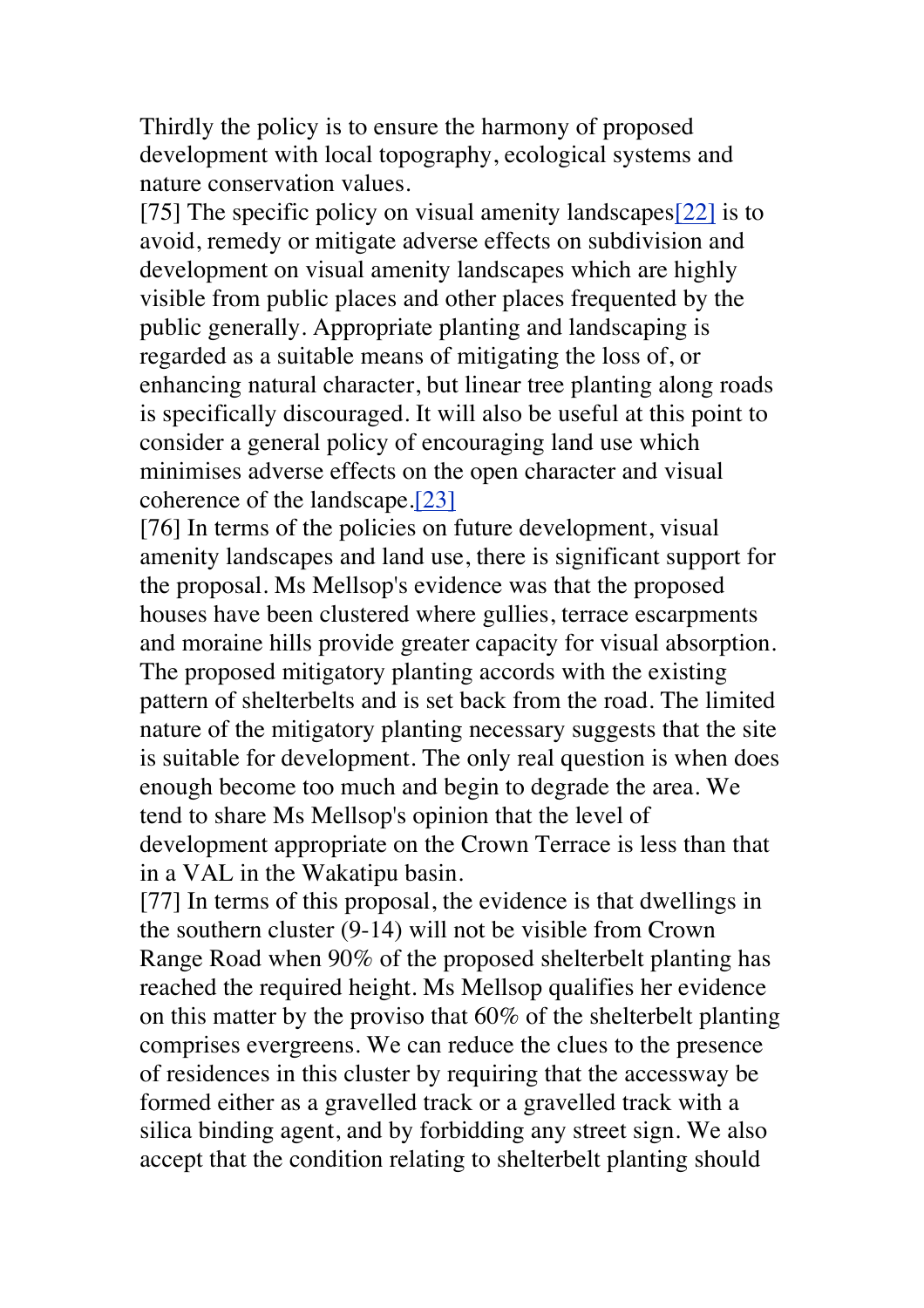specify that 60% of the planting must be evergreen. With those provisos, we find that consent to the second cluster would be in accord with all the policies to which we have referred and with the policy on avoiding cumulative degradation.

[78] The northern clusters are more problematic. We intend to impose the same conditions on the accessway and the avoidance of road signs as in the case of the southern cluster. Even so the addition of six houses visible from Crown Range Road, up to four in any one view, would in our view be inappropriate in terms of the policy on cumulative effects and represent an adverse effect on a visual amenity landscape that is not adequately mitigated in terms of the policy relating to such landscapes. In view of that we consider consent to Lots 1, 5 and 6 would not be appropriate in terms of the district plan. By the same token we consider that after the modifications to conditions suggested by Mr Baxter and Ms Mellsop in Exhibit E, Lots 3, 4, 7 and 8 with their proposed building platforms are acceptable. That leaves the question of Lot 2. The evidence is that the building platform in the location proposed by Mr Baxter does not of itself have adverse effects. Had it done so we would have thought it appropriate to delete it. However, we consider that the change to its location, its reduced visibility combined with the removal of three lots and the changes to the conditions proposed to reduce the obvious clues to domesticity, produce the result that the cumulative effect of this lot and the building platform on it are not beyond the capacity of the landscape to absorb.

[79] The final policy we consider relates to structures.[24] This policy is to encourage structures to be so located and constructed as to be in harmony with the landscape, to use local natural materials in construction and to be of colours which complement the colours of the landscape for the purpose of preserving the visual coherence of visual amenity landscapes, and to screen structures by vegetation whenever possible so that the naturalness of the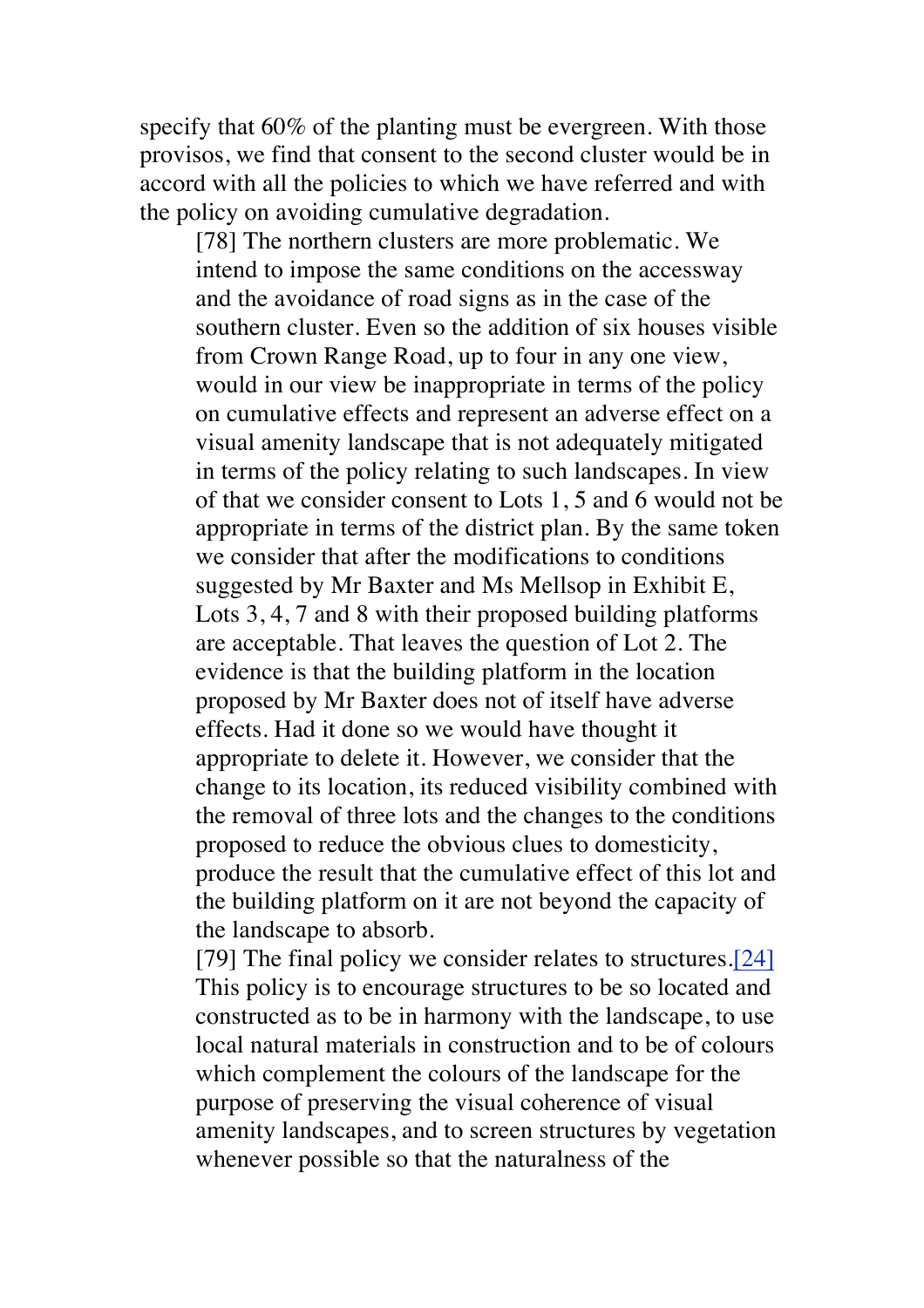environment is maintained or enhanced. We have already discussed the locations of the proposed dwellings, and have indicated that they have been carefully chosen. We also consider the restrictions on height, colour and materials, and, with the addition of Ms Mellsop's proviso, the provisions for screening are appropriate. Our only concern relates to one of the building design conditions (11e).

[80] This condition contains the following paragraph: *Building Form and Scale*

No building shall exceed 650 m2 in area and any such building shall be a

combination of joined or otherwise building elements. Such individual building elements shall not exceed 150 m2. Each building element shall have a pitched roof of between 12.5 and 45 degrees (except for a flat roof area not exceeding 30 m2 or 20% of the total roof area). No two or more building elements are to be joined so as to appear as one uniform building element but to appear as a cluster of smaller attached building elements.

We have observed buildings of this type, including one on our site visit. We are of the view that houses of this type are not sympathetic to the Crown Range landscape and do not consider the condition proposed to have any environmental benefit. We put our concerns to the parties in a memorandum. We record that both Ms Mellsop and Mr Baxter continued to favour the condition. Ms Mellsop suggested that an alternative means of reducing the apparent bulk of future dwellings would be to reduce the allowable building coverage within all building platforms to, say, 35 or 40%. We prefer that solution, allowing up to 400 m2 for a dwelling and 50 m2 for a single separate building such as a garage and implement shed. We intend to allow that as an alternative to the condition proposed — about which we remain unconvinced.

[81] Having considered the objectives and policies of the district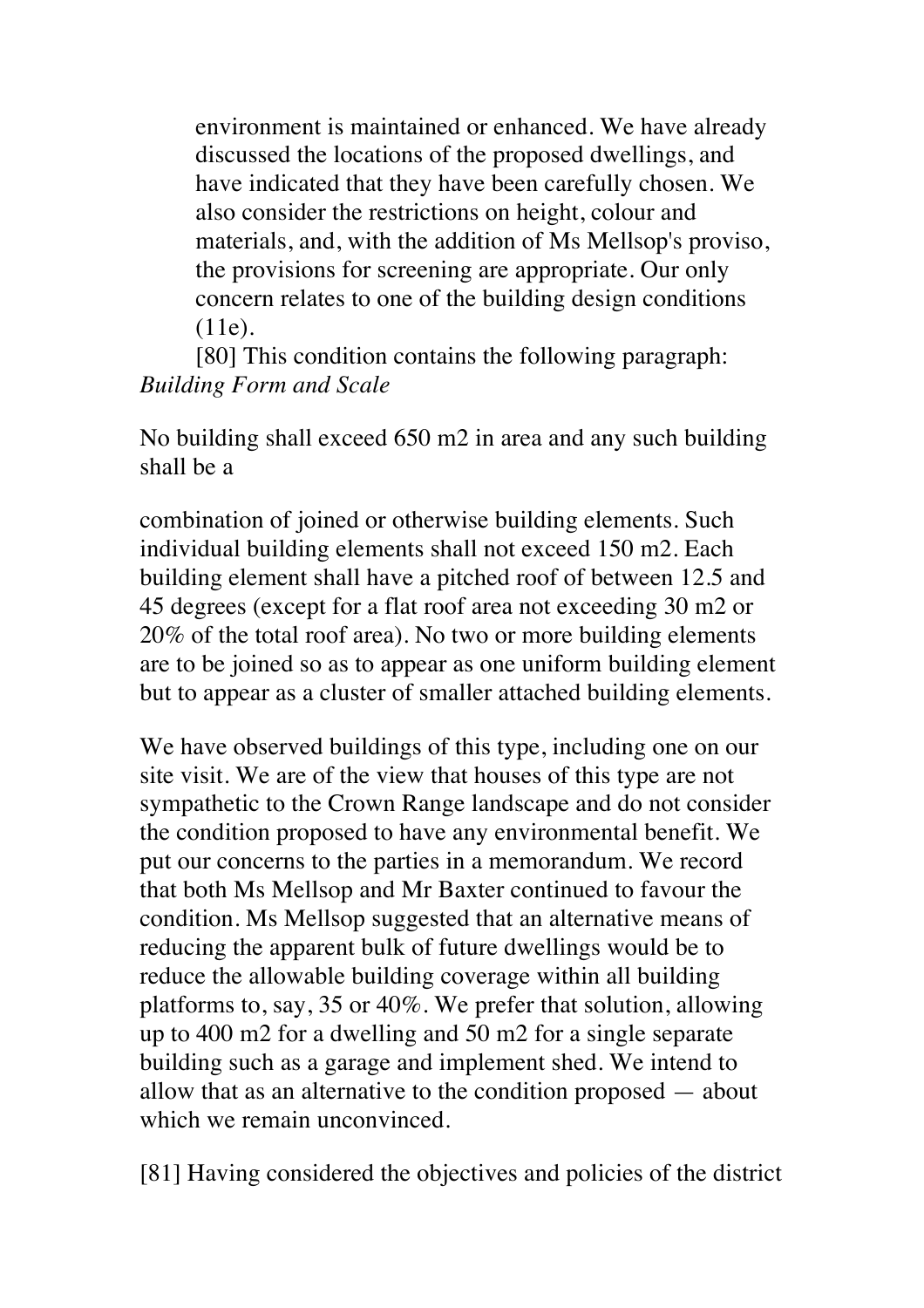plan, and examined the assessment matters and other provisions, we consider that appropriate regard would be had to the provisions of the district plan if we were to consent to a reduced and modified form of the proposal. This would involve: • the deletion of Lots 1, 5 and 6;

- the imposition of the restrictions on the development of the remaining lots outlined in Exhibit E;
- an addition to condition 1 of the consent specifying that any planting shown as mitigation planting in the Royalburn Farm Development Master Plan shall comprise 60% evergreen species;
- an amendment to condition 4(e), so that (i) reads: both accessways shall be formed of gravel which may have the addition of a silica

binding agent and be of a 3.5 m minimum carriageway width;

- the deletion of condition 10h;
- the deletion of condition  $4(e)(vi)$  and the substitution of the following: the entrance to the accessways shall not be marked by any street signs, nor shall

they be fenced.

[82] It is convenient at this point to refer to the trail which the applicant has offered to create and the conditions attaching to it. The initial condition proposed by the applicant was that following agreement between the consent holder the Wakatipu Trails Trust and the Council on the precise alignment of the track and type of formation, the track should be formed by the consent holder as a poled route to the standard required by the Trails Trust and the Council's recreation manager. The condition then provided that five years after registration of the easement, the Trails Trust and the Council are able to require upgrading of the track to an agreed higher standard including fencing, formation and localised widening, and that ten years after, liability for any costs associated with the easement should be transferred to the Council.

[83] During the course of the hearing Ms Palmer advised us,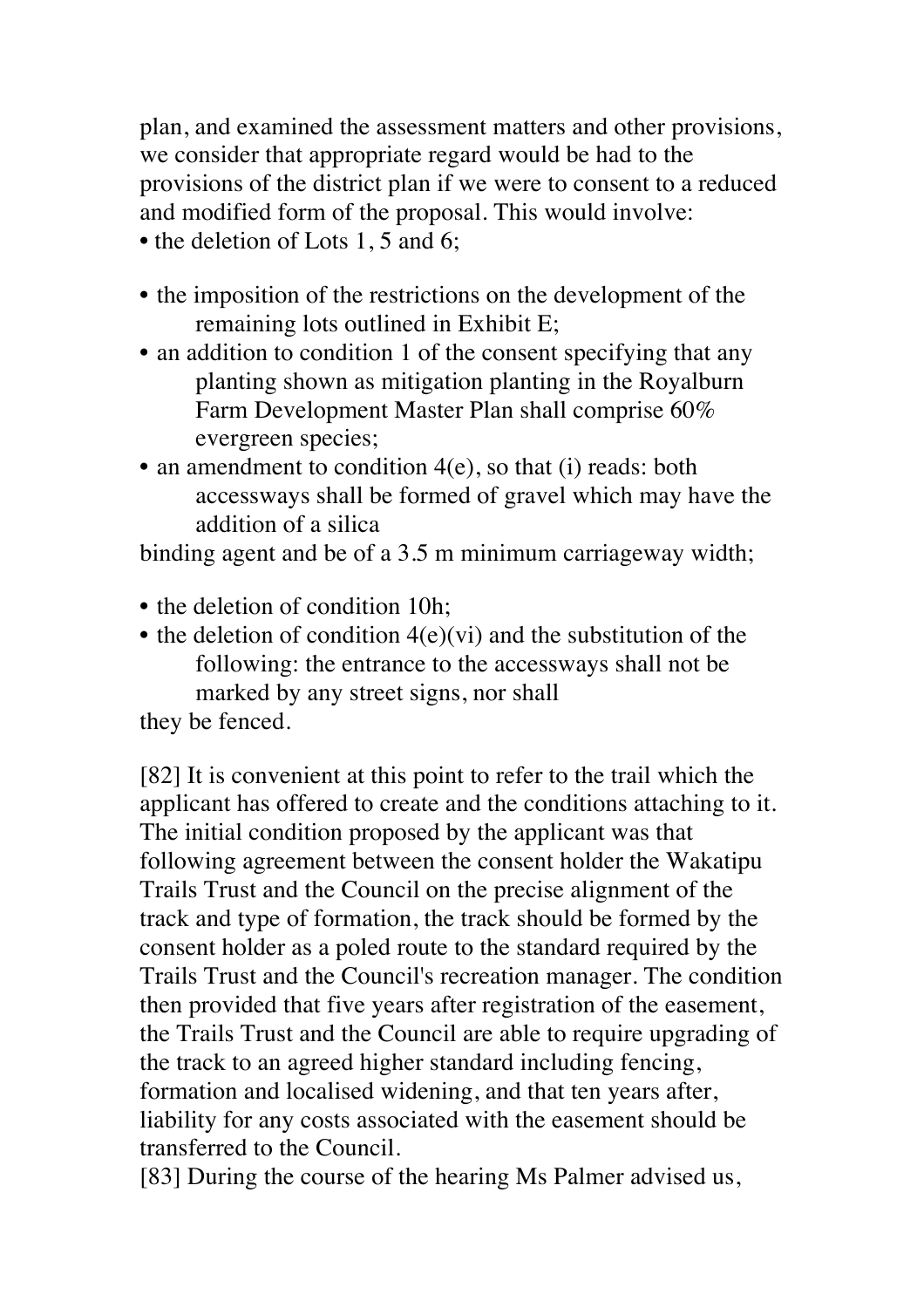after consultation with a Mr P Wilson, the general manager, community services for the Queenstown-Lakes District Council, that the appropriate standard for the track is that defined in NZS B 8630:2004. Ms Palmer produced an email from Mr Wilson, in which he stated:

The New Zealand standard] provides for a well-defined and marked formation (by poles and trackmarkers) suitable for inexperienced people. I would anticipate the track be formed by benching and regrassing the surface. The formation may require appropriate drainage and boardwalk/bridging to avoid wet patches and maintain a solid formation. Graveling the surface would not be warranted at this time.

Ms Palmer stated the view of the Trails Trust that the standard recommended by Mr Wilson represented the initial and final standard appropriate for this trail. She said that a future upgrade of the standard was not required, provided it was maintained to the original standard of construction. We accept her evidence on that question and will amend the condition accordingly.

#### The Council decision

[84] We have read and considered the Council's initial decision. It has limited relevance to our deliberations, because of the many modifications that arose during the course of the hearing, and our subsequent decisions about others. In declining consent, the Council had considered a proposal for 20 lots. The proposal as it was put to us was for 14 lots. The witnesses called by the Council accepted that six or eight rural-residential lots could be appropriately located on the site, and there was no evidence which suggested Royalburn's appeal should be completely refused. We have found that 11 lots could receive consent on certain quite strict conditions. Part 2

[85] District plans are the means by which territorial authorities give local effect to the provisions of Part 2. It would be unusual therefore for a consideration of Part 2 to alter the conclusions reached after evaluation under the other provisions of section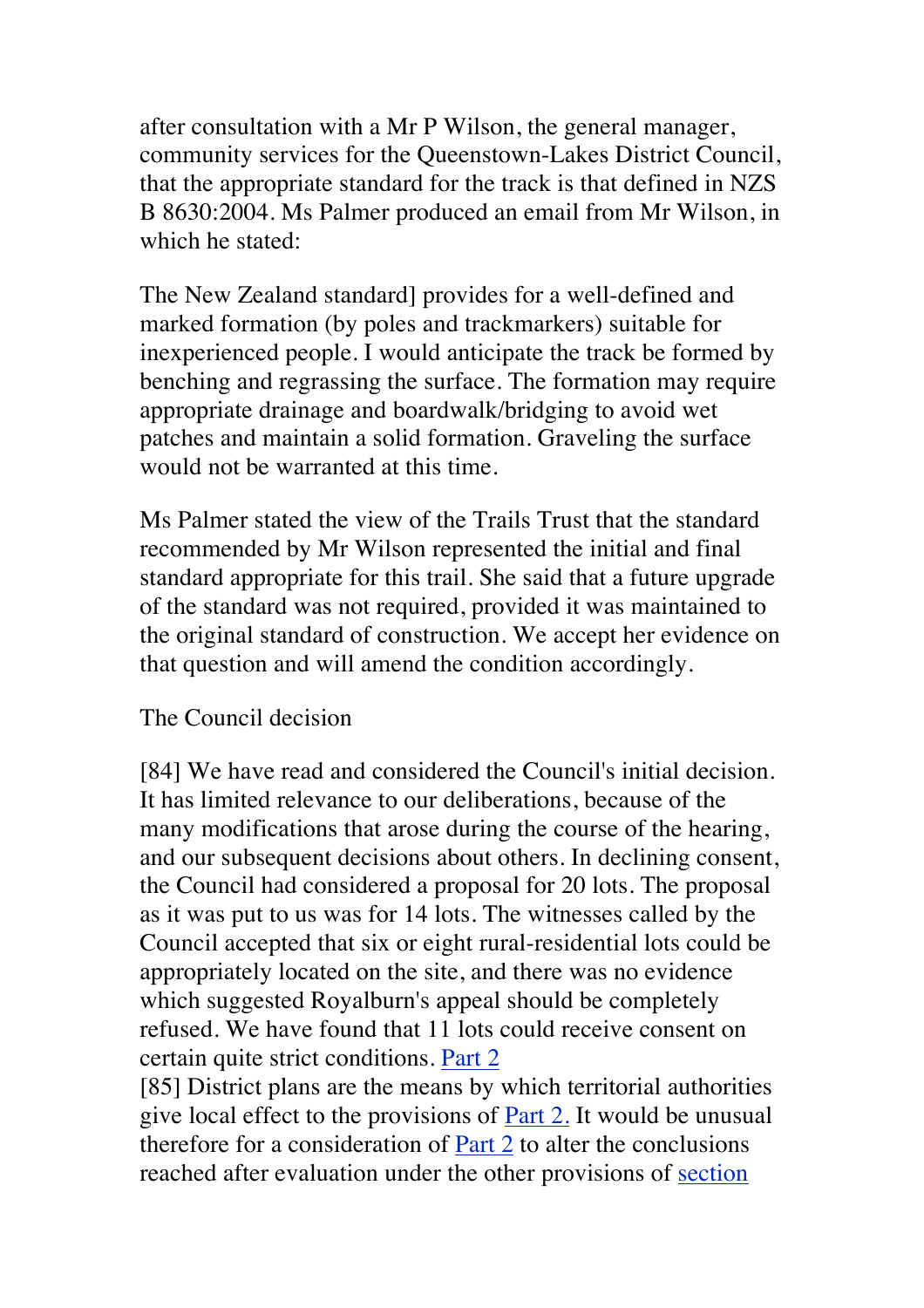104, especially when the plan is as comprehensive as the QLDP. We agree with the Council's commissioners that the district plan appropriately reflects the various matters contained in Part 2. [86] We record that neither section 6 nor section 8 are relevant to this case. Although proposed Lot 9 is to a limited extent outside the building platform within the boundaries of an outstanding natural landscape, neither party suggested that the proposal would result in an adverse effect on the outstanding natural landscape. Relevant section 7 matters include:

- the efficient use and development of natural and physical resources (section 7(b));
- the maintenance and enhancement of amenity values (section  $7(c)$ ;
- maintenance and enhancement of the quality of the environment (section 7(d)).

We consider the proposal represents an efficient use of the land, particularly by requiring continuing productive use of the bulk of Royalburn Farm, while using areas of lesser productive value for residential lots. We consider the proposal, reduced and modified as we have described above, has appropriate regard for the maintenance and enhancement of amenity values and the quality of the environment.

[87] The matters outlined in section 7 are to be given particular regard not in themselves but in achieving the purpose of the Act, that of promoting sustainable management as that term is defined in section 5. Mr Brown sees the creation of residential lots as enabling Royalburn Farm to provide for its social and economic wellbeing. We presume he would extend that enablement to the purchasers of the lots. We agree with Mr Edmonds that the proposal with the various environmental enhancements proposed has a wider enabling effect: the formation of the proposed pedestrian trail would enable recreational use of the foothills of the Crown Range, and enable walkers to provide for their health and social wellbeing; the removal of the alders beside Crown Range Road would enable motorists to enjoy into the future the visual amenity of the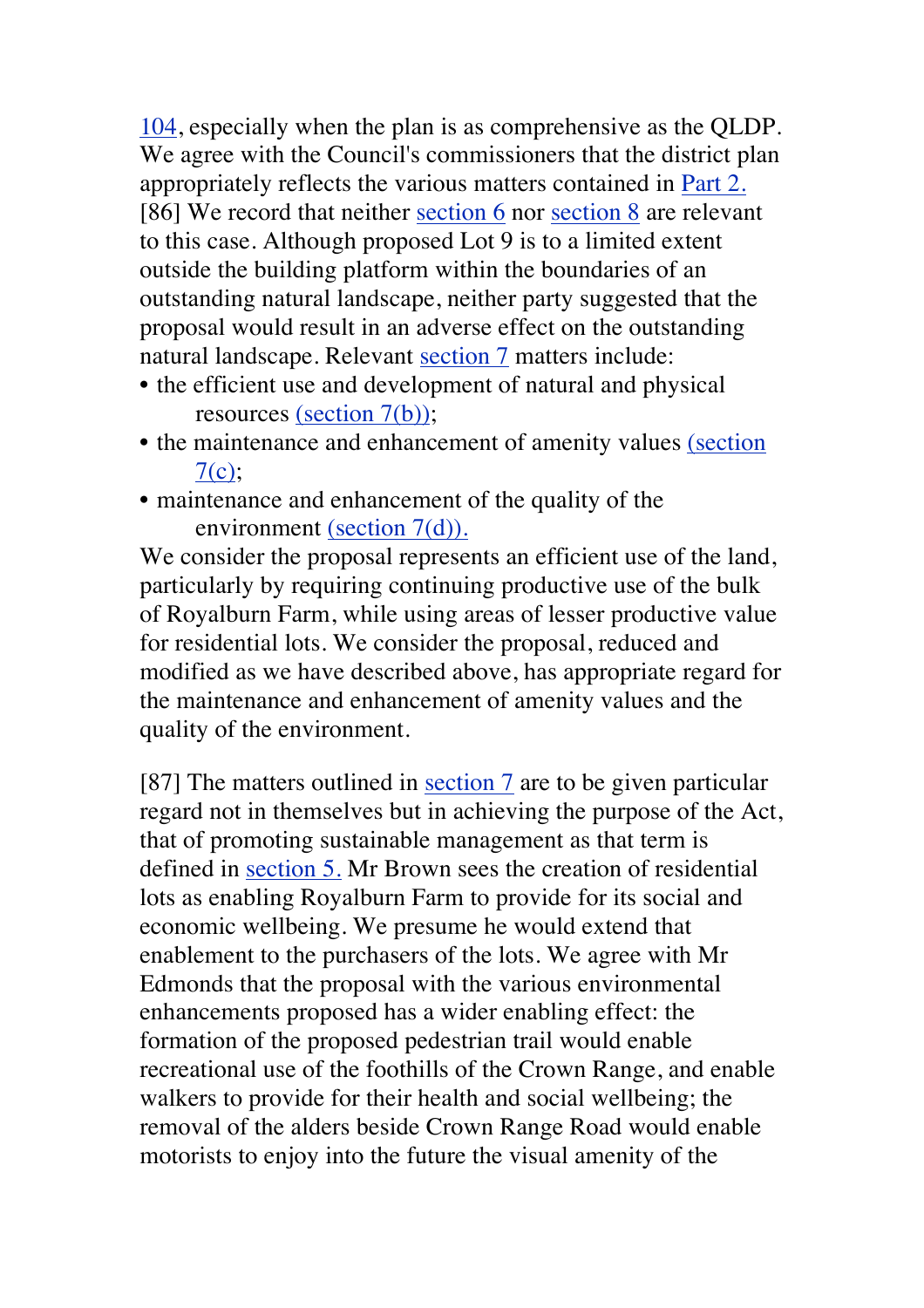Crown Terrace; and the planting of the grey shrubland would be a positive step in sustaining the life-supporting capacity of a native ecosystem.

[88] What we have to decide is at what point those benefits would be outweighed by cumulative adverse effects of residential development in what is agreed to be a sensitive landscape at the higher end of the visual amenity landscape continuum. To avoid reaching that point we find that the proposal should be restricted and made subject to the amended conditions we have outlined in paragraphs  $[82] - [84]$ . That utcome would best serve the purpose of the Act. **Outcome** 

[89] Consent is granted to Royalburn's application to subdivide as Rural-Residential Lots, Lots 3, 4 and 7-14 as shown on Royalburn Farming Company Limited's masterplan numbered 7152-001 dated March 2010, plus amended Lot 2 as drawn in Mr Baxter's revised plan entitled Amended Lot 2 Building Platform Position Reference 7182 submitted on 9 August 2010, subject to the amended conditions we have outlined. We attach to this decision a revised set of conditions, both to incorporate the specific changes we require to be made, and to accord with the approach in *Mead* that conditions use a subjunctive tense to give instruction and that information given through the use of an indicative tense is conveyed through advice notes. [90] Given that the draft conditions had become agreed to a high level of detail by the conclusion of the hearing, we have attached them to this decision which we record is a final one. Leave is however reserved to approach the Court within 3 months of the date of the decision if minor changes or clarifications are needed, for instance for internal consistency or to ensure that the essence of our decision is met in an enforceable way.

[91] The Judge and Commissioner Dunlop gratefully acknowledge the considerable input of Commissioner Manning to the preparation of this decision. **Costs**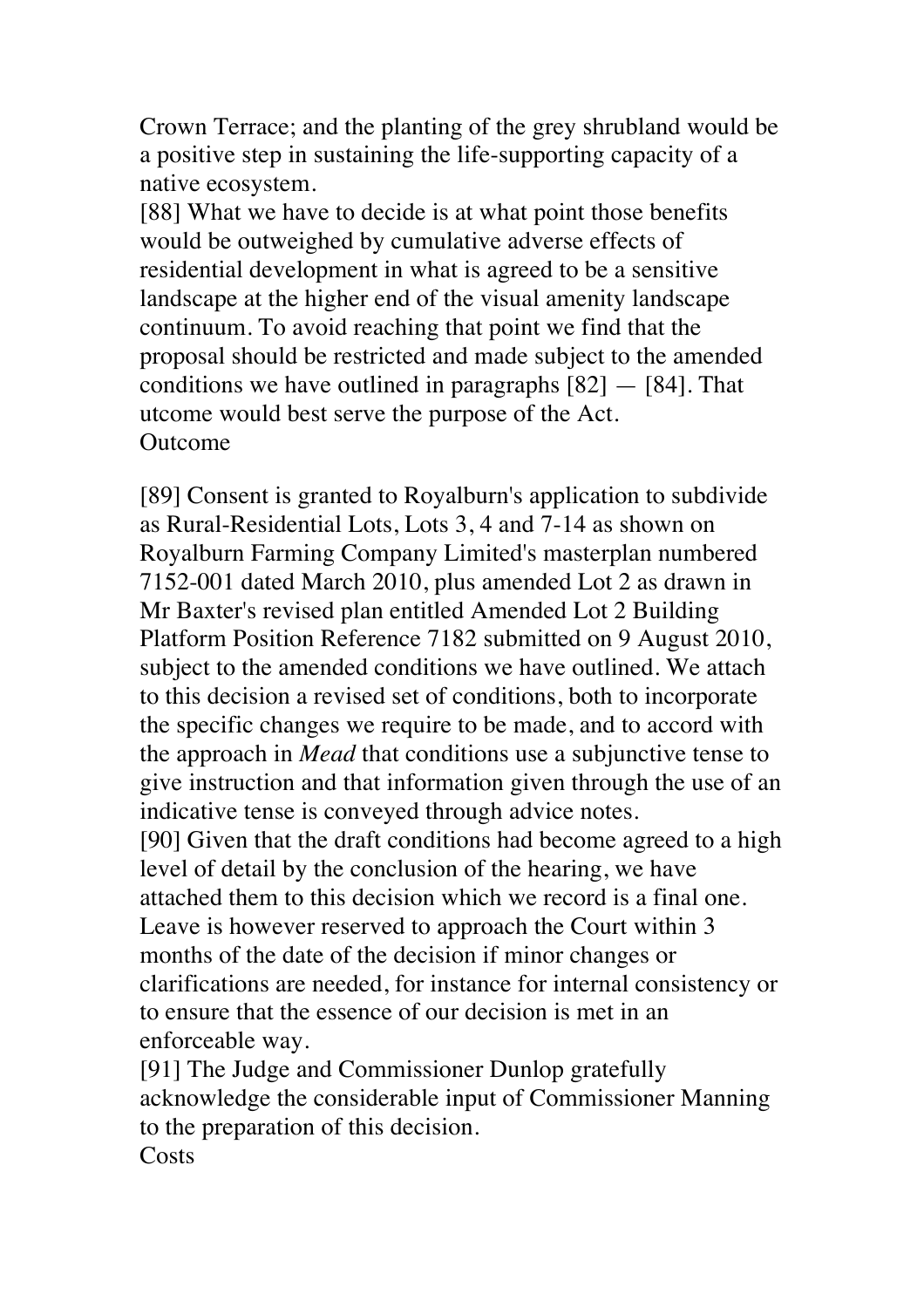[92] The question of costs is reserved. However, given the conclusions the court has reached applications are not encouraged. If, nevertheless, any party does seek costs, submissions are to be lodged in Court and served within fifteen working days of the issue of this decision. A further ten days is allowed for any submissions in reply. DATED this 11th day of November 2010

For the Court :

L J Newhook

Environment Judge

# **CONDITIONS OF CONSENT**

1. The consent is to be exercised in accordance with the **plans**  submitted with the

application, but as modified by this decision of the Environment Court, and subject to these conditions of consent, namely:

Baxter Design Group Ltd:

Royalburn Farm Development — Master Plan, March 2010, Job 7182001, scale 1:5,000 @ Al, 1:10,000 @ A3;

Royalburn Farm Development — Landuse and Proposed Fence Changes Plan — March 2010, Job 7182-002, scale 1:5,000 @ Al;

Royalburn Farm Development — Management of Nature Conservation Areas, June 2009, Job 7182-012, scale 1:5,000 @ A3;

Royalburn Farm Development — Water Storage Plan, May 2009, Job 7182-014, scale 1:500 @ A4;

Bonisch Consultants Ltd: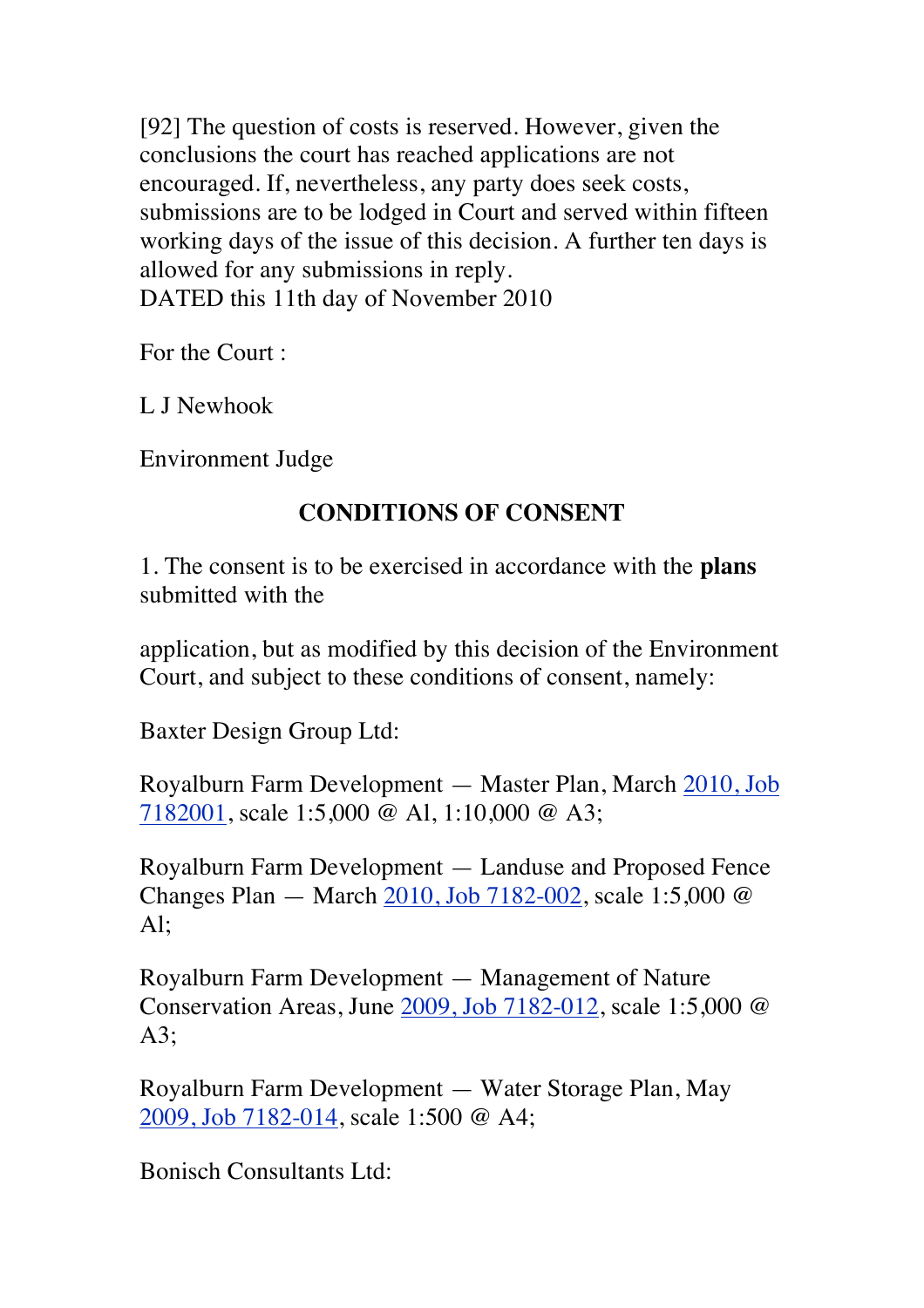Lots 1-7, 9-17, 19-20  $& 25$  being a proposed subdivision of Lots 24 & 25 DP 417527 & closed road Crown Range Road, Queenstown, Job Ref : 5670, SP2e, dated 10 July 2009, Sheets 1-5, (plan 1: scale 1:12,500 *@* A3, Plans 2-5: 1:4000 @ A3);

Height Control Plan, Job ref: 5670-WP2d, dated 30 April 2009, date printed 6 May 2009, Sheets 1 & 2 (scale 1:4000 @ A3)

which shall be redrawn to incorporate the amendments outlined in this decision, including the removal of Lots 1, 5 and 6, and the deletion of fencing and accessways to the deleted lots. All development shall proceed in accordance with the redrawn plans except where otherwise specified in a condition of consent. The redrawn plans are to be lodged with the council for approval as complying with these requirements by it or the relevant delegatee, before work commences.

- 1. All engineering works shall be carried out in accordance with the Queenstown Lakes District Council's policies and standards, being New Zealand Standard 4404:2004 with the amendments to that standard adopted on 5 October 2005, except where specified otherwise.
- 2. The subdividing owner of the land shall provide a letter to the Council advising who their representative is for the design and execution of the engineering works and construction works required in association with this subdivision and shall confirm that these representatives will be responsible for all aspects of the works covered under Sections 1.4 & 1.5 of NZS4404:2004 "Land Development and Subdivision Engineering", in relation to this development.
- 3. Prior to the commencement of any works on the land being subdivided and prior to the Council signing the Title Plan pursuant to section 223 of the Resource Management Act 1991, the consent holder shall provide to the Queenstown Lakes District Council for review and approval, copies of specifications, calculations and design plans as is considered by Council to be both necessary and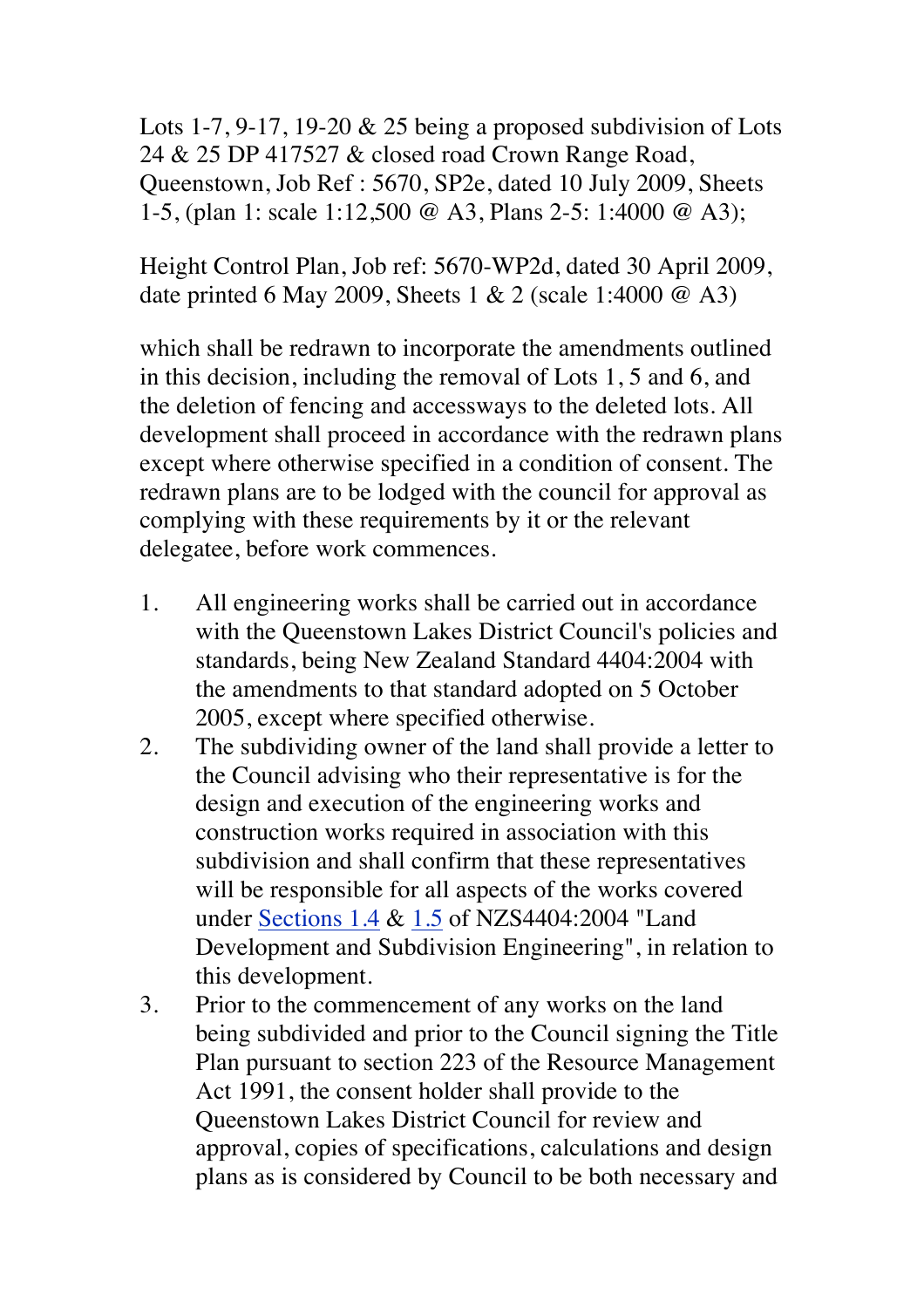adequate, in accordance with Condition (2), to detail the following engineering works required:

(a) The provision of a water supply to the boundary of the approved lots in terms of Council's standards. Each lot shall be supplied with a minimum of 2,100 litres per day of potable water that complies with the requirements of the Drinking Water Standard for New Zealand 2005. Restrictor valves shall be installed to ensure that each lot receives the required allocation. Any water storage and/or treatment facilities shall be located outside stormwater secondary flow paths.

(b) The provision of two sealed vehicle crossings to the subdivision from the Crown Range Road, in accordance with Council's requirements and design standards, including any necessary road markings, set out in Diagram 3 on page A7-8 of the district plan. These shall be trafficable in all weathers and be capable of withstanding an axle load of 8.2 tonnes or have a load bearing capacity of no less than the public roadway serving the property, whichever is the lower. Provision shall be made to continue any roadside drainage.

(c) Provision for mail delivery to future dwellings on the lots. All mail boxes shall be grouped together within a single location no less than 25m from the property boundary within a specifically designed area, and generally designed so that the structure is not highly visible from the road. The letterbox area shall be designed so that is accessible by vehicle with adequate space for vehicles to manoeuvre within the site.

(d) The nature and extent of earthworks associated with the subdivision; including the nature and location of any fill areas, and any permanent retaining.

(e) The formation of the internal access roads to provide physical access to the boundary of Lots 2, 3, 4 and 7-14, in accordance with Council's standards, except where otherwise stated, and incorporating the following:

(i) Both accessways formed with gravel with a minimum carriageway width of 3.5m. The formed accessway width shall be no less than 5.5m within 15m of the road boundary. A silica binding agent may be added to the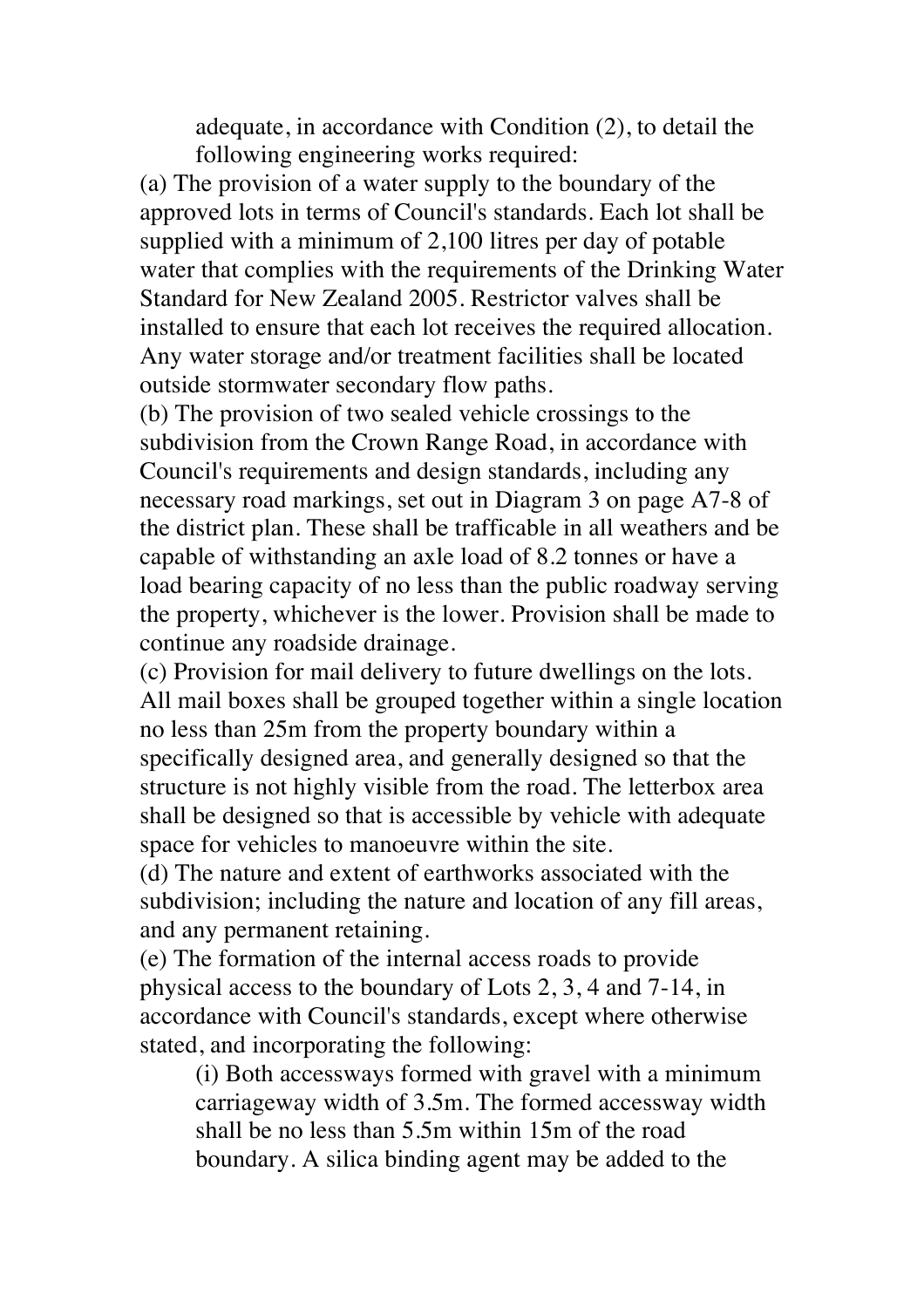gravel.

(ii) Provision for passing bays at strategic locations where thecarriageway is 3.5m wide. Sight distance shall be maintained between passing bays.

Provision for the suitable disposal of stormwater from the carriageway.

Culverts or other drainage features installed where accesses intercept secondary flow paths.

The carriageways constructed at least 3m from the crest of stream gullies, except where specific slope stability assessment has been undertaken by a suitably qualified professional as defined in Section 1.4 of NZS4404:2004 to confirm that the proposed alignment is appropriate.

No signs shall be used to identify the accessways at or close to the boundary with Crown Range Road.

(vii) Where required to protect areas of native regeneration, fencing shall be standard post and wire.

5. Prior to commencing any work on the site the consent holder shall install a

vehicle crossing or crossings, which all construction traffic shall use to enter and exit the site. The minimum standard for such a crossing shall be a minimum compacted depth of 150 mm AP40 metal. Any crossing shall be upgraded in accordance with Council's standards, or removed, at the time the anal access roads are constructed on the site.

- 1. The consent holder shall install measures to control and or mitigate any dust,silt run-off and sedimentation that may occur. These measures shall be implemented prior to the commencement of any earthworks on site and shall remain in place for the duration of the project.
- 2. The consent holder shall implement suitable measures to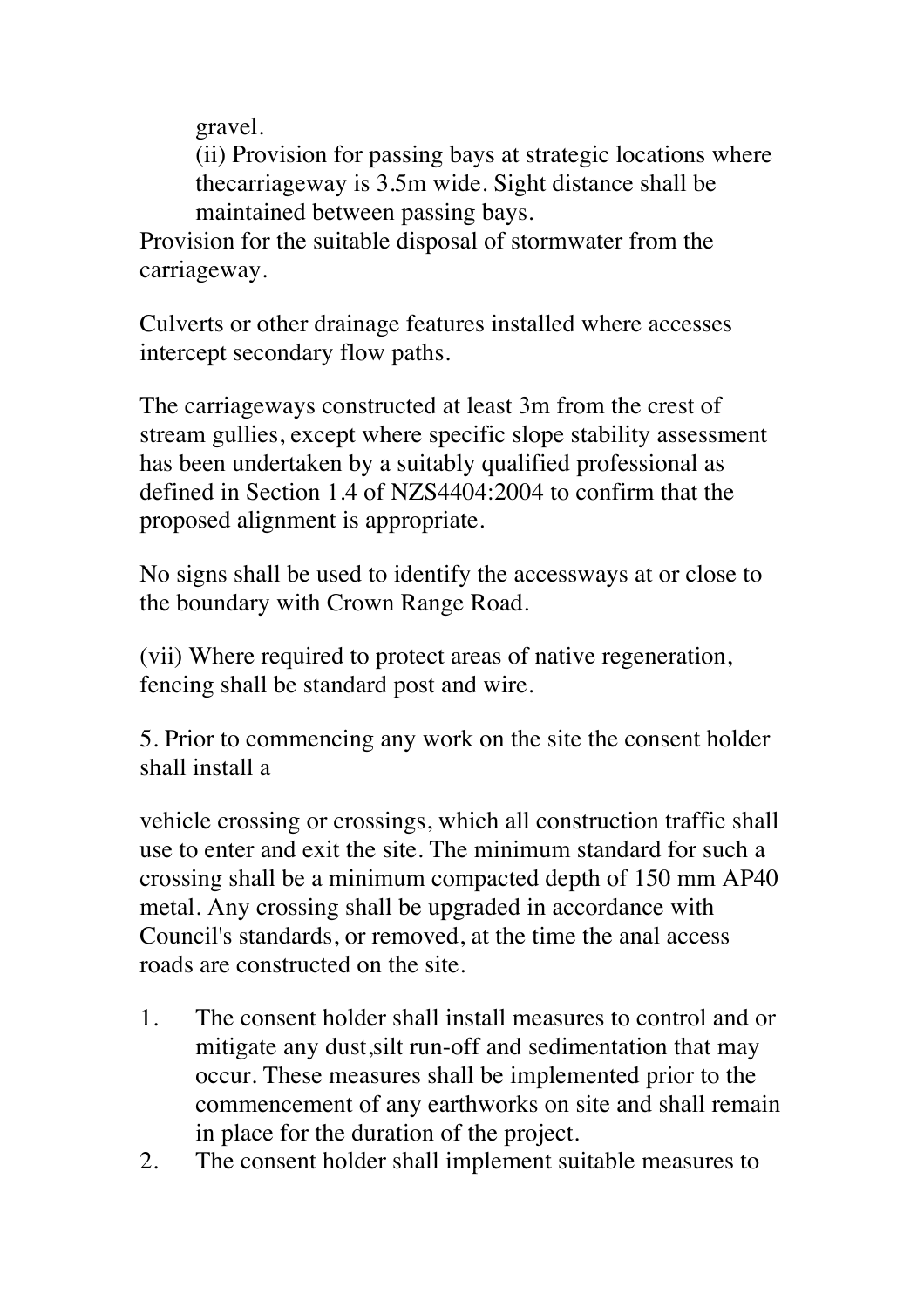prevent deposition ofany debris on surrounding roads by vehicles moving to and from the site. In the event that any material is deposited on any roads, the consent holder shall take immediate action, at its expense, to clean the roads. The loading and stockpiling of earth and other materials shall be confined to the subject site.

- 3. No earthworks, temporary or permanent, are to breach the boundaries of thesite.
- 4. Prior to commencing works in the road reserve, the consent holder shallsubmit a traffic management plan to Council for approval. The Traffic Management Plan shall be prepared by a Site Traffic Management Supervisor (certification gained by attending the STMS course and getting registration). All contractors obliged to implement temporary traffic management plans shall employ a qualified STMS on site. The STMS shall implement the Traffic Management Plan.
- 5. Prior to certification pursuant to section 224(c) of the Resource ManagementAct 1991, the consent holder shall complete the following:

(a) the submission of 'as-built' plans in accordance with Council's as-built standard and information required to detail all engineering works completed in relation to or in association with this subdivision; (b) the completion and implementation of all works detailed in condition (4) above.

(c) notification of Public Health South,  $P_0$  Box 2180, 442 2500 of the details of the water supply;

(d) evidence to the satisfaction of Council as to how the water supply will be monitored and maintained on an ongoing basis to ensure that it continues to comply with the Drinking Water Standard for New Zealand 2005;

(e) a copy of the operation and maintenance manuals for the private water supply, and evidence that this has been made available to a management company responsible for the water supply;

(f) provision of each lot created, for residential use, by this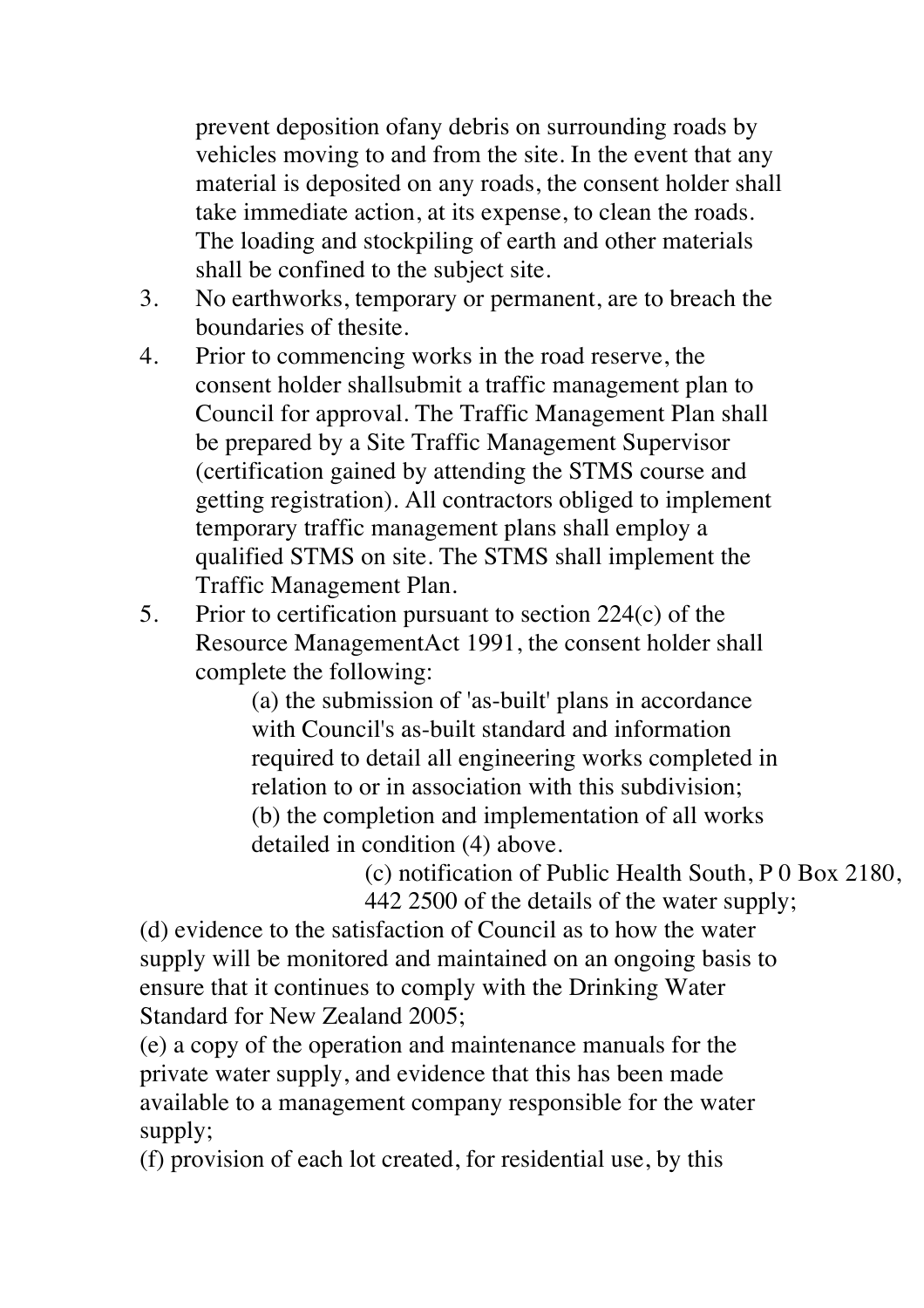subdivision with a minimum electricity supply of single phase 15kVA capacity. This supply shall be made available to the net area of the lot. Each supply shall be underground from any existing reticulation;

(g) a suitable and usable telecommunications connection to each lot. These connections shall be underground from any existing reticulation and in accordance with any requirements/standards of Telecom;

(h) all necessary road markings completed on all public or private roads (if any), created by this subdivision;

(i) the consent holder shall remedy any damage to all existing road surfaces and berms that result from work carried out for this consent;

(j) certification by a suitably qualified engineer experienced in soils investigations, in accordance with NZS 4431:1989, for all areas of fill within the site on which buildings are to be founded (if any);

(k) submission to Council of an as-built plan of the fill locations;  $\alpha$ shall be in terms of New Zealand Transverse Mercator contours indicating the depth of fill. Any fill that has  $n \in \mathbb{R}$ a suitably qualified and experienced engineer in accord  $4431:1989$  shall be recorded on the as-built plan as "un

(1) topsoiling and grassing or any other permanent stabilisation of all earth-worked areas;

(m) the fencing of all of those areas as identified in the plan revised in accordance with condition 1 and titled *Royalburn Farm Development —Management of Nature Conservation Areas;*

(n) the detailed planting, management and weed removal plan for that area of land covered by the plan revised in accordance with condition 1 and titled *Royalburn Farm Development — Management of Nature Conservation Areas,* to the stage that it has been approved by the consent authority. Such plan is to identify the various stages of work to occur and the timeframes within such stages shall be implemented and deemed complete; (o) removal of all of those roadside trees (Alders) that are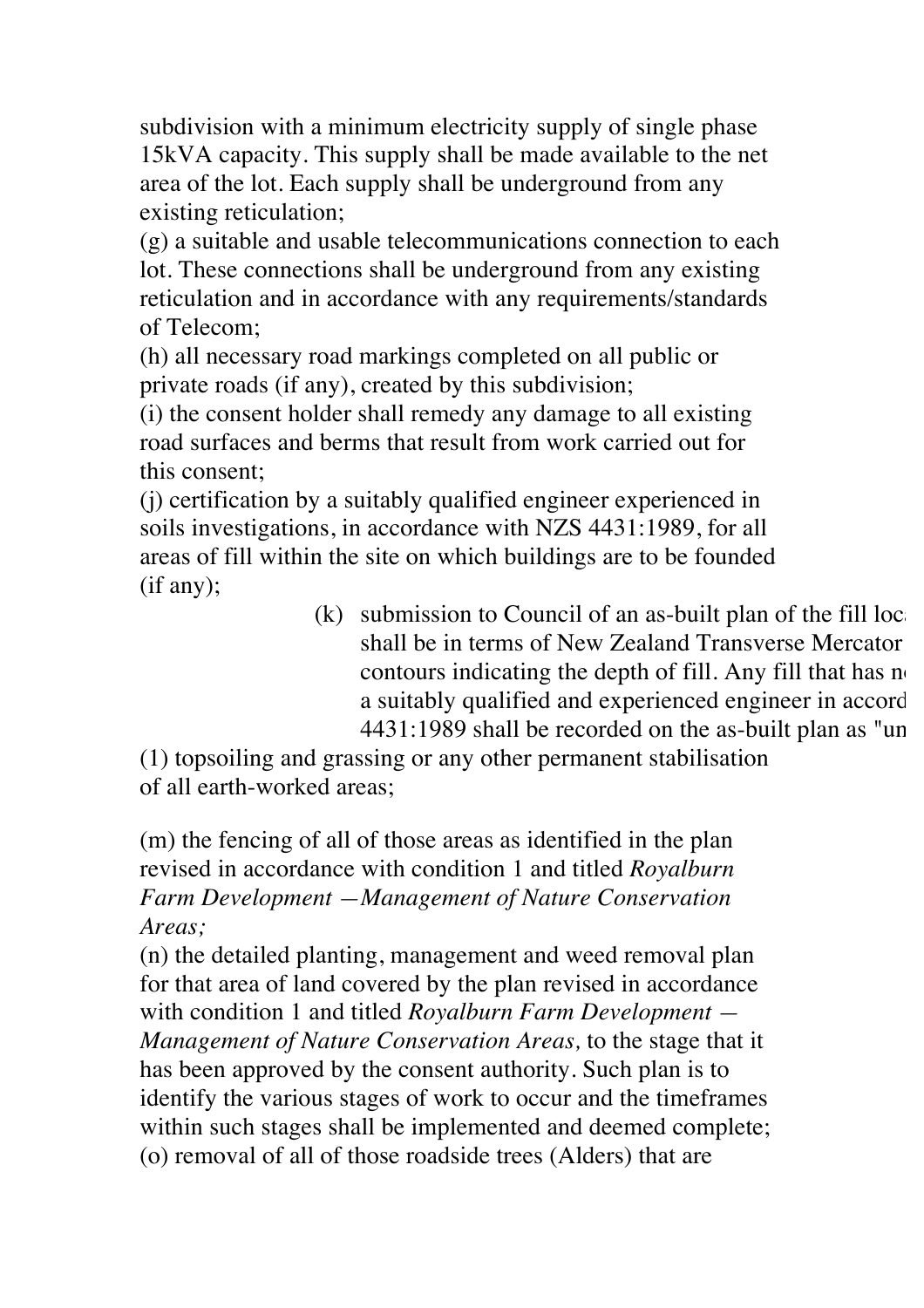generally located alongside the Crown Range Road, and are located in between the two vehicle crossings that serve the subdivision — as indicated on the plan revised in accordance with condition 1 and titled *Royalburn Farm Development — Master Plan.*

11. Prior to certification pursuant to section 224 of the Act and in accordance with

section 221 of the Resource Management Act 1991, a consent notice shall be registered on the pertinent Certificate of Title for the performance of the following conditions on a continuing basis:

(a) Stormwater

At the time a dwelling is erected on Lots  $2, 3, 4$  and  $7-1$ . time being shall engage a suitably qualified professional Section 1.4 of NZS 4404:2004 to design a stormwater disposal system. is to provide stormwater disposal from all impervious are Each design shall be based on the specific soakage

characteristics at that building platform site. The proposed stormwater system shall be subject to the review of Council prior to implementation. The design of all stormwater disposal systems and driveway locations shall have regard to the report prepared by MWH *(Geotechnical Risk Assessment — Royalburn Infrastructure, April 2009 (project number Z1700900).*

#### (b) Access formation

At the time a dwelling is erected on Lots 2, 3, 4 and 7-14, the owner for the time being shall construct an access way to the dwelling from the lot boundary that complies with Council's standards applicable at that time.

#### (c) Effluent disposal

At the time a dwelling is erected on Lots 2, 3, 4 and 7-14, the owner for the time being shall engage a suitably qualified professional as defined in Section 1.4 of NZS 4404:2004 to design an effluent disposal system in terms of AS/NZS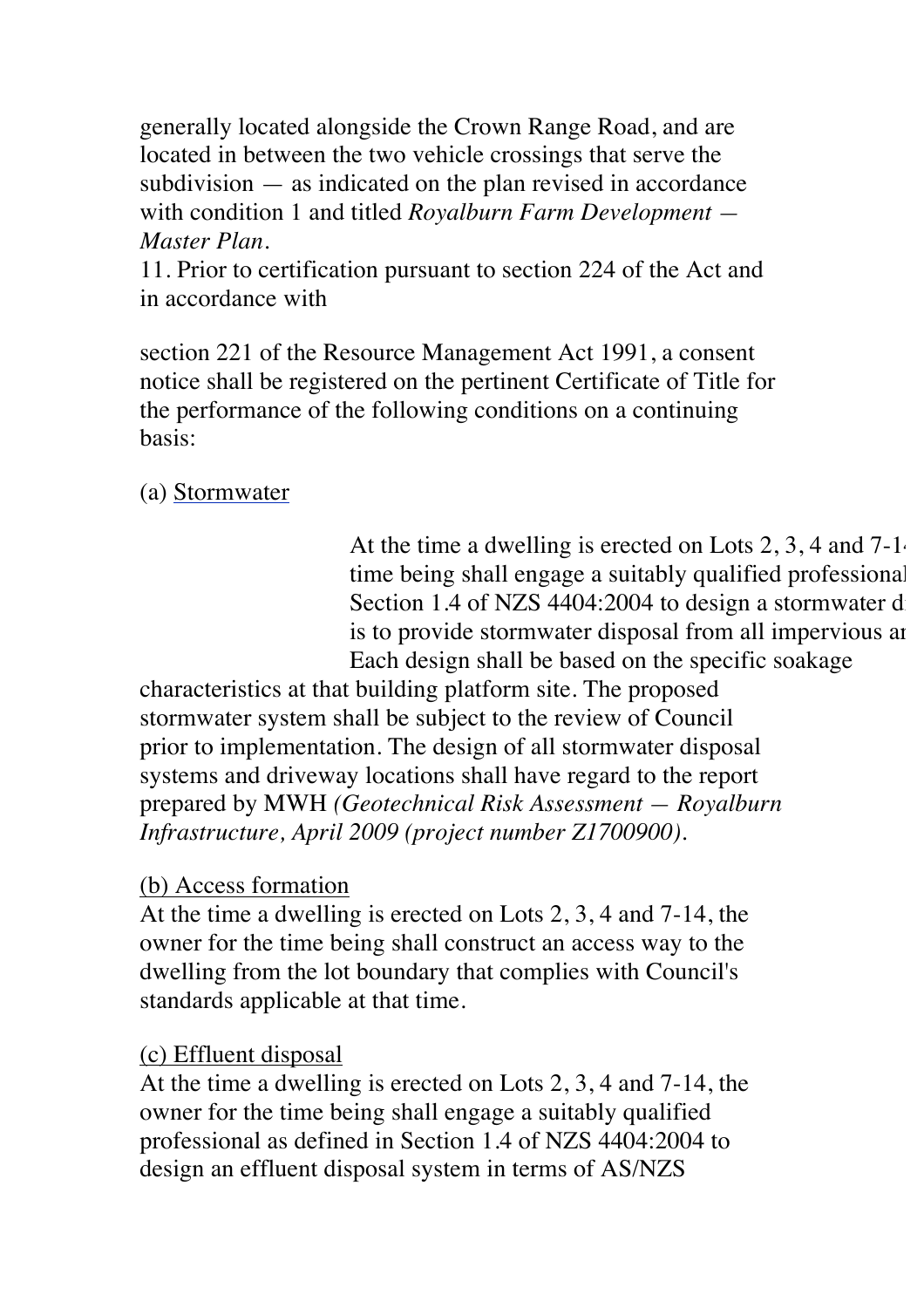1547:2000 that will provide sufficient treatment/renovation to effluent from on-site disposal, prior to discharge to land. To maintain high effluent quality this system must include the following:

- specific design by a suitably qualified professional engineer, including a specific site and soil assessment for each lot;
- regular maintenance in accordance with the recommendations of the system designer and a commitment by the owner of each system to undertake this maintenance;
- intermittent effluent quality checks to ensure compliance with the system designer's specification;
- disposal areas located such that maximum separation (in all instances greater than 50 metres) is obtained from any watercourse or water supply bore.
- (d) Water

At the time a dwelling is erected on Lots 2, 3, 4 and 7-14, domestic water and fire fighting storage is to be provided (in accordance with the New Zealand Fire Service Fire Fighting Water Supplied Code of Practice (SNZ PAS 4509:2008)).

A minimum of 20,000 litres shall be maintained at all times as a static fire fighting reserve within a 30,000 litre tank; or

A 7,000 litre fire fighting reserve is to be provided for each dwelling in association with a domestic sprinkler system installed to an approved standard.

A fire fighting connection in accordance with Appendix B — SNZ PAS 4509:2008 is to be located no further than 90 metres, but no closer than 6 metres, from any proposed building on the site. Where pressure at the connection point/coupling is less than 100 kPa (a suction source — see Appendix B, SNZ PAS 4509:2008 section B2), a 100 mm suction coupling (female) complying with NZS 4505, is to be provided. Where pressure at the connection point/coupling is greater than 100 kPa (a flooded source — see Appendix B, SNZ PAS 4509:2008 section B3), a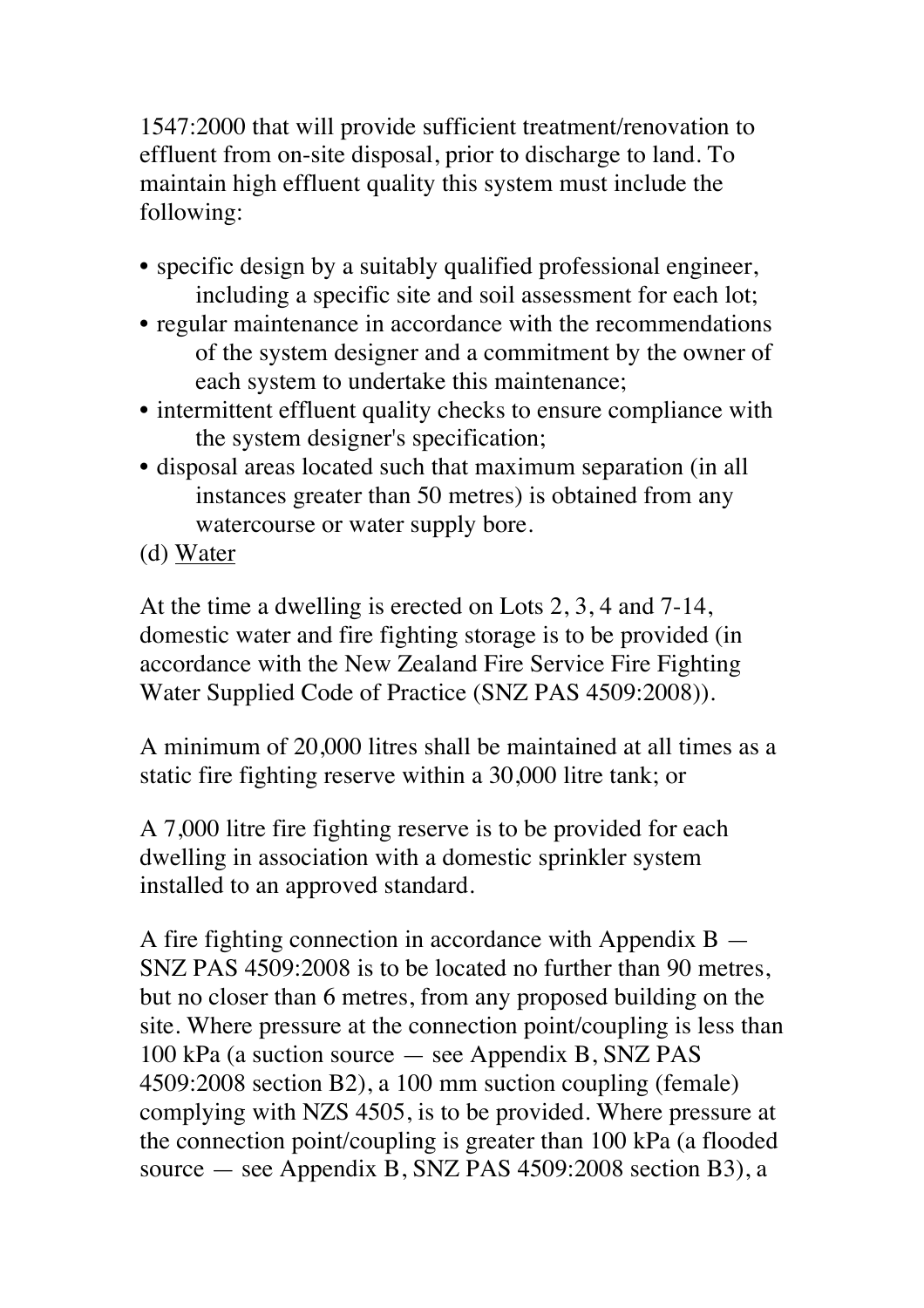70 mm instantaneous coupling (female) complying with NZS 4505, is to be provided. Flooded and suction sources must be capable of providing a flow rate of 25 litres/sec at the connection point/coupling. In the event that the proposed dwellings provide for more than single family occupation then the consent holder shall consult with the NZFS as larger capacities and flow rates may be required. The Fire Service connection point/coupling must be located so that it is not compromised in the event of a fire.

The connection point/coupling shall have a hardstand area adjacent to itthat is suitable for parking a fire service appliance. The hardstand areashall be located in the centre of a clear working space with a minimum width of 4.5 metres. Pavements or roadways providing access to the hardstand area must have a minimum formed width as required by QLDC's standards for rural roads (as per NZS 4404:2004 with amendments adopted by QLDC in 2005). The roadway shall be trafficable in all weathers and be capable of withstanding an axle load of 8.2 tonnes or have a load bearing capacity of no less than the public roadway serving the property, whichever is the lower. Access shall be maintained at all times to the hardstand area.

Underground tanks or tanks that are partially buried (provided the top of the tanks is no more than one metre above ground) may be accessed by an opening in the top of the tank whereby couplings are not required. A hardstand area adjacent to the tank is required in order to allow a fire service appliance to park on it and access to the hardstand area must be provided as above. Fire fighting water supply may be provided by means other than the above if the written approval of the New Zealand Fire Service is obtained for the proposed method. The fire fighting water supply tank and/or the sprinkler system shall be installed prior to the occupation of the building. This alternative supply may include a reticulated supply system sourced from a central storage location.

The drinking water supply is to be monitored in compliance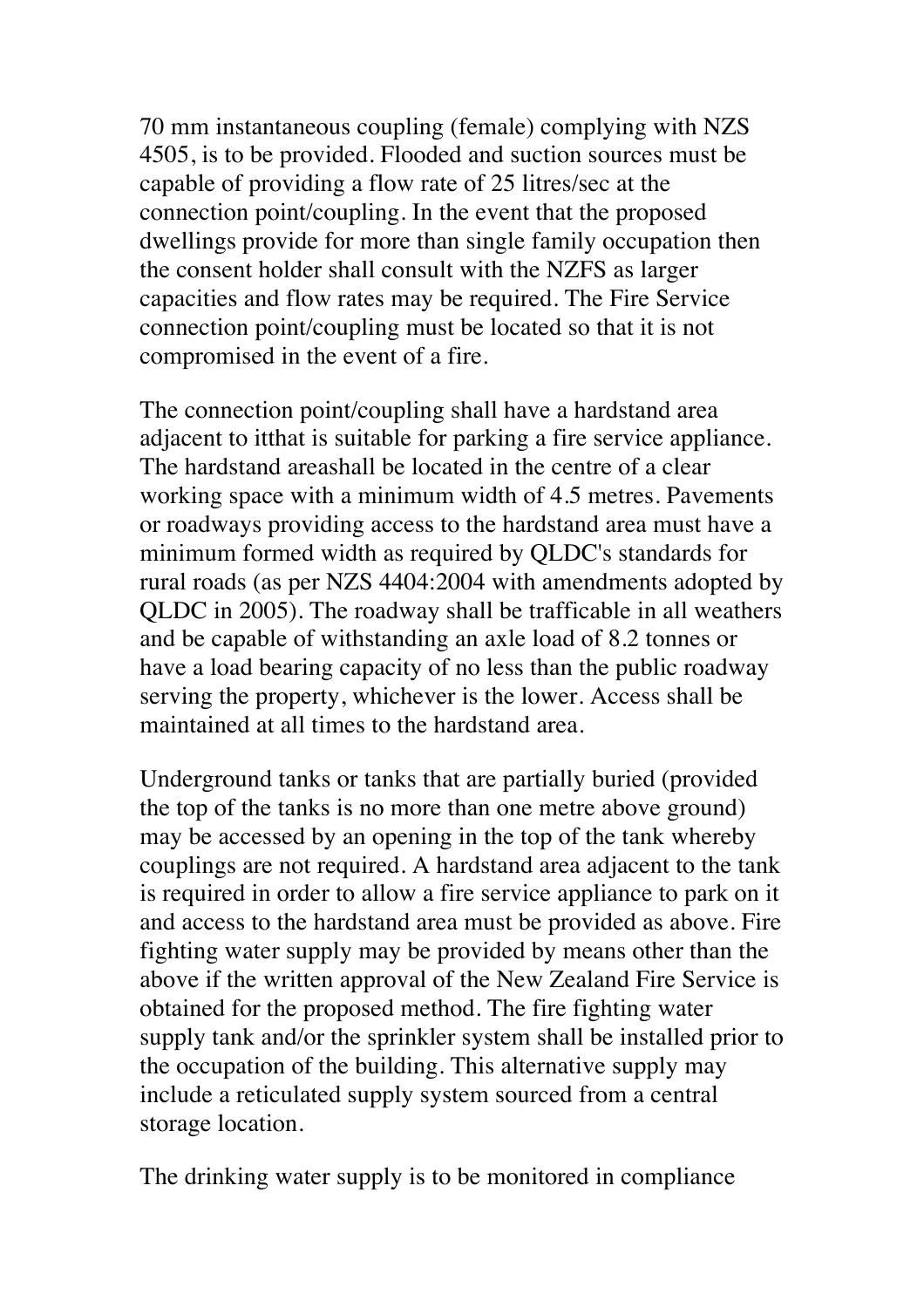with the Drinking Water Standard for New Zealand 2005, and the results forwarded to Council. The Ministry of Health shall approve the laboratory carrying out the analysis. Should the water not meet the requirements of the Standard then the consent holder shall be responsible for the provision of water treatment to ensure that the Drinking Water Standards for New Zealand 2005 are met or exceeded.

#### (e) Building design controls

# *Platforms*

All structures including dwellings and garaging shall be contained withinthe residential building platforms as located on the Master Plan (refer: *Royalburn Farm Development — Master Plan, revised in accordance with condition 1). There shall be no* structures erected outside the building platforms.

# *Building coverage*

The total building coverage of all structures within the residential Lots 4 and 7-14 shall not exceed 650 m2. On Lots 2 and 3 total building coverage shall not exceed 450 m2.

# *Building form and scale*

No building shall exceed 650 m2 in area on Lots 4 and 7-14, or 450 m2 on Lots 2 and 3. Each building element shall have a pitched roof of between 12.5 to 45 degrees (except for a flat roof area — not exceeding 30 m2 or 20% of the total roof area).

All buildings shall be designed as single level structures. There may be mezzanine floors or levels within the building.

Where a building platform is occupied by 400 m2 or less of buildings, such buildings may be of single or multiple elements. Where a building platform is occupied by more than 400 m2 and no more than 450 m2 of buildings, such buildings must consist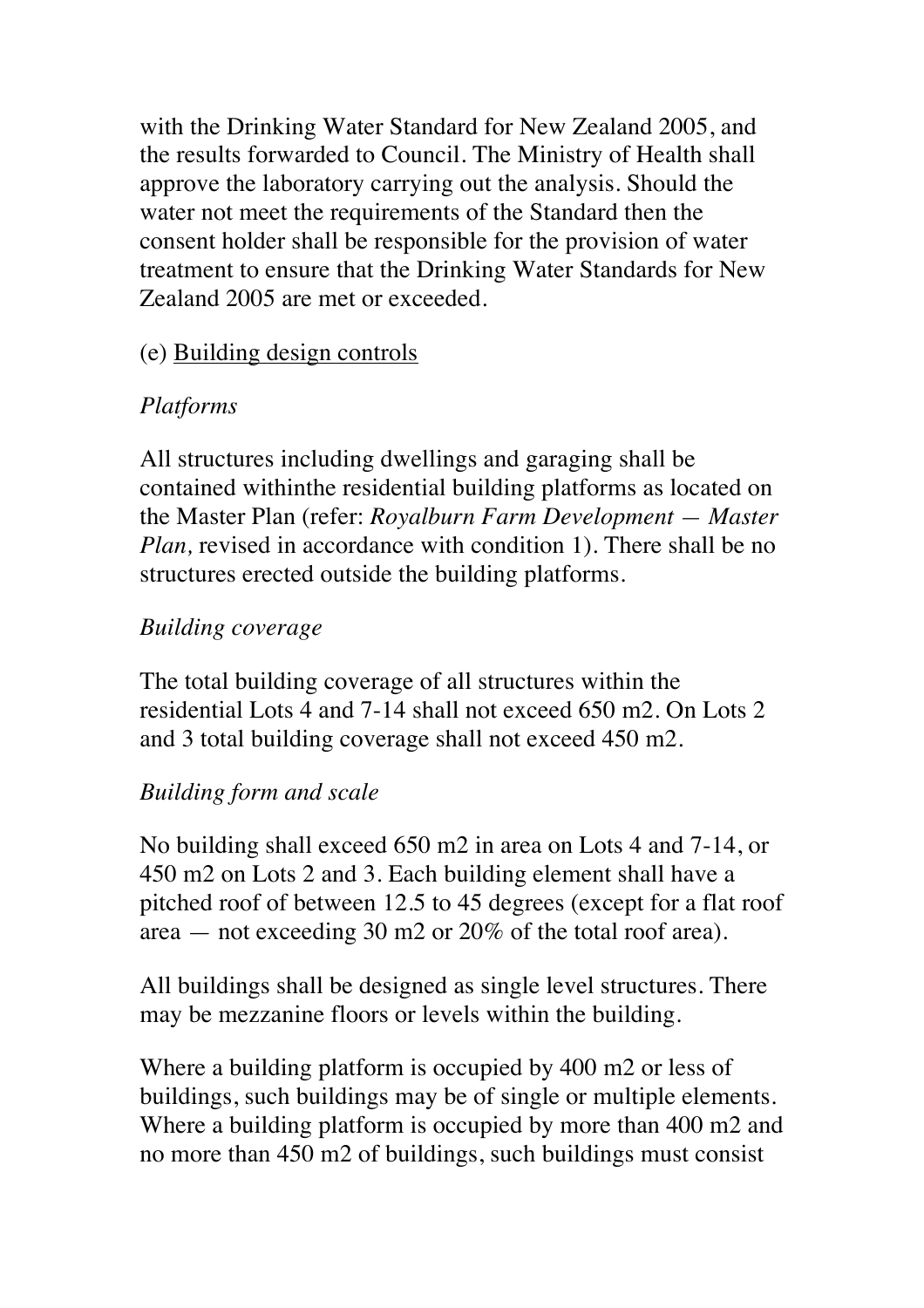of at least 2 elements and no element may exceed 400 m2. Where a building platform is occupied by more than 450 m2 of buildings, the buildings shall be a combination of building elements joined or otherwise, of which no individual element may exceed 150 m2 and no two or more building elements shall be joined so as to appear as a single unit.

# *Building height*

Maximum building heights for all structures on Lots 2, metres from floor level to the highest point of the roof, shall be within 500 mm of the specific control height  $f_0$ platform centre as shown on the *Banish Consultants Li*mited Height Controller *Plan, Job ref 5670-SP2f dated 1 April 2010,*

*Sheets 1 and 2 (scale 1:4000 @ A3).* The maximum building height on Lot 7 shall be 4.5 metres, using the same basis for calculating building height as on the other lots.

# *Roof pitch*

Roof pitch shall be between 12.5 — 45 degrees, except for roof areas less than 30 m2 or 20% of the total roof area.

# *Glazing*

The maximum height of any glazed surface shall not exceed 3.5 metres. The maximum area of glazing on any façade shall not exceed 50%. All glazing in the building is restricted to systems with a reflected visible light of less than or equal to 8%.

# *Cladding and colours — walls*

Exterior wall materials for all structures shall be: natural timber, painted timber, 'Linea' or similar weatherboard cladding systems, smooth plaster, stained plywood, local stone, coloured corrugated iron, steel or concrete blocks provided that they have a reflective value of less than 36%.

Wall colours shall be chosen from the following list or similar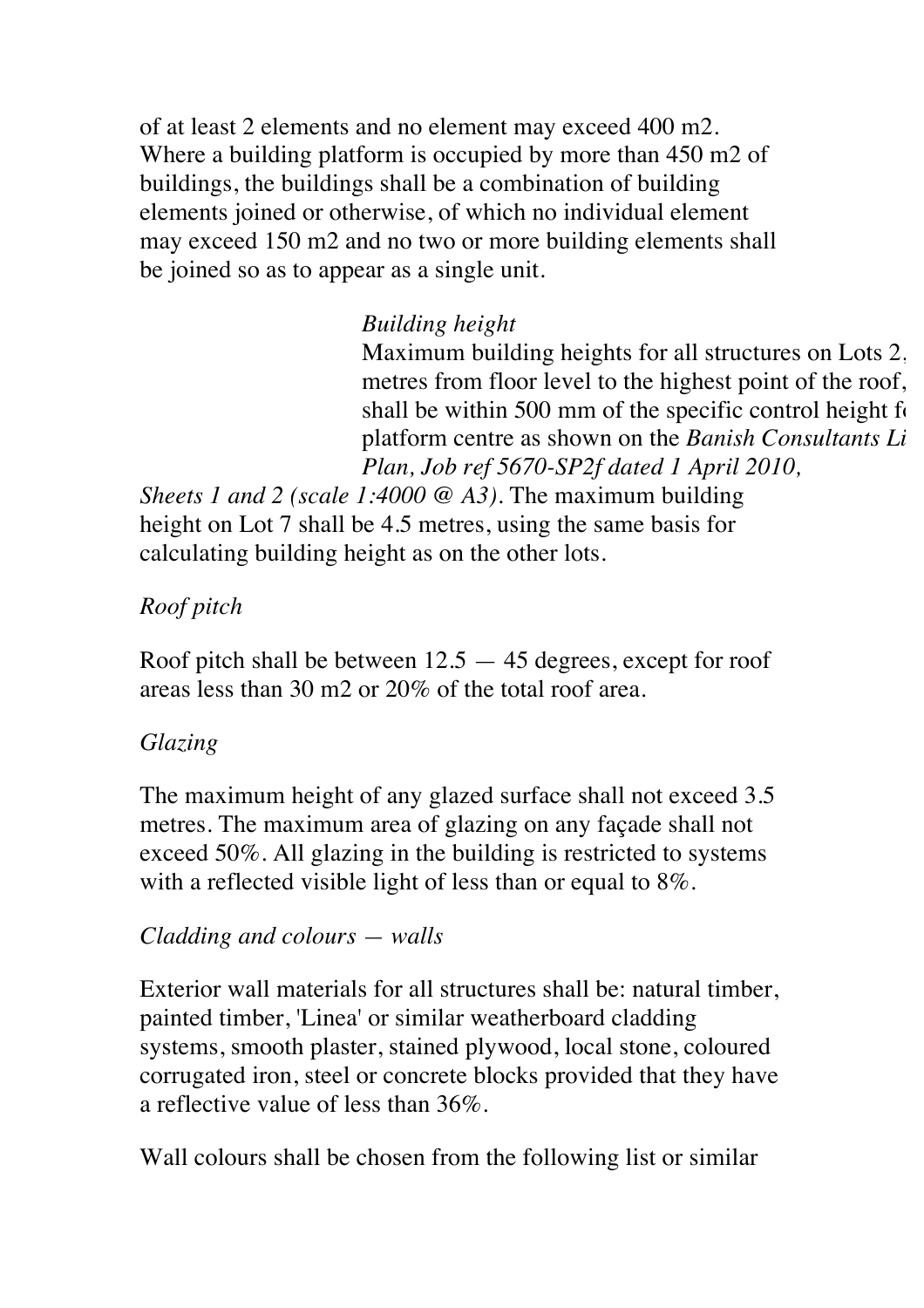from other manufacturers; or other similar colours within this general colour range. All colours listed are from the Resene range:

- a. Diesel (black red)
- b. Oil (sooty green black)
- i. Sepia (deep burnt brown)
- a. Acadia (grey brown)
- b. Domino (warm grey brown)
- c. Mondo (grey green)
- d. Oilskin (brown with green-grey)
- e. Masala (grey brown)

f.Tapa (smoky grey)

- a. Gravel (dark grey)
- b. Colins Wicket (mid grey-green)
- 1. Nullarbor (mid brown)
- a. Stonewall (mid grey-green
- b. Oilskin (mid grey-brown)
- c. Portland (mid cool grey)
- d. Tapa (mid cool grey)
- e. Castle Rock (mid grey)

f.Triple sandcastle (warm grey)

g. Double Napa (mid-grey)

*Cladding and colours — roofs*

Roofing claddings to be in steel (corrugated or tray), timber shingles or slate. All steel roofing shall be painted or otherwise colour treated. Acceptable Colorsteel hues shall be limited to Ironsand, and Grey Friars. Colours of colour treated steel roofing not manufactured by `Colorsteel' shall be chosen from the following list or similar from other manufacturers:

- a. Diesel (dark grey)
- b. Domino (mid grey-brown)
- i. Mondo (mid grey)
- a. Oilskin (mid grey-brown)
- b. Masala (dark grey-green) Tapa (mid cool grey)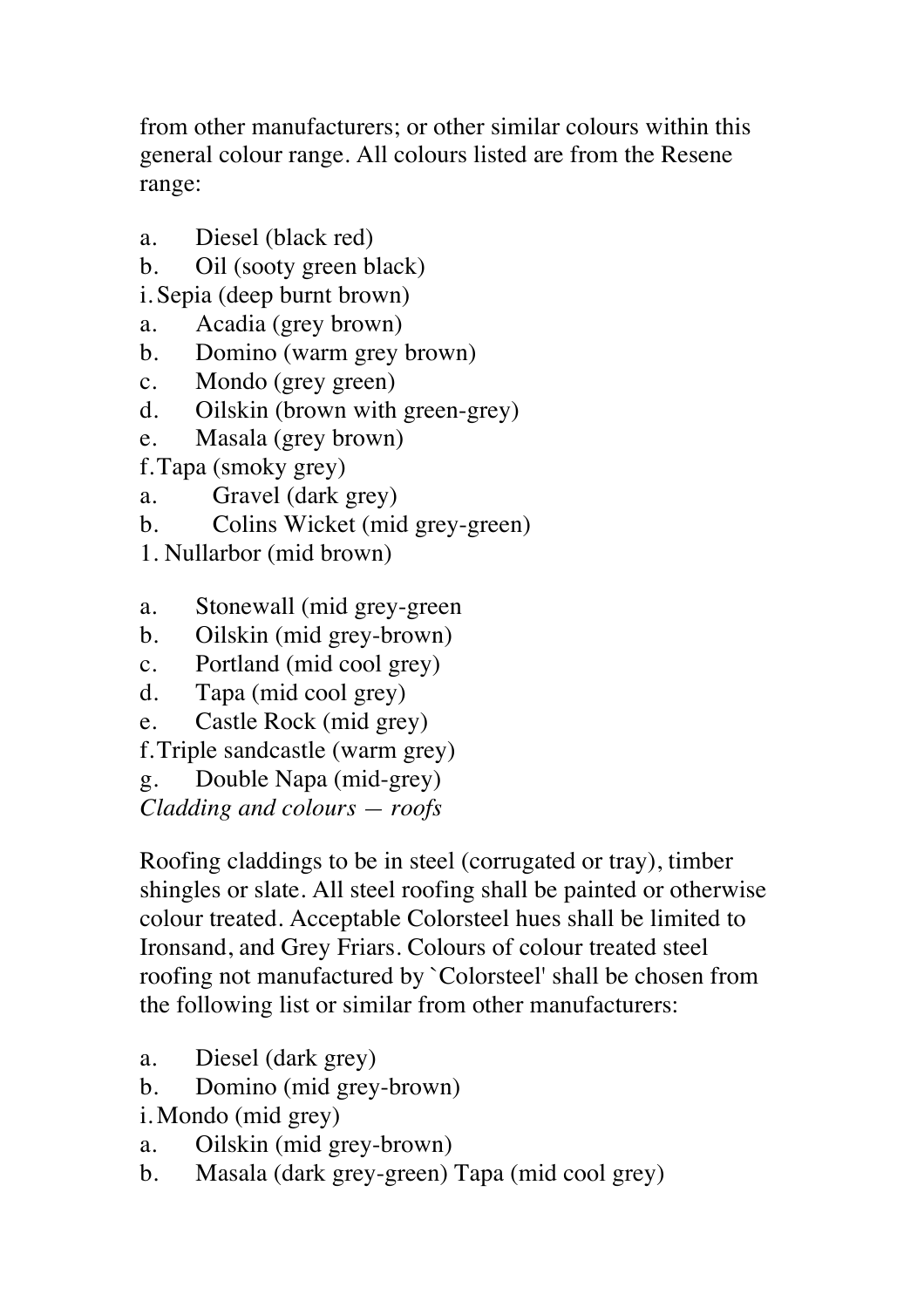c. Gravel (dark cool grey). (f) Landscape design controls — residential lots (2, 3, 4, 8-14)

# *Fencing*

The lots shall be fenced in accordance with the programme for subdivision staging and required structural planting for that particular stage, and shall be undertaken in accordance with the plans titled *Royalburn Farm Development — Landuse and Proposed Fence Changes Plan —* revised in accordance with condition 1 and *Royalburn Farm*

*Development — Management of Nature Conservation Areas,*  revised in accordance with condition 1.

Perimeter fencing may occur only around individual lots shown in the list below or when the lots are indicated as a group only around the group or cluster as a whole. There shall be no fencing between lots that are described below as part of a cluster.

Lot 2 Lots 3-4

Lot 7 Lot 8 Lot 9 Lot 10 Lot 11 Lots 12-14

All fencing around residential lots shall be standard rural post and wire fences. No deer fencing is permitted as a boundary fence for any residential lot. There shall be no fencing of the accessways.

# *Lighting*

All exterior lighting within the residential lots shall be down lighting. Such exterior lighting shall be limited to the building platform area only.

# *Driveways*

Driveways within the residential lots shall be a minimum of 3.5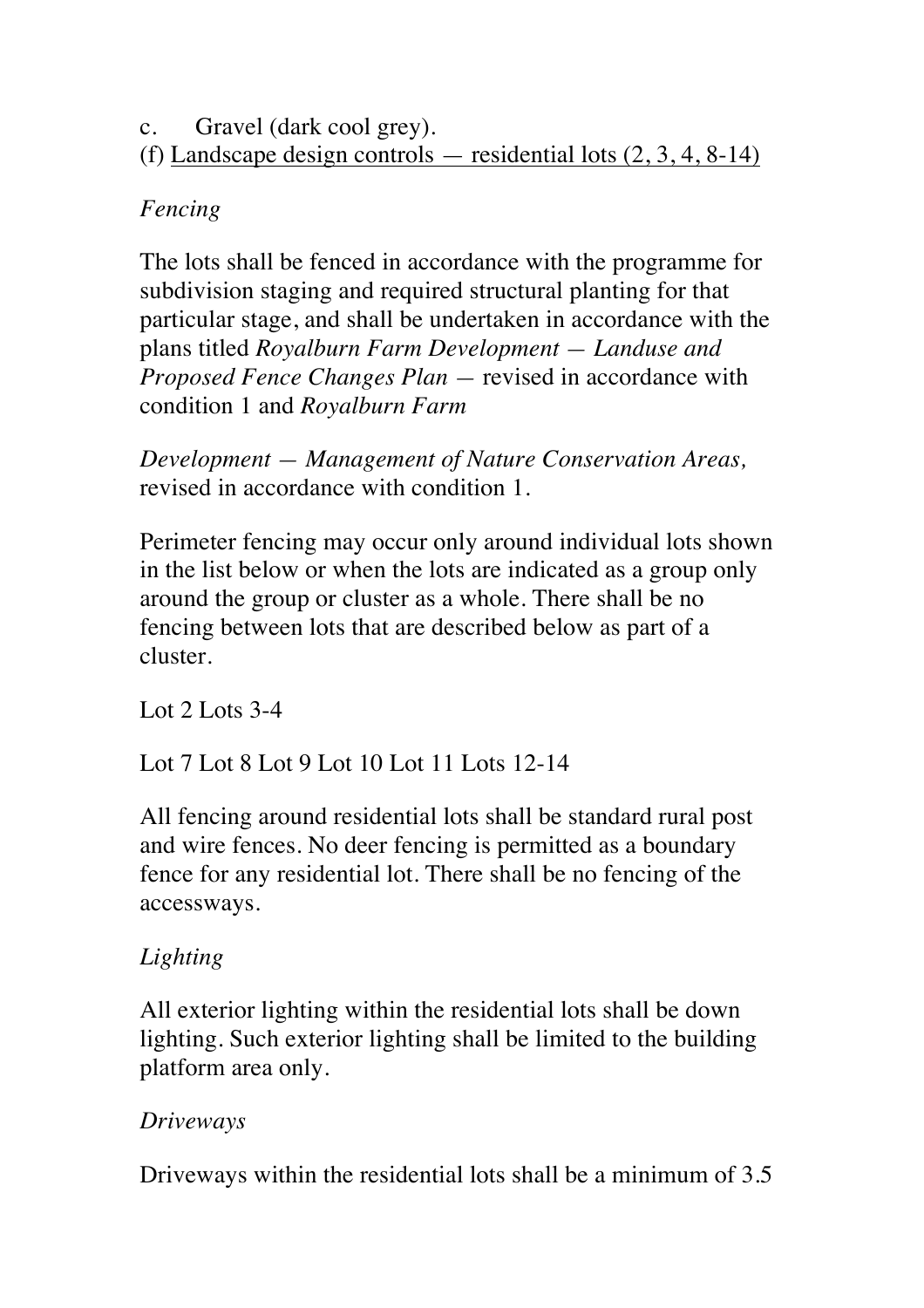metres wide, and constructed in gravel which may be bound by a silica binding agent. Driveways shall be swale edged with no kerb and channel. Timber edging of driveways is permitted.

Driveways from lot boundaries to the building platforms generally as shown on the Masterplan *(Royalburn Farm Master Plan, revised in accordance with condition 1). Use of land outside residential building platform*

All land within a residential lot that is not included within a residential building platform shall remain open and shall not be used for storage, play equipment or parking of vehicles or similar. There shall be no impervious surfaces outside the residential building platform except for necessary driveways and manoeuvring areas, with the exception of a paved patio area not exceeding 100 m2.

#### *Vegetation and planting*

Where any existing shelterbelts (as indicated on the plan titled *Royalburn Farm Development — Master Plan,* revised in accordance with condition 1) are within individual lots they shall be retained and maintained by the lot owner. If any tree should die or become diseased it shall be replaced within the next planting season by another tree of the same or similar species.

Where any new or additional structural planting required by this consent is within a residential lot it shall be retained and maintained by the lot owner. If any tree should die or become diseased it shall be replaced within the next planting season by another tree of the same or similar species if at all possible.

Any other tree planting within the residential lots with a mature height of greater than 5 metres shall be either native species or edible fruit trees, or from the following list:

• *Acer* species (maples excluding sycamore)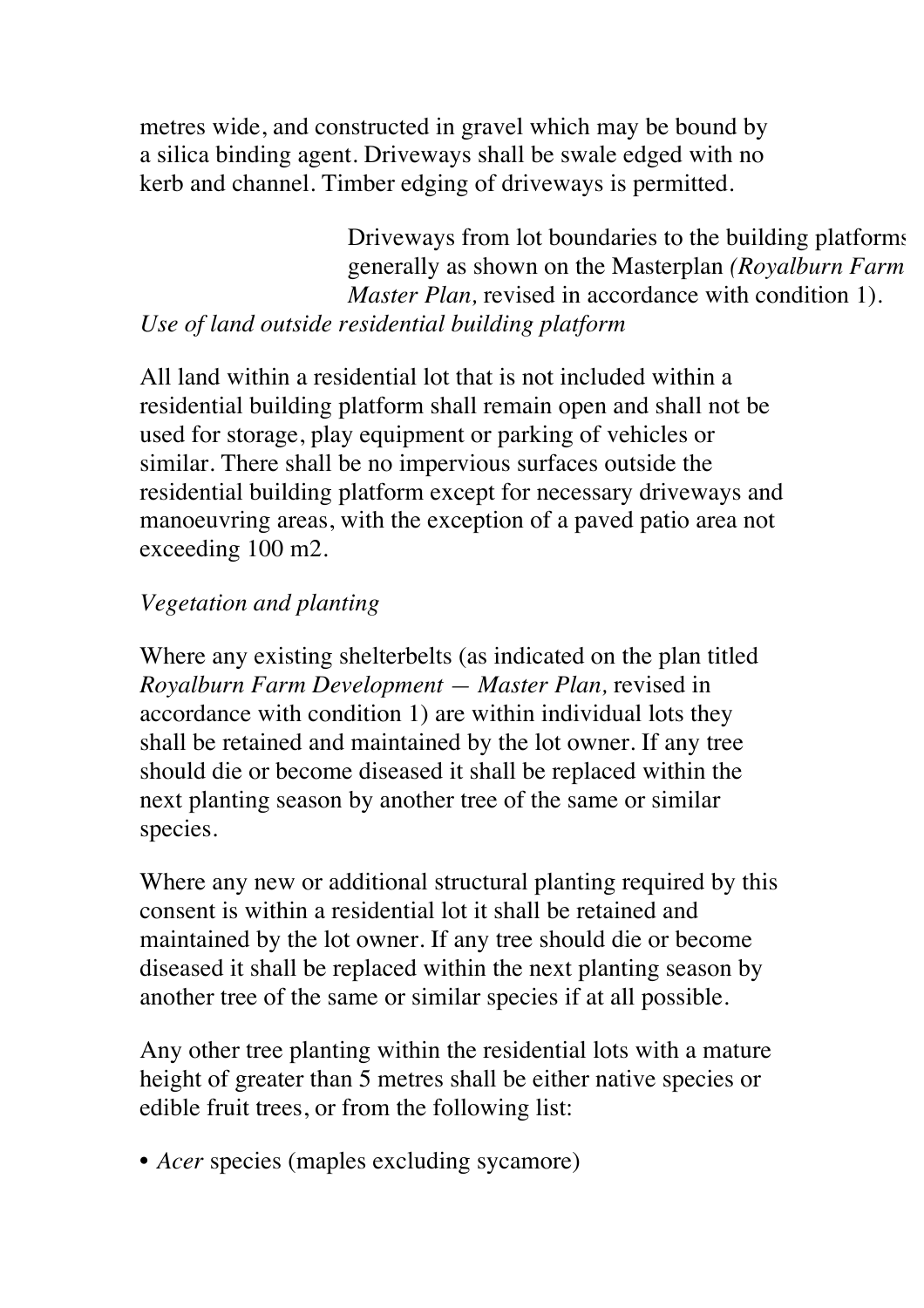- *Cedrus deodara* (Himalayan cedar)
- *xCupressocyparis leylandii* (Leyland cypress)
- *Populus nigra* (Lombardy poplar)
- *Quercus* species (oaks)
- *U/mus* species (elms)

(g)

#### *Planting restrictions*

No Corsican pine, Douglas fir, Scots pine, Larch, Lodgepole pine, Ponderosa Pine, Radiata Pine, Eucalyptus species, Birch, Sycamore, *Sorbus aucuparia* (Rowan) or any other species liable to spread, shall be planted anywhere on a lot.

#### *Weed control and pest management*

The residential lots shall be kept free of noxious weed pests and wilding species such as gorse, broom, thistles and exotic tree species.

#### Landscape design controls — balance lot

# *Fencing*

All fencing shall be standard rural post and wire fences. Deer fencing is only permitted as part of an external boundary fence of Lots 24 and 25 (RM081447).

Entrances for both the access-ways from Crown Range Road shall be limited to post and wire, with a maximum height of 1.1 metres. Large scale gates or any other road front 'furniture' other than simple rural wire fencing is prohibited.

# *Lighting*

There shall be no lighting within the balance lot, except for necessary down-lighting to assist with illumination of the letterbox area.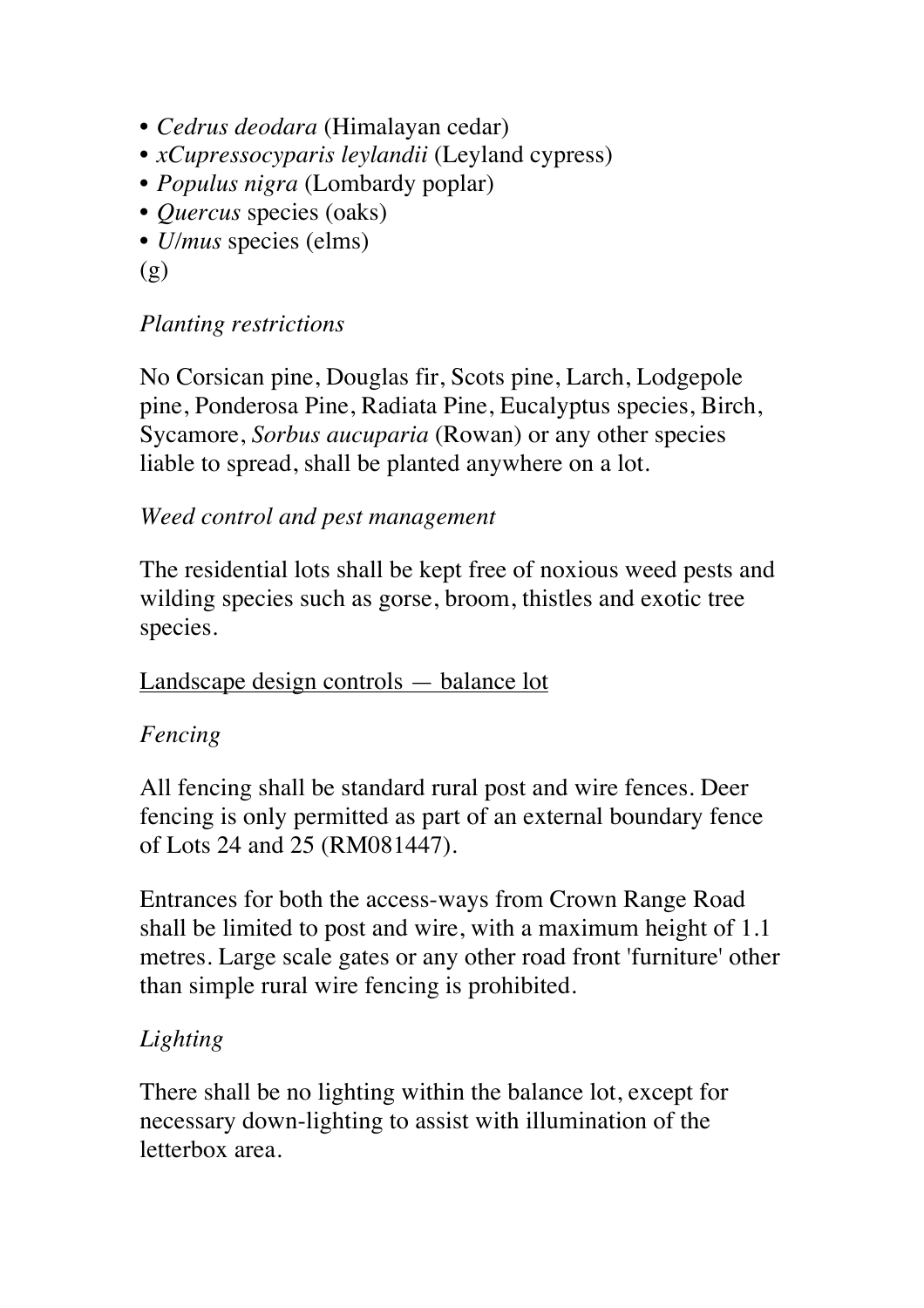#### *Driveways*

Driveways within the balance lot shall be a minimum of 3.5 metres wide, and constructed in gravel, which may be bound with a silica binding agent. Driveways shall be swale edged with no kerb and channel. Driveways shall be aligned as shown on the Masterplan.

# *Use of land — balance lot*

The balance lot shall be used for sheep farming and/or cropping purposes only (except where limited by a Nature Conservation Area, Light Sheep Grazing Area or a Sheep Grazing Area refer to *Royalburn Farm Development — Management of Conservation Areas,* revised in accordance with condition 1).

# *Vegetation and planting*

All existing shelterbelts within the balance lot and on any adjoining certificates of title (refer to *Royalburn Farm Development — Master Plan,* March 2010, Job 7182-001, scale 1:5,000 @ Al, 1:10,000 @ A3) shall be retained and maintained by the consent holder. If any tree should die or become diseased it shall be replaced within the next planting season by another tree of the same or similar species.

# *Nature Conservation Area*

The Nature Conservation Area (no grazing) (refer: *Royalburn Farm Development — Management of Conservation Areas. ,*  March 2010, Job 7182-003, scale 1:5,000 @ A3), shall be fenced by the consent holder prior to planting. Stock shall be excluded from this area at all times.

llistinatiey shrland vegetation shall be maintained within the Nature Conservation Area (no grazing). Briar rose may be retained to help shelter native seedlings. In the long term, the briar rose is to be removed as native plants establish. Planting in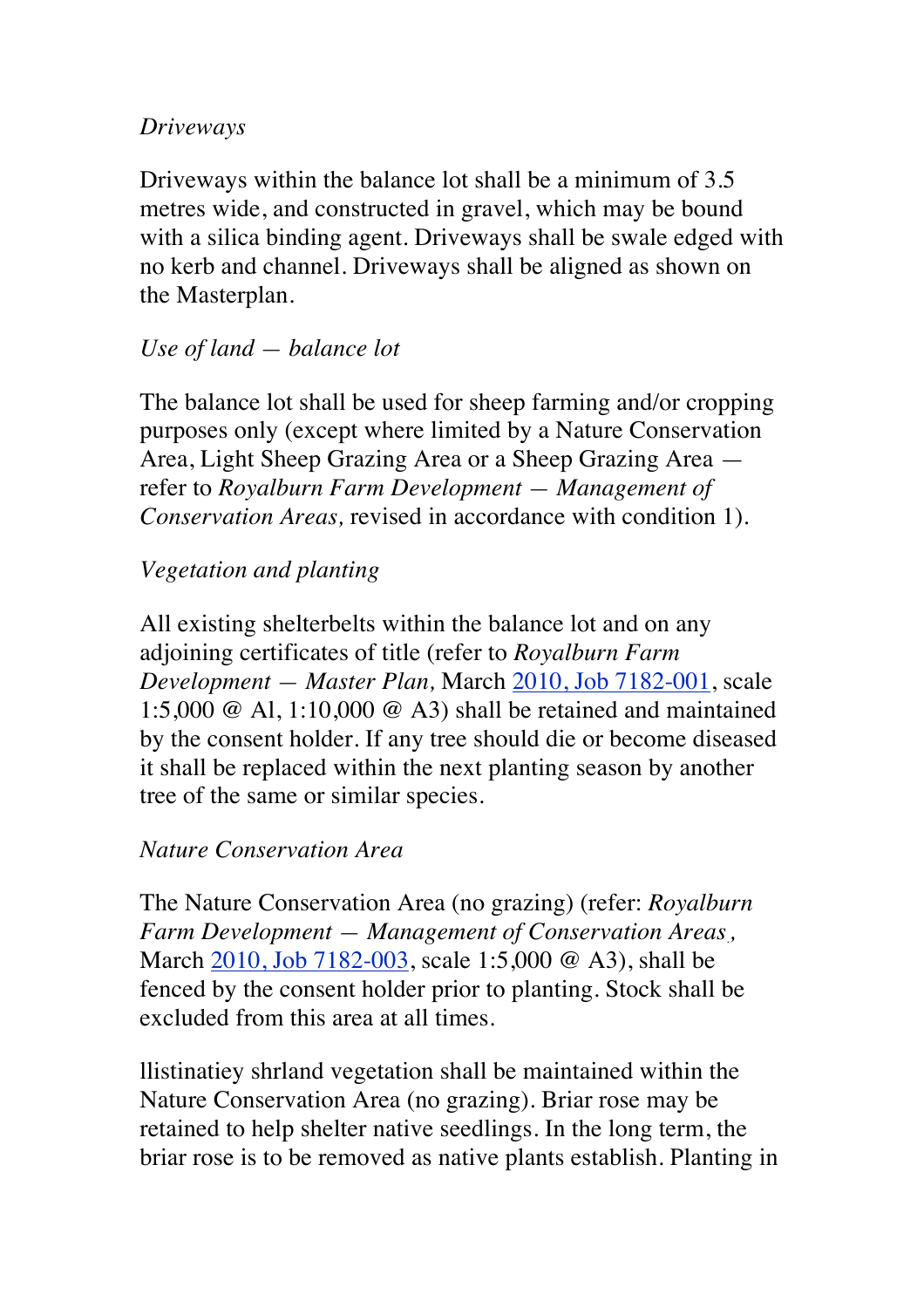these areas, by the consent holder, is to be undertaken as detailed on the *Royalburn Farm Development — Management of Nature Conservation Areas,* revised in accordance with condition 1). It is to include `matagouri shrubland' species (to be grown from local seed stocks where possible), to function as a seed source for regeneration within these areas. For the purposes of this condition the list of `matagouri shrubland' species is limited to:

a. *Discaria toumatou* (matagouri)

b. *Nothofagus solandri* var. *cliffortioides* (mountain beech) i. *Sophora microphylla* (kowhai)

- a. *Coprosma propinqua* (mingimingi)
- b. *Coprosma* species 7'
- c. *Olearia odorata* (tree daisy)
- d. *Melicytus alpinus* (porcupine shrub).

The implementation of this planting is to be carried out in accordance with the timing outlined in condition  $10(n)$  of this consent.

# *Light Sheep Grazing Area and Sheep Grazing Area*

The Light Sheep Grazing Area and Sheep Grazing Area (refer *Royalburn Farm Development — Management of Nature Conservation Areas,* revised in accordance with condition 1) shall be fenced by the consent holder. This area shall be managed as defined in the plan approved by condition 10(n) of this consent.

All existing native grey shrubland vegetation shall be maintained within the Nature Conservation Area (no grazing). Briar rose may be retained to help shelter native seedlings. In the long term, the briar rose is to be removed as native plants establish. Planting in these areas, by the consent holder, is to be undertaken as detailed on the *Royalburn Farm Development — Management of Nature Conservation Areas,* revised in accordance with condition 1. It is to include 'grey shrubland species (to be grown from local seed stocks where possible), to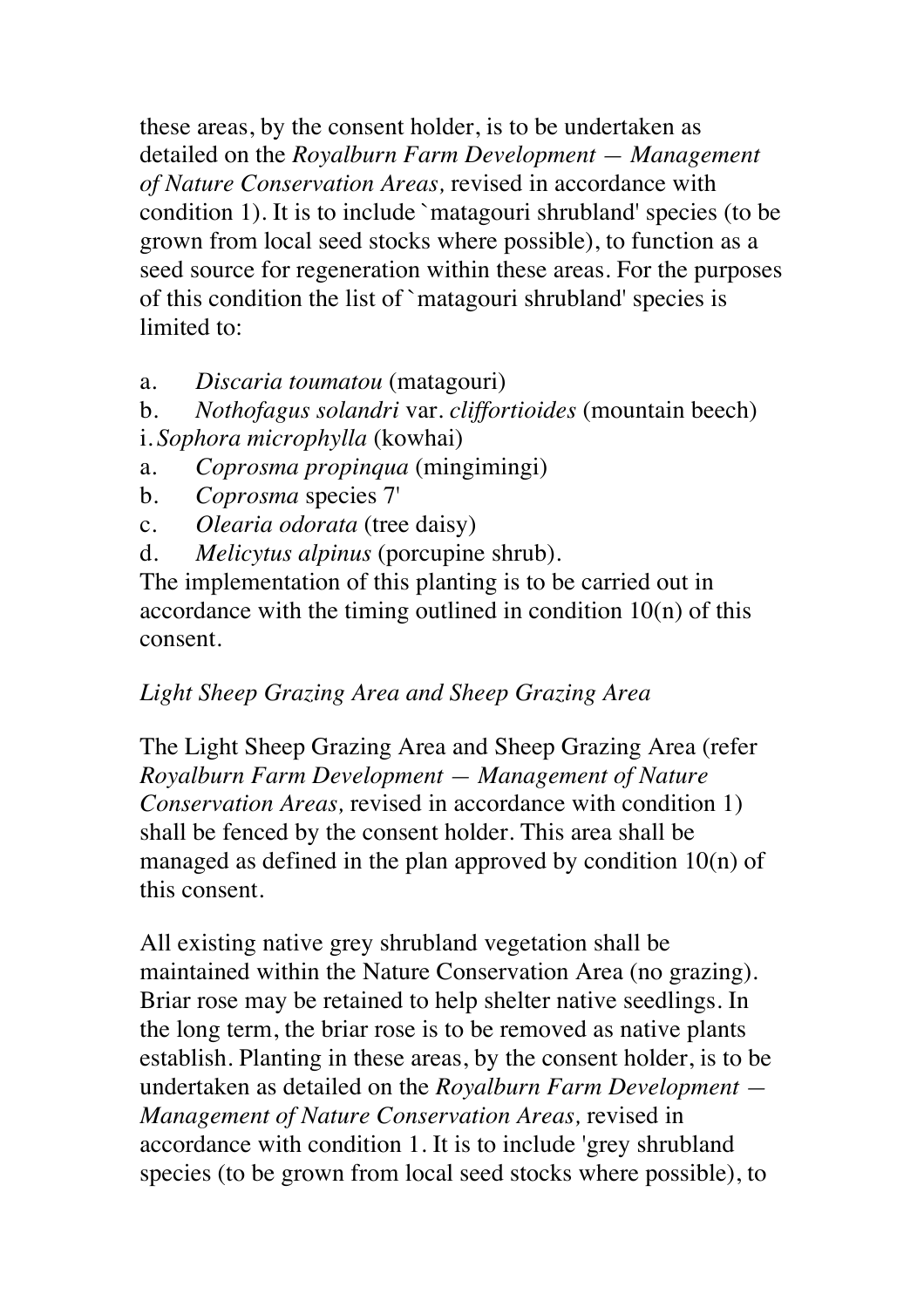function as a seed source for regeneration within these areas. For the purpose of this condition the list of 'grey shrubland' species is limited to:

- a. *Discaria toumatou* (matagouri)
- b. *Nothofagus solanclri var. cliffortioides* (mountain
- i. *Sophora microphylla* (kowhai)
- a. *Coprosma propinqua* (mingimingi)
- b. *Coprosma* species *'T'*
- c. *Olearia odorata* (tree daisy)
- d. *Melicytus alpinus* (porcupine shrub)

The implementation of this planting is to be carried out in accordance with the timing stated in condition  $10(n)$  of this consent.

#### *Planting restrictions*

No Corsican pine, Douglas fir, Scots pine, Larch, Lodgepole pine, Ponderosa Pine, Radiata Pine, Eucalyptus species, Birch, Sycamore, *Sorbus aucuparia* (Rowan) or any other species liable to spread shall be planted anywhere on the balance lot.

#### *Weed control and pest management*

The balance lot shall be kept free of noxious weed pests and wildling species such as gorse, broom, thistles and exotic tree species; except that briar may be maintained with the Nature Conservation Area and Light Sheep Grazing Area (refer *Royalburn Farm Development — Management of Nature Conservation Areas,* revised in accordance with condition 1).

- 1. All easements shall be granted or reserved.
- 2. No building shall occur until such time as the structural planting identified on the *Royalburn Farm Development — Master Plan,* revised in accordance with condition 1) has achieved a minimum height of 4.5 metres.

Note: Compliance with this requirement is achieved where there is at least 90% of any section of required structural planting at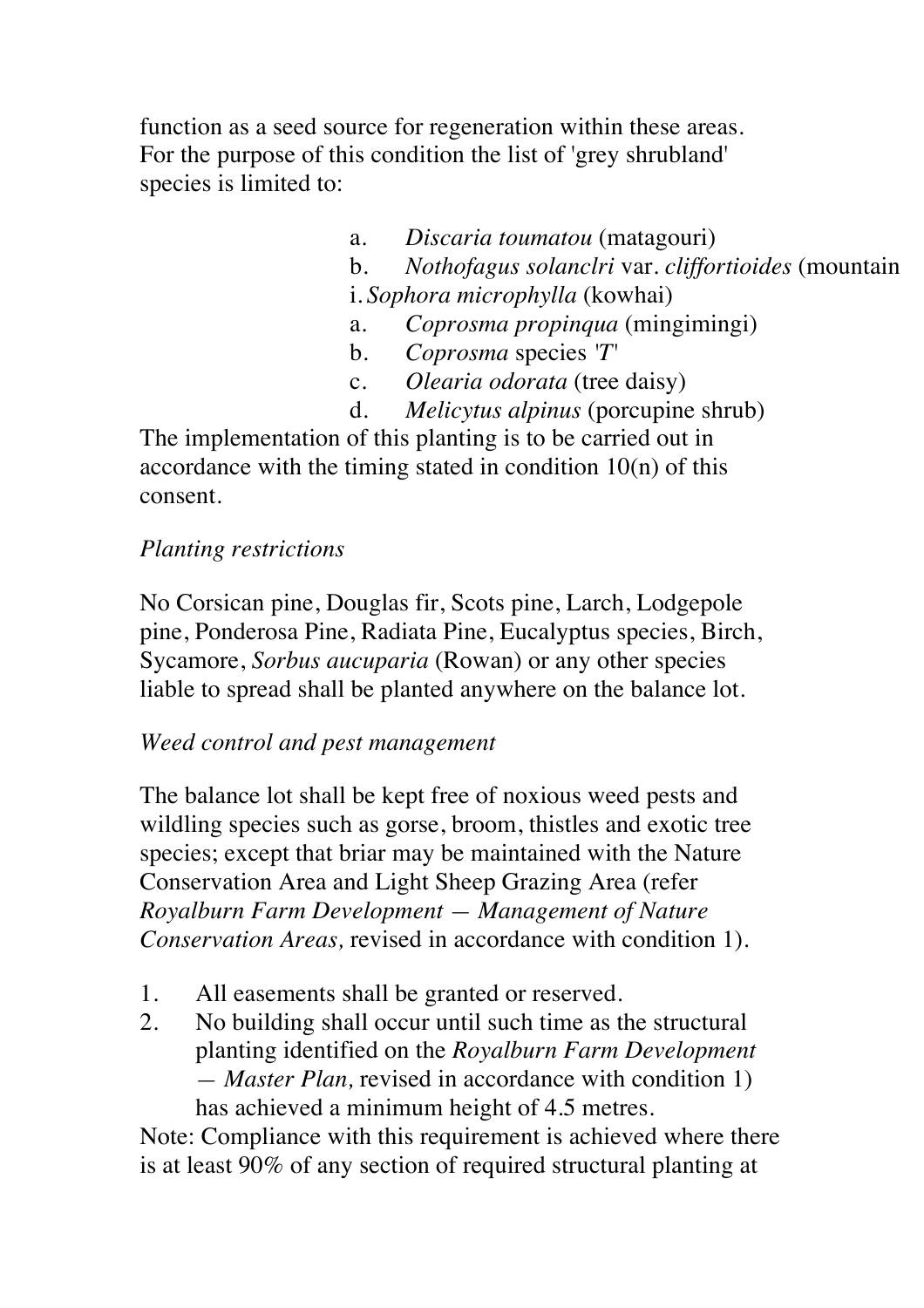least 4.5 metres high.

1. This consent may be staged in the following manner: Stage 1 : Lots 2, 3 and 4 Stage 2 : Lots 7-8

Stage 3 : Lots 9-14.

The consent in relation to Lots 9-14 (stage 3) shall lapse ten years after the commencement of this consent.

16. A public walkway easement shall be registered in favour of the Council for the

purpose of non-motorised access. The easement shall generally be aligned in accordance with the plan titled *Royalburn Farm — Master Plan,* as revised in accordance with condition 1. Further detailed plans of the type of formation and actual alignment shall be prepared by the consent holder in consultation with the Wakatipu Trails Trust and the Parks and Recreation Manager of the Council. An easement shall be registered upon confirmation of those final plans, between those parties. The track alignment shall be initially formed by the consent holder as a poled trail to the standard agreed in writing prior to the date of the appeal hearing between the Wakatipu Trails Trust and the Parks and Recreation Manager of the Council, and shall generally be unfenced. The consent holder may agree with the Council and the Trails Trust on such restrictions on use as are necessary from time to time, specifically for the purpose of the protection of farm-related activities such as lambing or fawning.

The consent holder shall be responsible for the maintenance of the track at the standard to which it is constructed.

Ten years after registration of the easement, the consent holder will no longer be liable for any costs associated with the trail easement, and the Council shall take over all associated costs and liabilities.